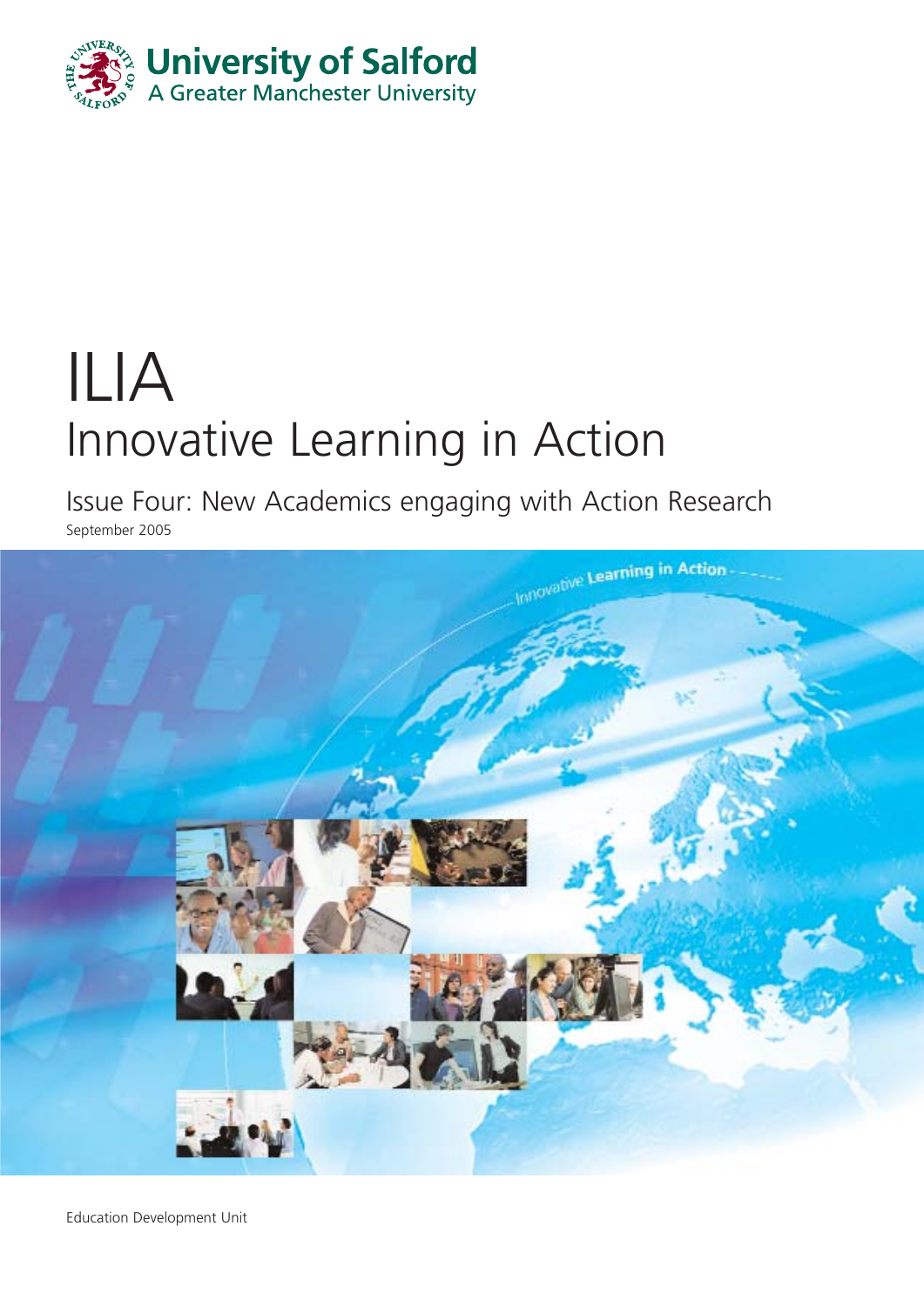

# Introduction

Dear Colleagues,

This edition of ILIA showcases four papers which were originally submitted as action research projects on the Postgraduate Certificate in Higher Education Practice and Research programme. Within the programme we offer an environment where participants can explore their unique teaching situations – not to produce allencompassing approaches to Higher Education (HE) practice but to develop an ongoing dialogue about the act of teaching.

In effect, there are no generalisable 'best' methods of teaching because they never work as well as 'locally produced practice in action' (Kincheloe, 2003:15). Thus rather than providing short term 'survival kits' the programme offers new HE teachers a 'frame' for examining their own and their colleagues' teaching alongside questioning educational purpose and values in the pursuit of pedagogical improvement.

This 'frame' is action research which Ebbutt (1985:156) describes as:

…The systematic study of attempts to change and improve educational practice by groups of participants by means of their own practical actions and by means of their own reflections upon the effects of their actions…

We promote 'practitioner-research' or 'teacher-research' as a way of facilitating professional development for new HE teachers, promoting change and giving a voice to their developing personal and professional knowledge. Teachers as researchers embark upon an action orientated, iterative and collaborative process to interrogate their own practices, question their own assumptions, attitudes, values and beliefs in order to better understand, influence and enrich the context of their own situations.

The action researcher assumes that practitioners are knowledgeable about their own teaching situations and the fact that they are 'in-situ' and not at 'arms length' as the value-neutral, 'scientific' researcher is often claimed to be, does not invalidate their knowledge. Thus, practitioners are capable of analysing their own actions within a 'reflective practitioner' modus operandi. Action research is on-going in conception and well suited to examining the ever-changing and increasingly complex HE practice environment. Findings from action research are always subject to revision since it intrinsically acknowledges the need to constantly revisit widely diverse teaching situations and scenarios across everyday HE practice. Teaching is not predictable and constant, it always occurs in a contemporary microcosm of uncertainty. Action research provides an analytical framework for new HE teachers to begin to engage with this

unpredictability on a continuing basis, that is its purpose and also its perennial challenge.

The papers presented here describe how four relatively new HE teachers have begun to address the challenge of improving their practice within their locally based settings utilising the action research 'paradigm'.

Ebbutt, D. (1985) *'Educational Action Research: some general concerns on specific responsibilities'* in Burgess, R.G. (ed.) Issues in Qualitative Research Lewes :Falmer Press

Kincheloe, J.L. (2003) *Teachers as Researchers: Qualitative Inquiry as a Path to Empowerment* London :Routledge Falmer

### Bernard Lisewski

Programme Leader, Postgraduate Certificate in Higher Education Practice and Research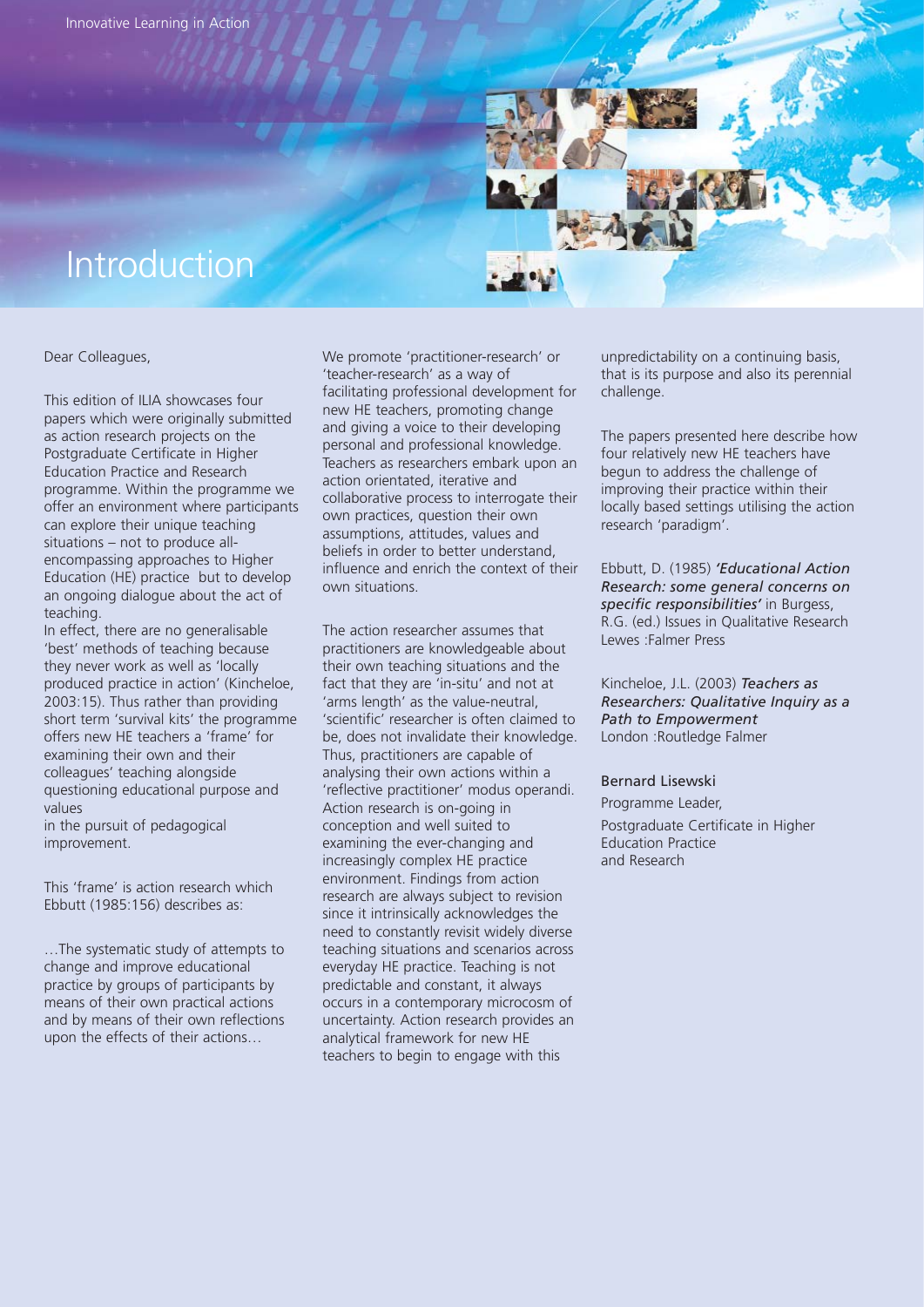# **Contents**

| Notes for contributors                                                                                                                                                   | 2   |
|--------------------------------------------------------------------------------------------------------------------------------------------------------------------------|-----|
| <b>Papers</b><br>Students' Perceptions of the Discontinuity between<br>Tutorial and Examination Questions in an<br><b>Engineering Programme</b><br><b>Steven Allison</b> | 4   |
| Interdisciplinary engagements at the margin:<br>Child & Adolescent Mental Health provision within<br>Pre-Registration Child Health Nursing Programmes<br>Celeste Foster  | 11  |
| Assessment in the Diploma in Nursing Programme<br>with Advanced Standing: Patchwork Text Possibilities<br>Jean Parnell                                                   | 21  |
| Encouraging a Deep Approach to Learning among<br><b>Students of Prosthetics and Orthotics</b><br>Martin Twiste                                                           | 35. |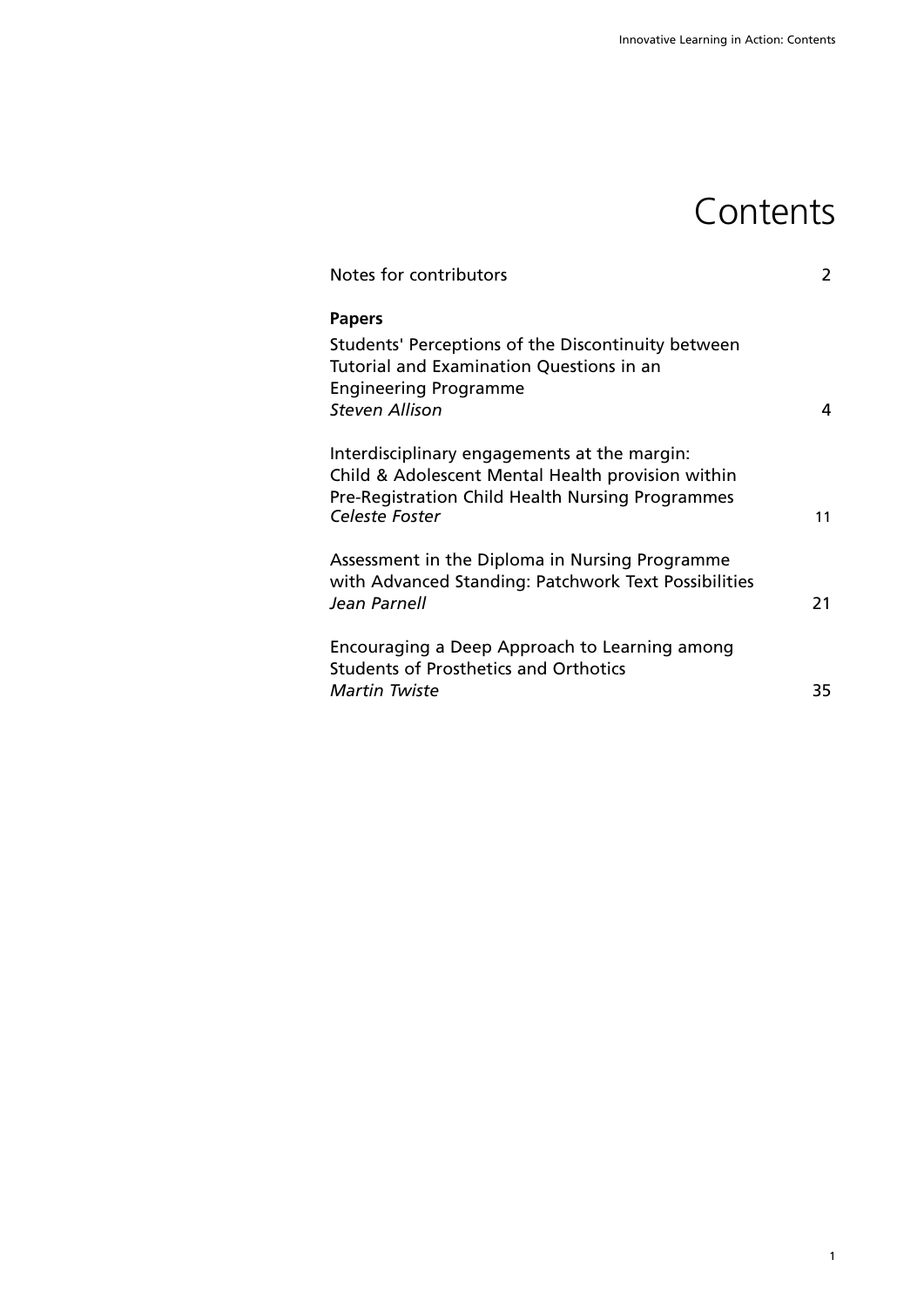# Notes for contributors

# **Submission details (for papers and 'snapshots')**

We will be pleased to receive papers, case studies and 'snapshots' which demonstrate innovation in learning and teaching at the University of Salford. Potential contributors new to writing might find the following article 'Writing Academic Papers: the *Clinical Effectiveness in Nursing* experience' useful:

http://www.harcourt-international.com/ journals/suppfile/flat/cein-writing.pdf

#### Length

*Papers and case studies* should be a maximum of 3,500-4,000 words without references.

*'Snapshots'* should be a maximum of 600 words without references.

For both papers and 'Snapshots' authors should include a full word count, (preferably with and without references) with submission.

#### Page size

All submissions should be left-right justified on an A4 page with 3.5cm margin on the left and 2.54 margins at the top, bottom and on the right

# Text formatting

*Normal text:* 11 point Arial font

*Title and Authors:*

*Title:* Arial 14 point bold centred across the full width of the page

*Author(s) name(s):* Arial 12 point nonbold. We also recommend you add your e-mail address using the standard house style.

*Sections:* headings in Arial 12 point bold with only the initial letters of significant words capitalised (Note: determiners such as 'the' 'or' 'a' are not capitalised unless they are the first word of the heading).

*Subsections:* headings in Arial 11 point bold (Note: determiners such as 'the' 'or' 'a' are not capitalised unless they are the first word of the heading).

*Sub-subsections:* headings in Arial 11 point italic (Note: determiners such as 'the' 'or' 'a' are not capitalised unless they are the first word of the heading).

*Page numbers, headers and footers, footnotes*

DO NOT include page numbers and headers/footers in your submission. These will be added when the publication is assembled. Footnotes should be in Arial 8 point.

#### Abstract

*Papers and case studies:* an abstract of a maximum of 200 words summarising the context should be included.

*'Snapshots'* do not require an Abstract.

#### **Figures**

Figures or tables should be inserted at the appropriate point in your text and have a figure caption in normal Arial 11 point font, at the bottom and left justified.

#### **Ouotations**

Use single quotation marks throughout unless quoting within a quotation. Substantive quotes should be indented with no quotation marks.

#### Keywords

Include three or four key words to increase the likelihood of potential readers searching the literature accessing your article.

Language, style and content Please make sure that your paper is in clear, readable and proper English. Please make consistent use of British dialect of English. Please write for a cross-disciplinary and international audience.

- Write in a straightforward style. Use simple sentence structure. Try to avoid long sentences and complex sentence structure
- Use common and basic vocabulary and avoid jargon
- Briefly explain or define all technical terms
- Explain all acronyms the first time they are used in your text
- Be careful not to use gender specific pronouns (he, she) and other gendered words or phrases ('chairman', 'manpower', 'the man in the street') where reference to both sexes is intended. Use language that is gender neutral ('chairperson', 'workforce', 'people in general'). For further advice and examples regarding gender and other personal attributes please visit the British Sociological Association website

(http://www.britsoc.org.uk)

#### Acknowledgements

Acknowledgements should be included under a separate heading before the references at the end of the paper. For example,

We thank Dr. Joe Bloggs and Prof. Joanne Bloggs of the University of Salford for their comments on earlier versions of this paper. This project was made possible by funding from the University of Salford TLQIS.

#### References and Citations

Within the text, references should be indicated using (author, year). If several papers by the same author and from the same year are cited, a, b, c, etc. should be put after the year of publication.

If the reference is to a piece by two authors, both should be cited, for example (Reynolds and Trehan, 2000). If there are more than two authors, et al should be used. The full list of authors should appear under References at the end of the paper.

The references should be listed in full at the end of the paper in the following standard form:

*For Books:* Barnett, R. (1992) *Improving Higher Education: Total Quality Care* (Buckingham, SRHE & OU)

*For Articles:* Reynolds, M. and Trehan,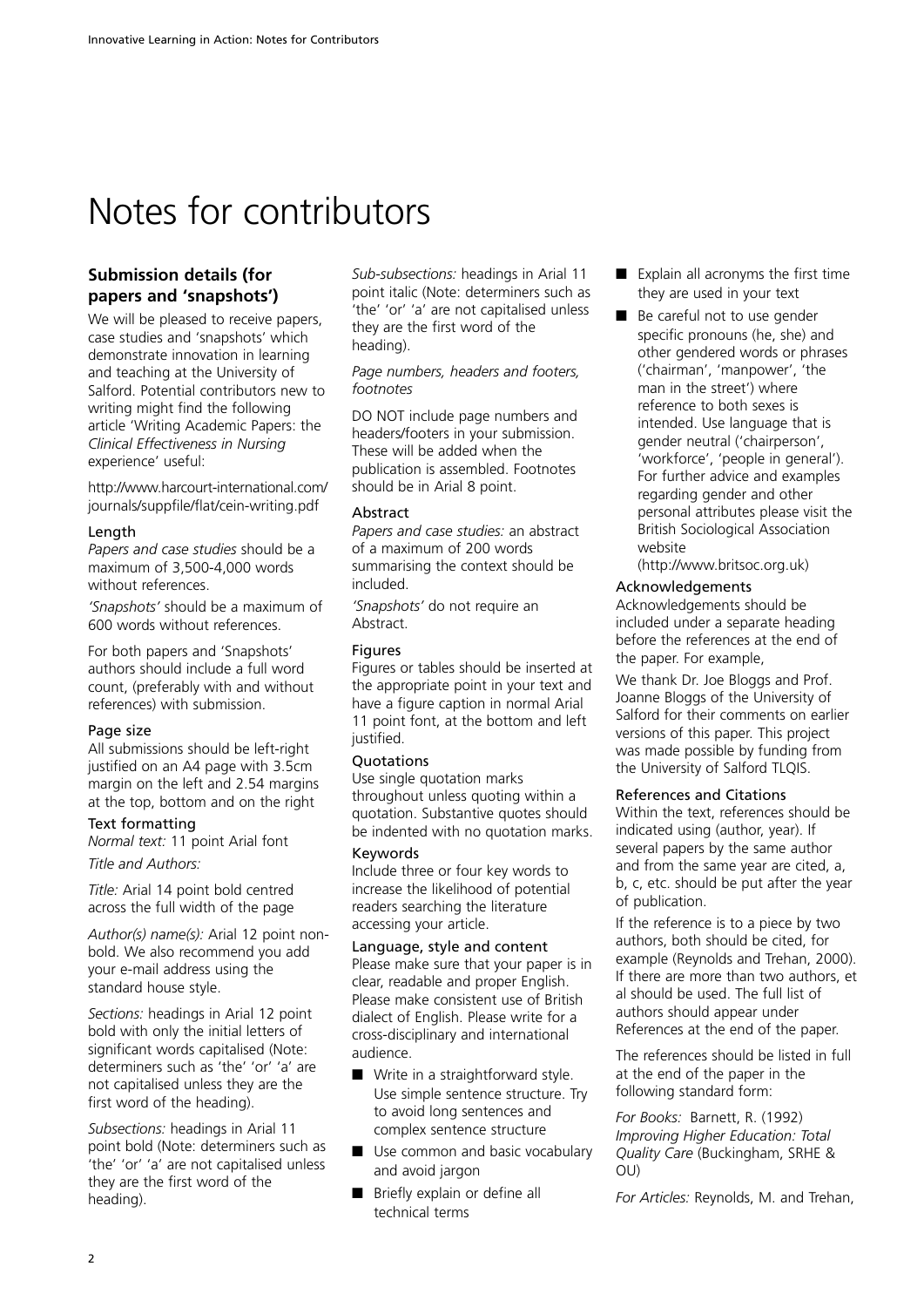K. (2000) Assessment: a critical perspective, *Studies in Higher Education,* 25, pp.267-278

*For Chapters:* Walker, R. (1987) Techniques for Research, in: R.Murphy & H.Torrance (Eds) *Evaluating Education: Issues and Methods*

*For Websites:*

http://www.shef.ac.uk/alt/call/research .htm ALT-C 2003 *Research Paper Format Template*

References should be published materials accessible to the public. Internal reports may be cited if they are easily accessible.

#### Permission to reproduce borrowed material

Written permission to reproduce borrowed material (illustrations and tables) must be obtained from the *original publishers and authors,* and submitted with the typescript. Borrowed materials should be acknowledged in the caption in this style: *Reproduced by kind permission of…(publishers)…from…(reference)*

#### Copyright

Submitting an article to this journal will not affect copyright. The copyright will remain with the author who will be able to publish the article elsewhere.

Contributions are accepted for publication on condition that the contributor has obtained any necessary permissions and paid any fees for the use of other materials already subject to copyright. Contributors therefore undertake that their material is not a violation of any copyright and undertake to indemnify the University of Salford for any loss occasioned to the university in consequence of any breach of this undertaking.

References for this document http://www.harcourtinternational.com/journals/nepr/ http://www.edu.salford.ac.uk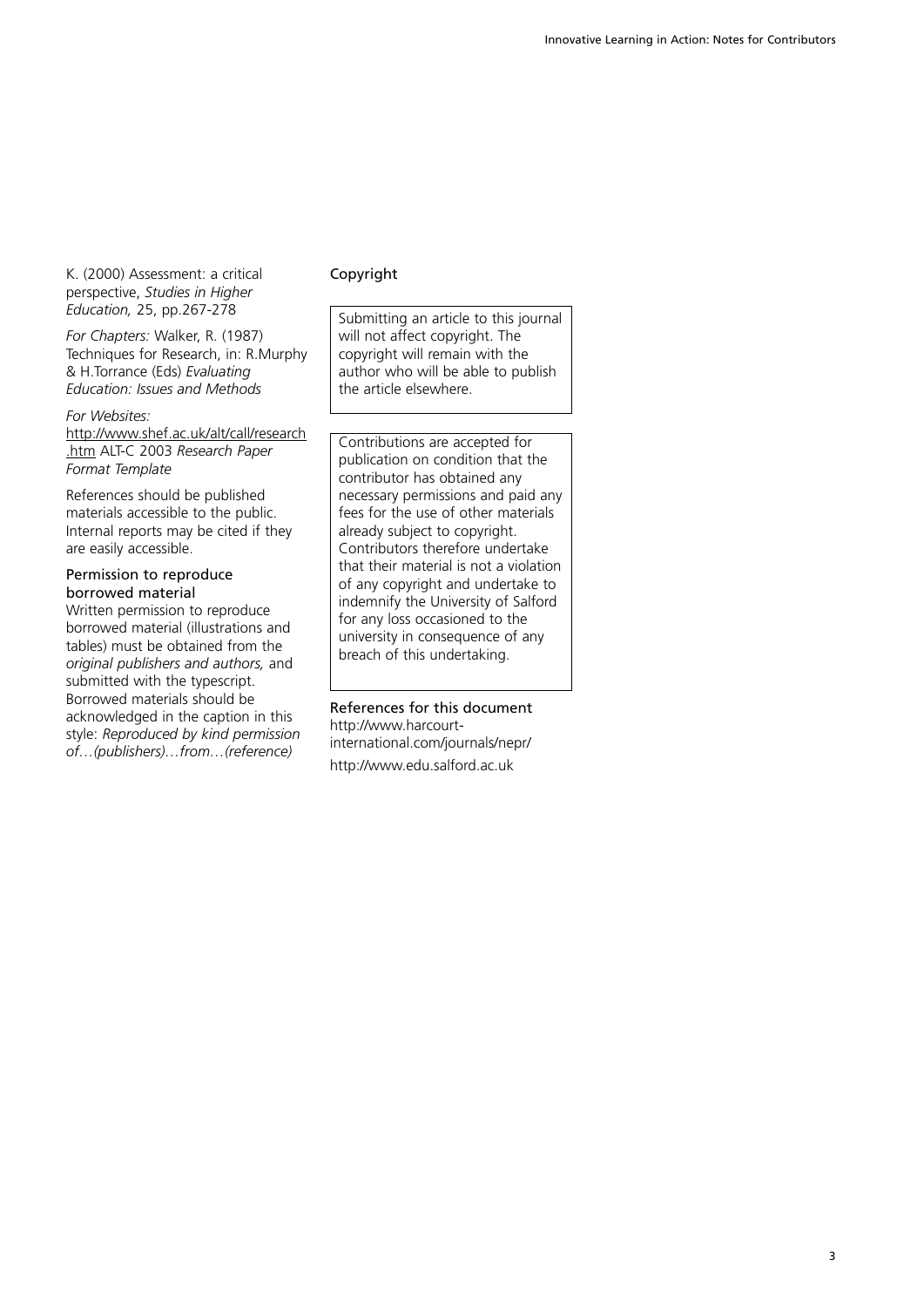# Students' Perceptions of the Discontinuity between Tutorial and Examination Questions in an Engineering Programme

### **Steven Allison**,

s.d.allison@salford.ac.uk School of Computing, Science and Engineering

# **Abstract**

This paper reports the findings of an action research project examining ways to improve the connection for students between tutorial work and exam technique in a Level 2 Aerodynamics module of a degree programme in Engineering. An intervention involving formative peer assessment, based on mock exam questions was supplemented by 'pre-game' and 'post-game' questionnaires in order to gauge students' perceptions of the assessment. Findings reveal several potential problem areas not least the students' apparent shortcomings in problem-solving skills, and their dependence on past exam papers, with solutions, for revision. Conclusions suggest the need for a fundamental curriculum 'shift' in engineering to make the teaching and learning of problem solving skills more explicit. Curriculum alignment within engineering disciplines should be geared more towards 'process' rather than 'product' if learning is to be appropriate to the 'real world' of engineering. This 'process' orientation may be supported by the use of formative peer assessment to encourage deep student learning and lure students away from a dependence on past papers, thereby providing effective feedback to students to promote engagement with the subject material.

# **Introduction**

The recent expansion and restructuring pervading the HE sector presages a paradigm shift in the concepts of teaching and learning. University classes now tend to be

larger and have a much greater diversity in ability and skills as a result of widening participation initiatives (Rust, 2002). Nonetheless, in some disciplines (including engineering) the traditional teaching and assessment scenario of lectures, tutorials and examinations prevails. During my brief experience of teaching on an engineering degree programme at the University of Salford I have come to feel that there is a fundamental gap between the material that students are taught in lectures, and how they use that material to solve questions in tutorials. As lecturer, I have tried to bridge that gap through the use of 'worked examples' – devising problems the solution to which I work through with the class. Instinctively I have felt this to be a viable teaching method but wanted to engage students in action research to validate my hunch. The first step in the process was to convene a group of collaborators and discuss my proposed line of inquiry with them. These initial discussions suggested that my learner collaborators perceived a significant misalignment between tutorial questions and examination questions. I had not anticipated such a response which was suggestive of Thomas and Nixon's argument that the way in which students react to assessment is very much based on their perceptions of that assessment. Whilst most students might appreciate that assessment is an important part of the learning process, a lack of understanding of how their work is assessed will adversely influence their approach to study (Thomas and Nixon, 2004). The potential dissonance between students', exam writers' and exam markers' perceptions and expectations of what constitutes different degree classifications etc. will also affect interaction with the assessment. Therefore, the students' observations changed the direction of this action research the focus of which became

students' perceptions - both of the module assessment (the exam) and the 'bridge' between tutorials and assessment.

# **Research methodology**

Action research is a practice that involves data gathering, reflection on the action, generating data from the evidence and making claims to knowledge based on the evidence (McNiff, 2003). It is an iterative process, with the observations drawn from one cycle informing the research of the next; a process of praxis – the action altering the 'knowledge base' which informs it. Norton (2001) observes that this ongoing nature means action research is particularly appropriate in a pedagogical context. Importantly, the researcher is sited within the research; 'a form of practitioner research characterised by improving practice through constructing new knowledge' (Staniforth and Harland, 2003).

The focus of this action research suggests a potential shift in teaching and learning strategy thus it is crucial to identify the stakeholders who might be affected by any intervention. I have identified the students as the primary stakeholders in the project, and recognise that their perceptions will influence my research and that they are the potential beneficiaries. However, whilst the initial focus of and potential benefits lie with the students and myself it is possible to anticipate future cycles that could ultimately involve and benefit a wider range of stakeholders both within and beyond the discipline.

In order to explore students' perceptions of exams and the bridge between tutorials and assessment I designed an intervention based on students engaging in mock examinations during tutorials.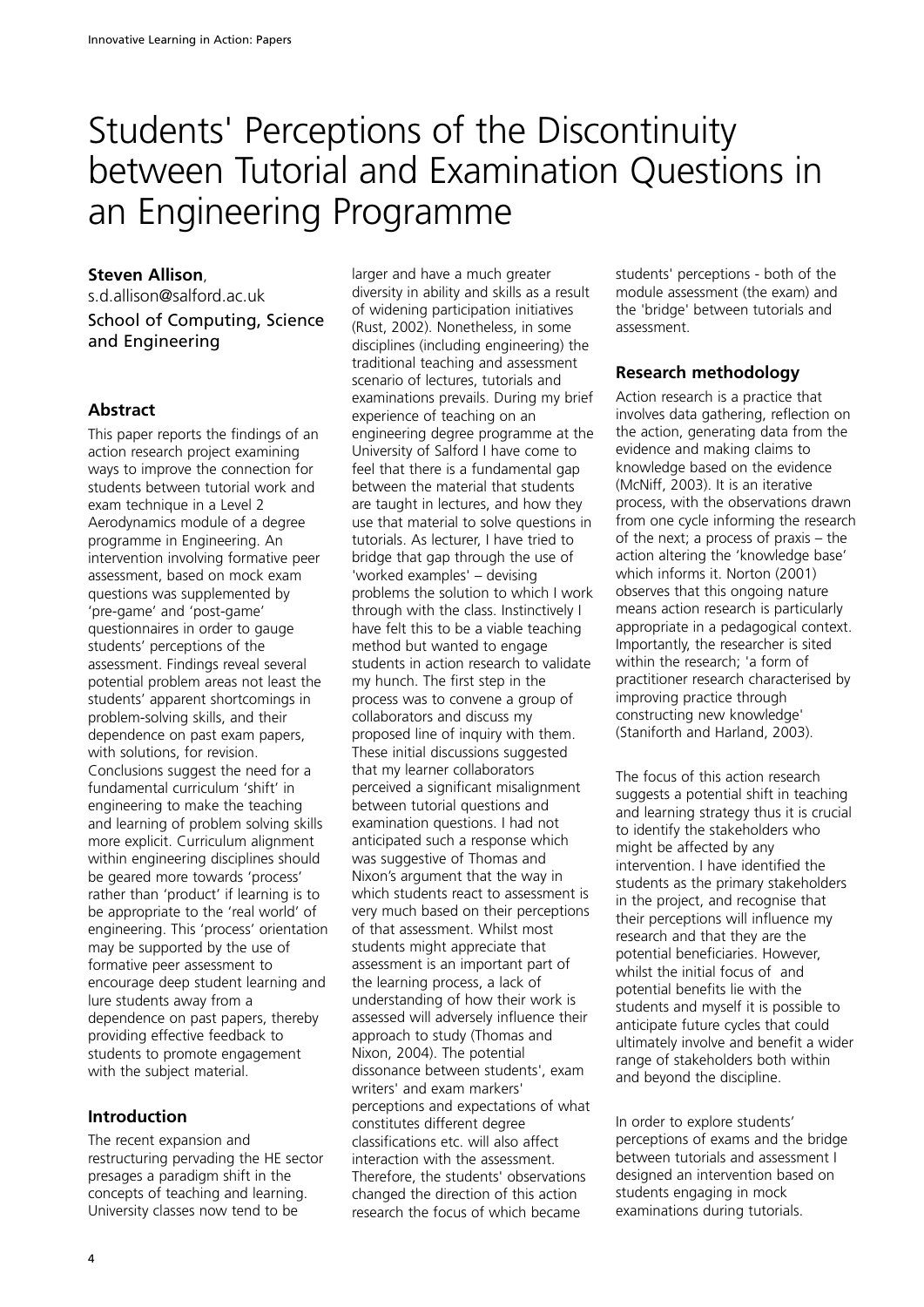The tutorials form part of the learning and teaching strategy for a level 2 module in Aerodynamics. Formative peer assessment was introduced with the examination solution being distributed to enable students to assess each other's scripts. I felt that the most effective way of gauging students' perceptions of the exam was to ask them about it, through a series of questionnaires. At least two mock exam question sessions with corresponding questionnaires were devised to provide a means of comparison, I felt that 'pre-game' and 'post-game' questionnaires were appropriate being distributed to the collaborators before and after the mock exam question. My purpose was to try to ascertain: their perceptions prior to the test; whether those perceptions were met after the test; their views of the assessment process; their preparation, or revision, process; and, their thoughts on using the mock exam questions to 'plug the gap.' Thus a significant proportion of both questionnaires required the honest, personal qualitative answers characteristic of small scale research (Cohen, Manion and Morrison, 2000).

The students were required to undertake the mock exam question (I stipulated 30 minutes for this), mark another's exam script, and complete two (moderately lengthy) questionnaires. In order to give the student group sufficient opportunity to engage in this process effectively, I scheduled a two-hour slot to complete a mock exam question session. I intended to undertake two such cycles; two separate sets of data would give me a means of comparison.

# **Insights from the literature**

The concept of mock exam questions assessed by fellow students could be termed 'formative peer assessment'. Formative assessment is an excellent

means for students to gauge how they are doing, and where there is room for improvement. Biggs (2003) observes that students are prone to misconceptions regarding summative assessment. Furthermore, many summative examinations do not provide any feedback on performance to students thus there is no mechanism by which the lecturer can inform students of their progress (Heywood, 2000). Boud (2000) goes so far as to suggest that the focus on summative assessment has overshadowed the need for formative assessment in higher education to the extent that the need to provide feedback is ignored and under-conceptualised.

In contrast formative assessment allows students and teachers alike to gauge progress and anticipate potential problem areas. Ramsden (2003) remarks that the prudent use of model answers, such as those specifically written by the lecturer, is an excellent form of feedback. However, Rust (2002) states that giving feedback to students without requiring them to actively engage with it will only have limited effect. Formative peer assessment goes further in allowing students to achieve this engagement thereby acquiring a clearer understanding of assessment processes and encouraging more effective preparation for examinations by promoting 'deep' learning approaches.

Cottrell (2003) identifies ten common pitfalls in revision which include: leaving revision to the last minute; reading the notes over and over again; motivation; panic; boredom and Meyer (1995) cites the inability to connect with material as eroding confidence and undermining deep learning. Although last minute revision may be active, it promotes surface learning, which does not

serve the student's long-term learning needs. Thus effective preparation for examinations and effective learning depends on students not only adopting an active method, but also engaging their mind in a creative method, as opposed to passive revision whereby knowledge is absorbed without engagement (Tracy, 2002). Formative peer assessment may assist in these processes.

# **Discussion of findings**

When conducting research, the validity of quantitative data is partially dependent on the breadth of sampling group, i.e. the number of participants. When I conducted my mock exam I was somewhat perturbed that I only had seven participants at each session. Almost inevitably I was drawn towards speculating why this should have been the case. The sessions took place on Friday mornings, and were the only lectures scheduled for the students all day. However, the sessions merely replaced an Aerodynamics lecture and tutorial, which usually had slightly better attendance (an average of around 10 students per session for the semester). I conjectured whether or not students were generally apathetic either towards aerodynamics, or towards their university career in general. Did the missing students have no real desire to collaborate in the action research, and it was easier simply to stay away rather than risk giving offence? I had stipulated, when explaining the research process, that participation was voluntary and non-participants could still take the mock tests, but was skipping the session the least stressful choice? Was my explanation of the process unclear contributing towards a lack of understanding on their part that discouraged them from collaborating in the research? Did a lack of understanding of the subject material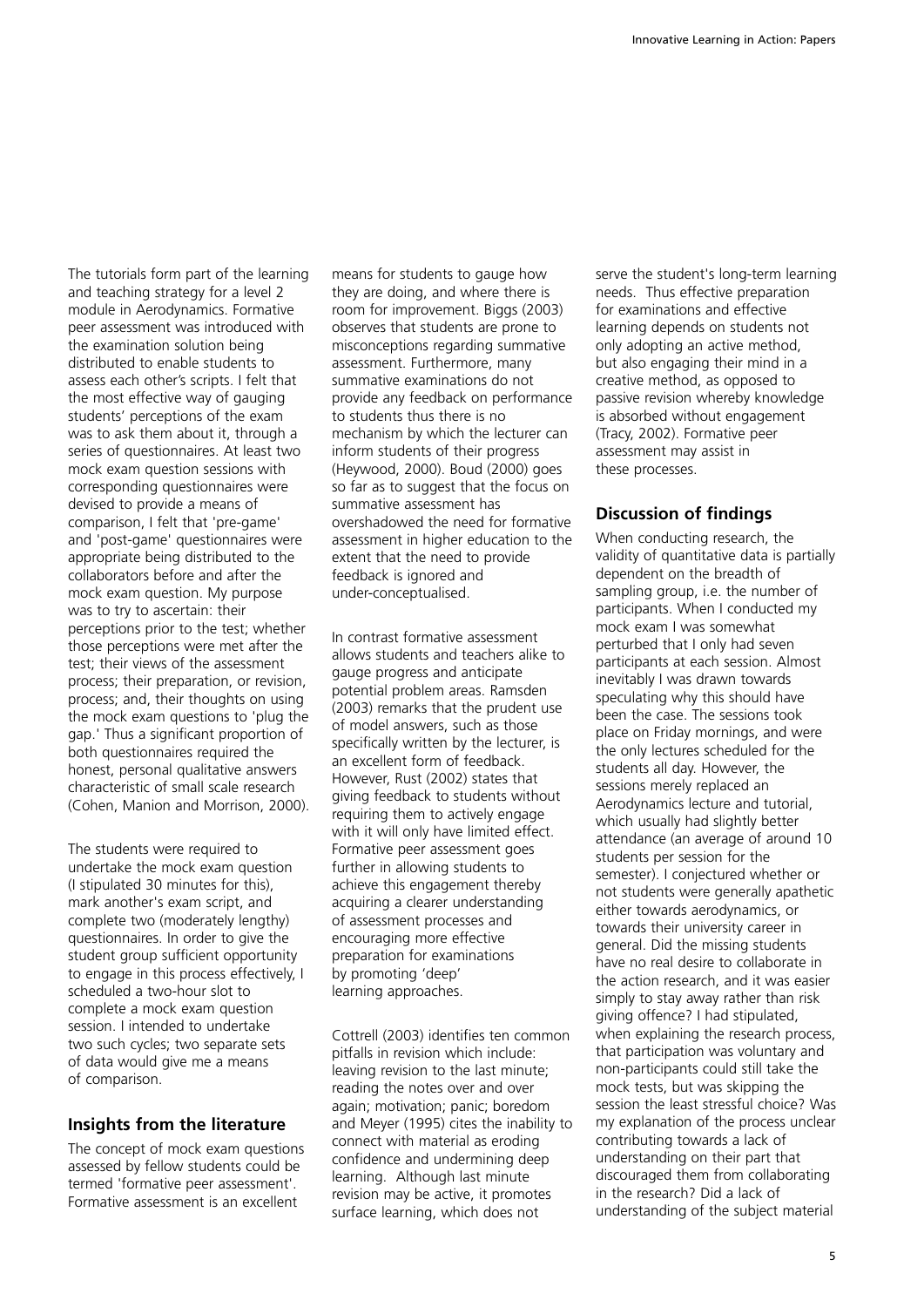discourage them from taking the test? Perhaps they felt unable to do justice to the test having failed to do any revision, and did not want to 'show themselves up'…but some of those who attended freely admitted to not revising (and it showed in their mock test marks). Does it all simply come down to student characters, and students' learning strategies?

In processing the data, one frequently recurring theme throughout the students' responses was revision, particularly the idea of revising the subject throughout the semester. All participants admitted that they do not follow this kind of learning strategy, and many regarded this as a failing in their academic practice. Whilst summative testing throughout the semester, subjecting the students to a number of phase tests distributed throughout the semester might be useful it is likely that formative, peer-marked assessment would be more effective and less burdensome.

Remaining on the subject of revision the data suggested that student engagement with the formative assessment process was poor in that many students did little or no revision for the mock exam question. Overall there was more evidence of preparation for the second test than the first and this might have been a contributory factor in improved overall student performance. The overall group marks improved from a class average of around 7 out of 25 for the first test to 14 out of 25 for the second. Extrapolating this improvement in student performance it might be reasoned that: if the students were continually exposed to formative assessment across numerous modules, they could adapt to an ongoing learning strategy which would be more conducive to a deep learning process.

However, to simply assume that improved performance is due to better student learning may be anomalous. There are potentially a number of reasons why the marks would show improvement. For example, the relative ease or difficulty of my mock exam questions may have been inconsistent. I had formulated the questions at what I consider to be level 2 exam standard, but it may have been that the first test was more difficult for the students (or the second test easier). Equally, students' perceptions of the different subjects involved in the questions may account for apparent improvement - that is, if the students perceived the subject matter of the first question to be relatively difficult, they may not have felt confident about undertaking the question. Another possible reason for caution in interpreting the improved results is that rather than showing better engagement with the material they may simply spring from better engagement with the method of assessment. Students had been given ample notice of when the test sessions would be held (three weeks notice for the first test, and two for the second), and so, having adapted to the first mock exam questions might have undertaken some last minute revision to improve marks. Whilst aware of all these possible permutations it is nonetheless possible that the students' performance looked improved for the simple reason that it had improved. Individuals may have taken the opportunity offered to them and used it to their advantage. Perhaps positive engagement with formative peer assessment had served to engender deep learning. Certainly, when I talked informally with the students after both test sessions they seemed much more satisfied with their achievements following the second test. The students and I would now need to work together to build on that feeling of achievement, to further enhance their learning.

Whilst enthusiastically anticipating future collaborations with my students to enrich their learning experience I became more preoccupied with the validity of results I had derived from this formative assessment strategy - am I improving student learning, or am I simply improving how well they take exams? Am I making assessment, and not learning, the end product? Although in this first action research cycle I referred to the tests as 'mock exam questions', and wrote the tests as such, there is no reason why it could not be called, 'problem-solving using engineering principles,' and still be an effective formative assessment In its current format, an unseen question worth 25 marks attempted by the student over 30 minutes under exam conditions which is then evaluated by a peer, certainly does bring the assessment to the fore. However, I need to know that the formative peer assessment is encouraging students to engage with the module material and use it to effectively solve engineering problems.

The broader educational issue here is that students, prior to university, are not being engaged with the process of problem-solving. Problem solving has generic as well as discipline-based significance being highlighted in the Dearing Report (NCIHE, 1997) as one of the six key skills that higher education should develop within all programmes to promote student employability, and representing the keystone applied skill within the engineering discipline. However, a change in approach to teaching and assessment methods for 'A'- levels has diverted emphasis away from learning the process of problem-solving; the 'problems' set tend to be largely single step tests of knowledge of individual principles, and are not constructed as multi-step problems (Houghton, 2004). As the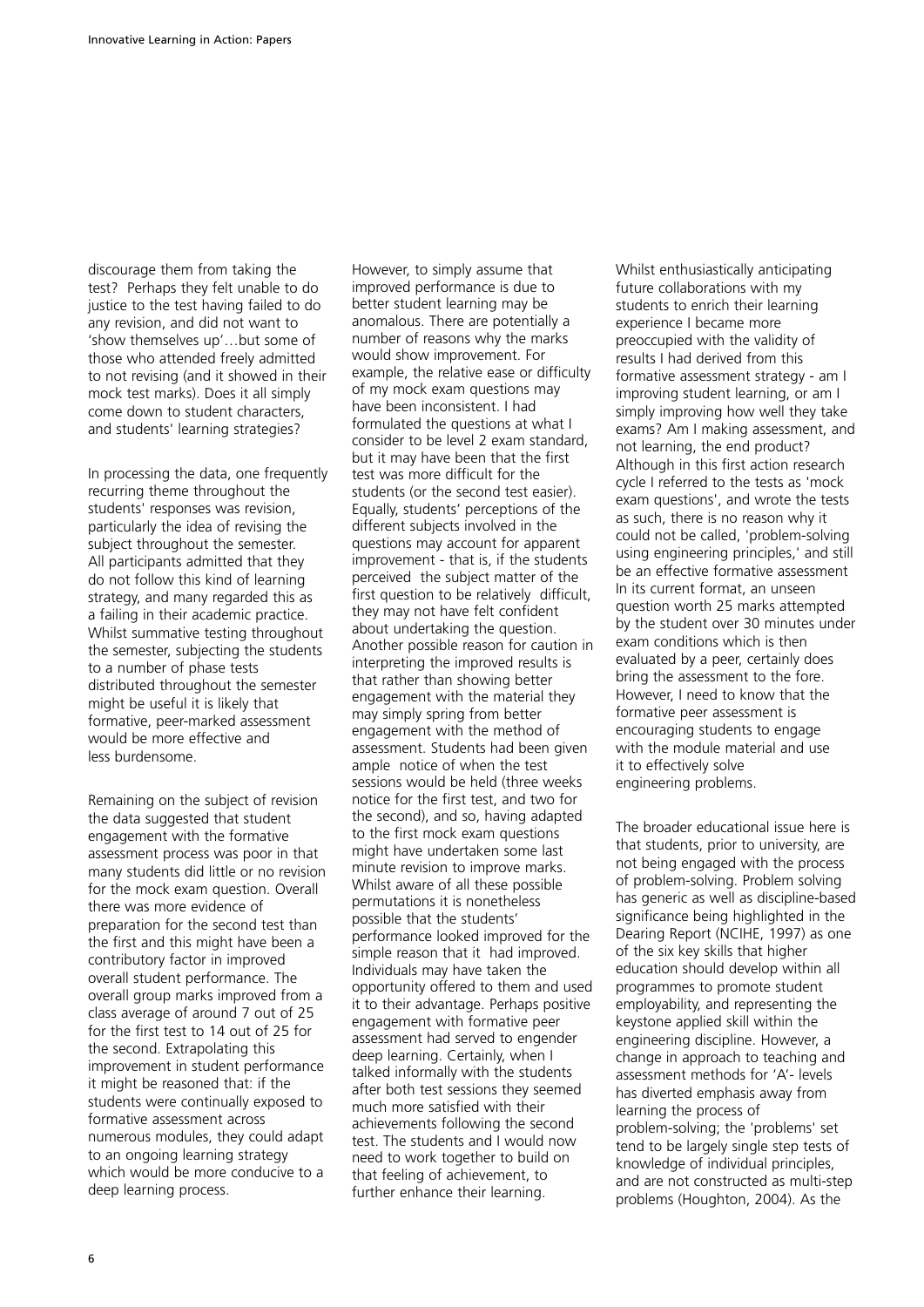prior learning regime of the 'traditional entry route' student has changed the need to radically reassess practice in HE has been reinforced by the impact of widening participation. As more non-traditional groups of students; students from social groups who do not normally participate in HE learning enter university the increasing diversity in academic ability and grasp of key skills could well fuel a need for more formative assessment strategies to encourage a continuous learning approach to the subject (Thomas, 2000). I am left wondering whether there is any correlation between a decline in problem-solving skills and students' revision techniques. It may be the case that, when revising, students do not devote time to practicing solving problems, but to reading past papers to 'spot' and predict questions and contrive almost 'model' answers. Had the student developed a commanding grasp of problem-solving, the particular style and format of question would be less consequential.

For the teacher, promoting student learning through formative peer assessment represents the transference of power from lecturer to students. In my limited experience many lecturers have difficulty in ceding territory, viewing knowledge as power. Certainly many of the topics engineers deal with are very complex yet interesting and if there is to be a community of practice based around these topics, the engineering knowledge needs to be there. Perhaps in seeing the subject through my eyes students can gain an appreciation of the holistic nature of engineering. If it is my responsibility to train the next generation of engineers who may eventually design the civil aircraft I travel on, I would be reassured if the designer had access to as much information as possible! Nonetheless, from a personal standpoint, I am quite willing to yield this 'power' to students since I feel it important that we give them as many chances as possible to succeed.

# **Evaluation of action research processes**

When first presented with the concept of action research, I was less than enthused. The notion of conducting research within infinitely redefinable boundaries did not initially appeal. Prandergast suggests that one's first action research project consists of seven stages, and that during this first stage one is 'in the fog!' I would concur with this; however, in finally committing to the process I also found that there are benefits to conducting research within infinitely redefinable boundaries!

One of the problems was that I did not clearly understand the iterative nature of action research in the early stages of the project, particularly when the cyclical nature of the research can be represented like this:



Figure 1. The cyclical iterative nature of Action Research.

Figure 1 is, I feel, a fair representation of the cyclical, yet not quite iterative, nature of action research, and is referred to by McNiff, Lomax and Whitehead (2003) as 'a generative transformational evolutionary process.' I quite enjoy the irony that, explanative as the diagram is, it also resembles a cyclone, which has been my perception of action research at times!

It wasn't until I undertook the 'doing' stage, where 'doing' is the whole point of action research, that I began to feel more comfortable with the process, and find it much more rewarding. The interaction between theorising and practical experience from which the general principles of action research derive is intended to orientate and guide the practitioner, who has an active role in praxiology (Johnston, 2003).

Designing the questionnaires, both for 'pre-game' and 'post-game' was an important and difficult step in this project. The field of questionnaire design is vast, encompassing a number of key elements, including: ethical issues; planning and operationalising; the concepts of structured, semi-structured and unstructured questionnaires; dichotomous, multiple-choice, rank-ordering and open-ended questions; piloting the questionnaire; processing the data (Cohen, Manion and Morrison, 2000). In writing the pre-game questionnaire first, I found the process of trying to consolidate my various ideas and themes into a cohesive structure extremely difficult. I then wrote the post-game questionnaire by using my first questionnaire as a template, with the slant of the questions now altered to establish feelings after the event.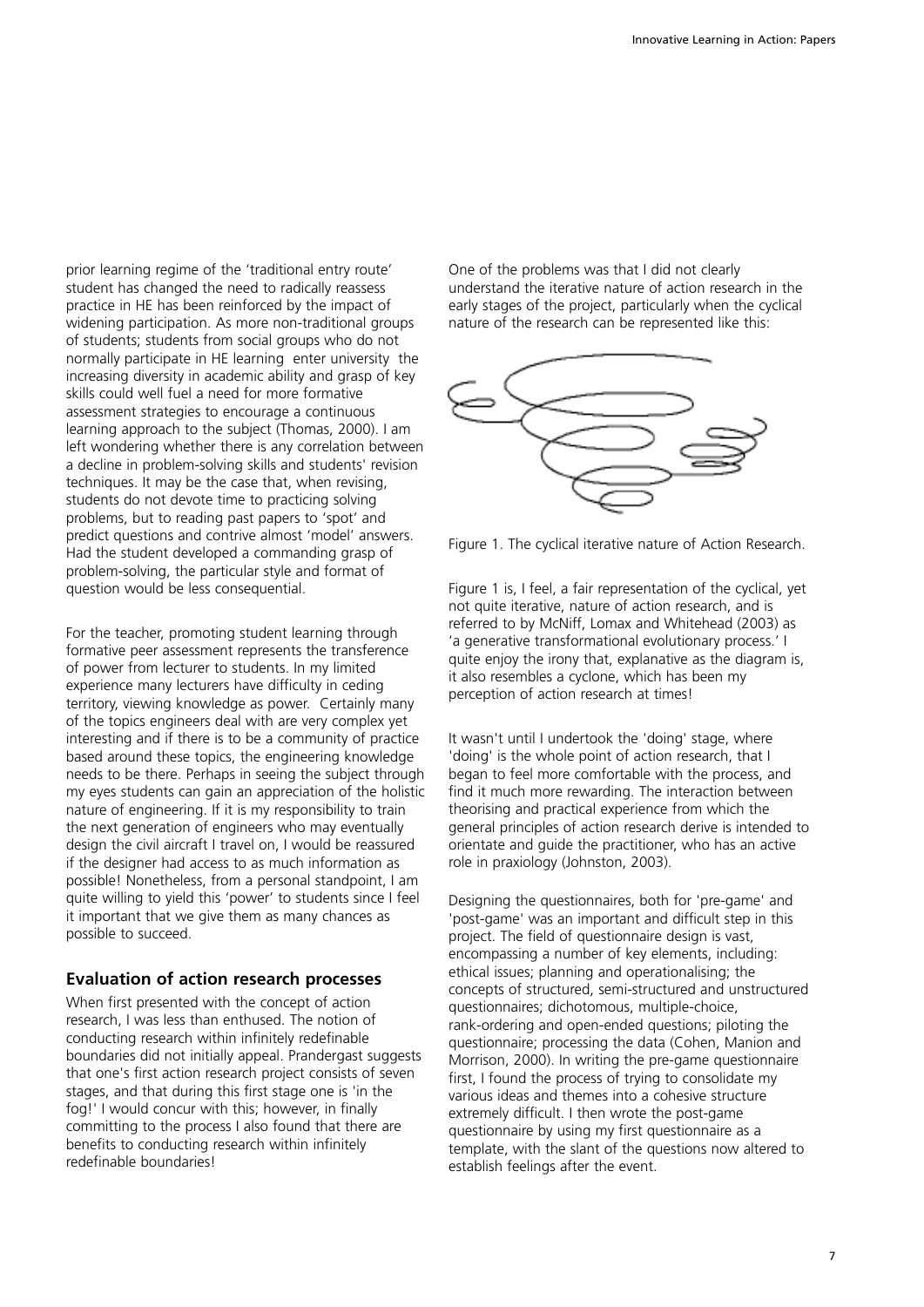Having designed some rough drafts, I worked with my research supervisor to polish up the questions. This process of 'polishing' could loosely come under the definition of piloting. Piloting of a questionnaire, prior to carrying out a full survey, is well advised; it allows you to modify your questions in light of the responses you receive (Blaxter, Hughes and Tight, 1996; 163). In terms of my own process, someone else reading through my work helped bring any glaring errors to light, and modifications were made accordingly.

After agonising over the writing of the questionnaires, the next worry was whether the students would connect with them. My particular concern was how they would engage with the open-ended questions: if I should have a poor turn-out for the test (not an unlikely proposition), and the students don't connect well with the questionnaires, I would be left with a measly sampling of ineffective quantitative data. Fortunately, the students engaged well with the qualitative parts of both questionnaires. I was extremely pleased by this; despite the low turn-outs for both tests, I did at least collect data which might give me some insights.

Once I had run the mock exam question sessions and collected all my raw data, I found the process of sifting through all of this data, collating it and looking for patterns was a daunting experience! This could have been due to my badly organized data management system but it was, at least partially, attributable to the sheer volume of data collected. One thing that is abundantly clear is that my questionnaires were far too long. Despite the lack of attendance at the mock exam sessions, I had collected far too much information, and not all of it has proved useful. Several of my

questions were redundant (the six or seven 'yes or no' questions on revision techniques could have been reduced to, 'what techniques do you use to revise?') and a few questions were leading. It proved difficult at times to find patterns amongst the data. There was definitely a lesson for me to learn in this incident – the need for more management of the process prior to undertaking the research. Reflecting upon the process of designing the questionnaires I would now recommend: rigorous question formulation and construction - changing 'tell me how you feel about...' to 'give me your opinion on...' changes the whole tone of the question; the use of qualitative as well as quantitative questions - even if the respondents don't answer the 'why' questions, you still have the statistics; make sure that questions do not implicitly support a particular agenda or line of reasoning.

In terms of research methodology in general I am conscious of not having triangulated data sources. Triangulation can serve as a means of monitoring actions, when the data is scrutinised from multiple perspectives in order to reach a reasonable conclusion (McNiff, 2003). One means of triangulation I could have employed within this first cycle of action research had I considered it in time, was to ask the participants, once all of the tests had been completed, to complete a 'follow-up' questionnaire, the students themselves reflecting on the experience and giving me the opportunity to reflect on their reflections. In the long run triangulation could be achieved by for example, comparison of students' exam marks (with previous cohorts, with different modules, etc) and conducting follow-up interviews or focus groups. It might also be useful to ask students to compare expected and obtained grades, with the

discussion linked to the mock exam questions. As far as this first cycle of action research is concerned the action research process seemed that much more rewarding once I began to see some patterns amongst the 'maelstrom', and could begin to draw together some suppositions and deductions. Ultimately, taking on the role of the 'insider researcher', tackling an issue pertinent to my teaching using action research and endeavoring to achieve knowledge through action, has indicated clearly to me that action research can be a chaotic process. However, as with all research, investigation undertaken at the cutting-edge is likely to be complex, should drive the researcher forward to break new boundaries, and will be messy.

# **Conclusions and further research**

It is difficult to draw decisive conclusions from the first cycle of an action research project; the iterative nature precludes forming firm opinions after the first iteration. However, there are a number of interesting observations revealed by the research: how engineering students are contending with problem-solving; the need for strict alignment within engineering disciplines to keep the assessment from becoming the end product; the use of formative peer assessment to encourage deep student learning and lure students away from a dependence on past papers; the need for effective feedback to students to promote engagement with the material. However, that all of these observations feed back into the action research, and inform the second cycle, is the crucial issue here.

This research suggests the need for a curriculum shift in engineering - we must make the teaching of problem-solving more explicit.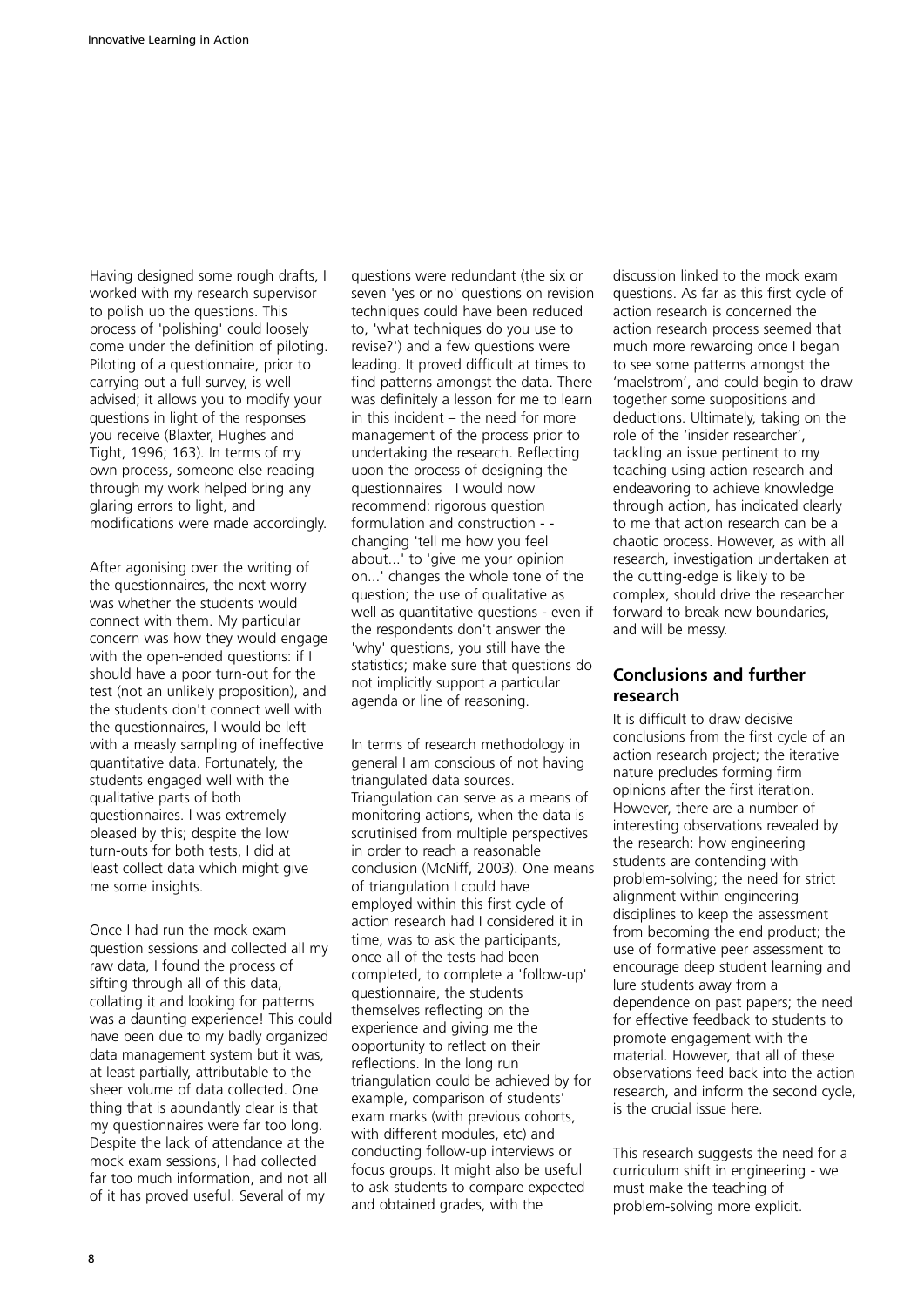Houghton (2004) identifies a procedure for teaching problem-solving, both generic and subject-specific skills. It may require a module, or part-module, for the Level 1 students; it may just require that each module explicitly highlights situations requiring problem-solving skills and acclimatizes the students locally, such that the skills are then learnt progressively.

Aerodynamics is a Level 2 module and this infers that the students have progressed from Level 1 (or equivalent), and so are engaged in a process of development. This should be reflected in an increasing complexity of the problems with which they interact, and infers a further degree of intricacy will be expected at Level 3. Students' understanding of the mechanism of problem-solving should mirror this increasing complexity.

Findings suggest the need to explore in greater depth the development of students' problem-solving skills. Fundamentally, the acquisition of problem-solving as a 'must-have' skill should be made more explicit, and should be linked more directly to the tutorials. The students can develop and apply their problem-solving skills through use of the tutorial questions, and this skill will carry them through the assessment and their eventual career. The next cycle of action research will examine the issues I have encountered surrounding problemsolving in engineering. 'Pre-game' and 'post-game' questionnaires will be designed with a much narrower focus to facilitate the collection of data which has validity in terms of the overall research question.

There is a clear indication that students are willing to engage with formative peer assessment based on mock exam questions and, despite my reservations about the prominent position given to assessment, I think this is an idea that has merit. At this stage of development the feedback involved no more than deciding a mark out of 25. Whilst I do not yet have a firm idea about how to develop more constructive and diagnostic feedback processes between students I am aware that students react more positively to this kind of feedback rather than simply being told a number. Future action research cycles need to explore this issue.

Since action research has focused on the need to 'bridge' the gap between tutorials and exams, as perceived by students it may be helpful to undertake a review of the alignment between the module learning outcomes and the assessment method (i.e., the exam), and then ensuring constructive alignment between the exam and teaching and learning strategies (which will encompass the tutorials).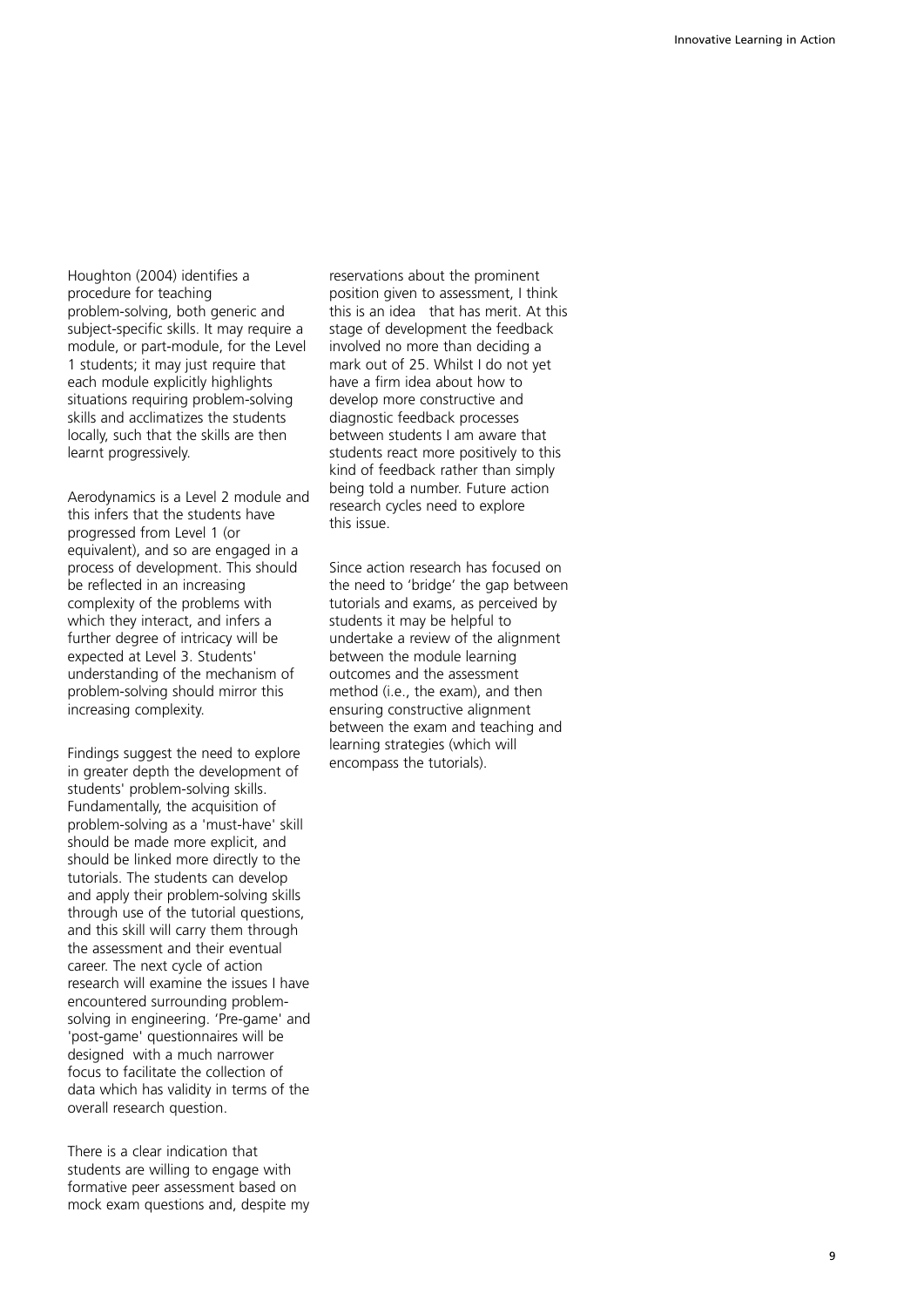# **References**

Biggs (2003) *Teaching for Quality Learning at University,* Second edition, McGraw-Hill/OUP, Maidenhead.

Boud (2000) Sustainable assessment: rethinking assessment for the learning society, *Studies in Continuing Education,* 1(2):151-167.

Brown, Race, Smith (1996) 500 tips on assessment, Kogan-Page.

Cohen, Manion, Morrison (2000) *Research Methods in Education,* Fifth Edition. Routledge-Falmer.

Cottrell (2003) *The Study Skills Handbook,* Second edition, Palgrave-Macmillan, Basingstoke.

Department of Education (1997), *Report of national committee of inquiry into higher education (Dearing Report)* Norwich: Department of Education.

Heywood (2000), Assessment in Higher Education: *Student learning, teaching, programmes and institutions,* Higher Education Policy Series.

Houghton (2004). *Learning and Teaching Theory for Engineering Academics,* www.heacademy.ac.uk

Johnston (2003). Teaching and Researching Critical Academic Writing: scrutiny of an action research process. *Educational Action Research.* 11, (3): 365-387.

McNiff (2003), *Action Research: Principles and Practice,* Routledge-Falmer, London.

McNiff, Lomax, Whitehead (2003), You and *Your Action Research Project,* Second Edition. Routledge-Falmer.

Meyer (1995). *A framework for evaluating and improving the quality of student learning. Improving student learning through assessment and evaluation,* compiled by Graham Gibbs. Oxford Centre for Staff Development.

Norton (2001). Researching Your Teaching: The Case for Action Research, *Psychology Learning and Teaching,* 1(1), pp. 21-27.

Prandergast. Seven Stages in my First Action Research Project. http://educ.queensu.ca/projects/action research/michael.htm

Ramsden (2003), *Learning to Teach in Higher Education,* Second Edition. Routledge-Falmer, Oxon.

Research Governance and Ethics Sub-Committee

(www.rgc.salford.ac.uk/7Ethics.shtml)

Rust (2002), The impact of assessment on student learning, *Active learning in higher education,* Sage, London.

Staniforth, Harland (2003). Reflection on Practice: collaborative action research for new academics.

*Educational Action Research,* 1, (1)

Thomas, Nixon (2004), *Enhancing communication between academic staff and students at undergraduate degree level with a particular focus on assessment requirements,*

www.edu.salford.ac.uk/scd/tlqis/report s/thomas.rtf

Thomas (2000), *"Bums on seats'' or "Listening to Voices": evaluating widening participation initiatives using participatory action research,* Taylor & Francis Ltd.

Tracy (2002), The student's guide to exam success, OUP, Buckingham.

http://kerlins.net/bobbi/research/qualre search/consent.html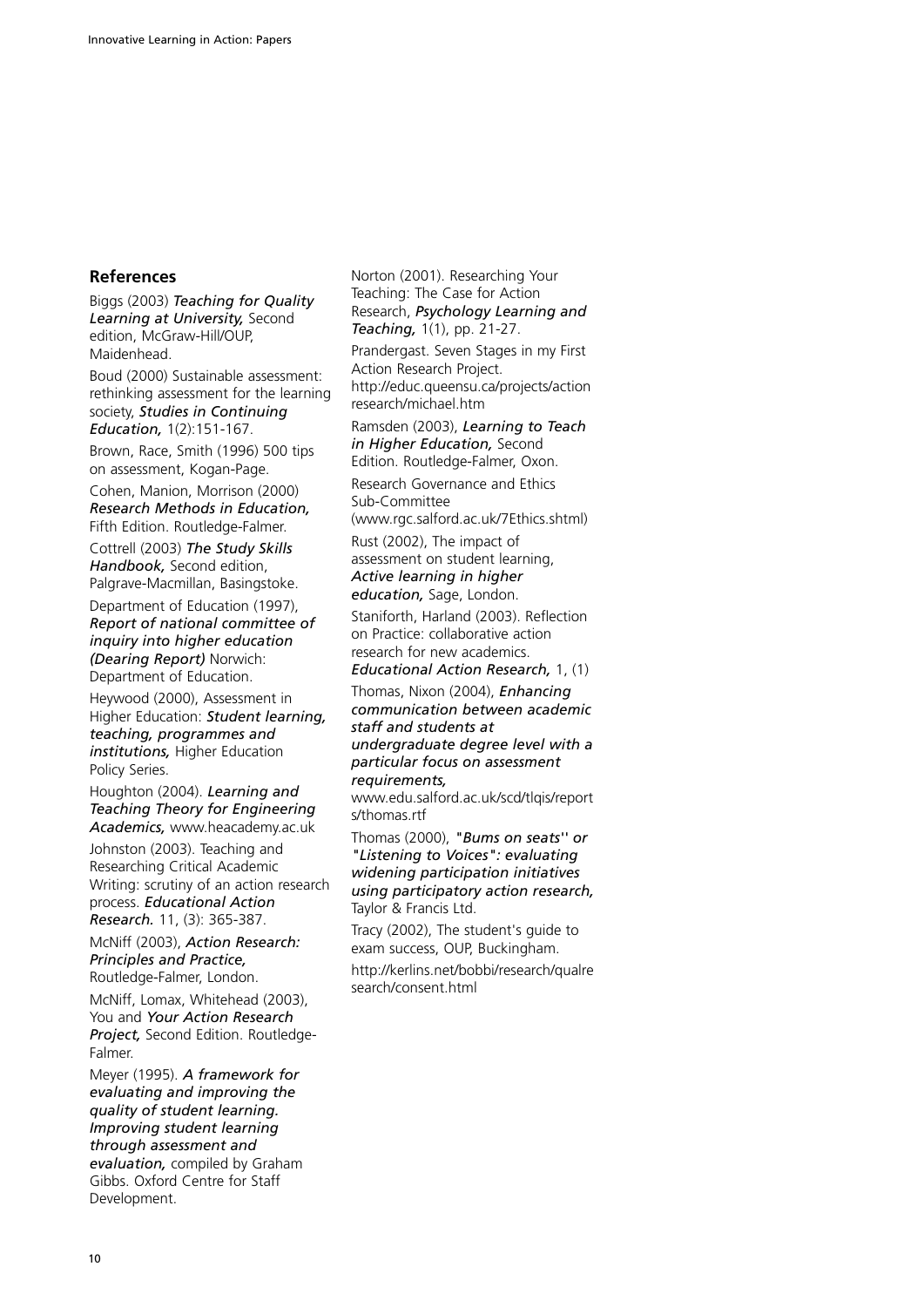# Interdisciplinary engagements at the margin: Child & Adolescent Mental Health provision within Pre-Registration Child Health Nursing Programmes

# **Celeste Foster**

c.m.foster@salford.ac.uk School of Nursing

# **Abstract**

The field of child and adolescent mental health (CAMHS) can be considered a 'marginal' discipline juxtaposed between two dominant disciplines – child health and mental health. The teaching of CAMHS within pre-registration Children's Nursing programmes lies at the intersection of three fields of enquiry: workforce strategy, policy and practice requirements and drivers; educational theory pertaining to effective curriculum design for learning and multi / inter-disciplinary teaching.

As a CAMHS practitioner in the mental health team of the School of Nursing my predominant experience of teaching CAMHS in Children's Nursing programmes has been in providing 'bolt on' sessions to child health modules of which I have little wider knowledge or understanding. This has had negative consequences for my personal perception of my practice and of the student learning experience.

This paper reports the findings of an action research project designed to validate or challenge my own assumptions, to identify actions for improvement in current practice and to begin to explore the idea of developing an inter-professional 'community of practice'. Findings from this small scale study based on questionnaire, interview, documentary and student evaluation data and analysis, indicate the principles of effective curriculum design and delivery are an essential underpinning for a learning experience that informs professional practice and client care in the workplace. Furthermore whilst current practice may best be described as multidisciplinary, a systematic

interdisciplinary approach may be encouraged by linking the principles of curriculum alignment and interdisciplinarity together by means of an adapted version of Biggs (1999)' SOLO taxonomy.

# **Introduction and rationale**

The mental health of children and young people is now a nationally prioritised area of public health with Government guidelines and frameworks clearly outlining responsibilities of all health & social care professionals who have contact with children, regardless of their specialism (DoH, 2004). Nurses are the largest single professional group working with child and adolescent mental health (CAMHS) difficulties, making up 25% of the workforce (Audit commission, 1999). Moreover, children with physical health problems are up to four times more likely to develop a mental health disorder (Meltzer, 2000), meaning that Child Health Nurses have a significant role to play in the effective service provision for this client group. Yet a recent research report by the Royal College of Nursing (RCN), found that nurses working with children and young people considered their preregistration training in mental health needs of this group inadequate in terms of both practice and theory (Jones, 2004).

As a CAMHS practitioner recently employed as a lecturer in the mental health team of the School of Nursing I was very keen to teach my area of practice within the disciplines of mental and child health, but especially in the child health programme. Instinctively I feel the field of CAMHS to be important in its own right - as my area of specialism in which my professional identity is framed – but I am also conscious of the potential contribution CAMHS can make to the discipline of children's nursing to

improve holistic care and early identification of needs in young people in distress.

My predominant experience of teaching CAMHS in Children's Nursing programmes has been in providing 'bolt on' sessions to child health modules of which I have little wider knowledge or understanding. Consequently, I generally feel unclear about the remit I have been given, dissatisfied with my personal evaluation of the sessions' relevance and effectiveness and concerned regarding the students' learning experience.

The field of child and adolescent mental health can be considered a 'marginal' discipline that falls between two dominant disciplines – mental health & child health where 'discipline' refers to the notion of a 'legitimate' or 'valid' body of knowledge - in both academic and clinical practice arenas (Caruana & Oakey, 2004; Thomas, 2000; Jones 2004). Furthermore, the teaching of CAMHS within pre-registration Children's Nursing programmes lies at the intersection of three fields of enquiry:

- Workforce strategy, policy and practice requirements and drivers
- Educational theory pertaining to effective curriculum design for learning
- Multi and Inter-disciplinary teaching

As a programme that awards both an academic qualification and a professional registration the curriculum of the Pre-registration Nursing programme is significantly driven by workforce/employer requirements and national guidelines which include the explicit requirement for Paediatric Nurses to be able to identify and provide care for young people experiencing mental health difficulties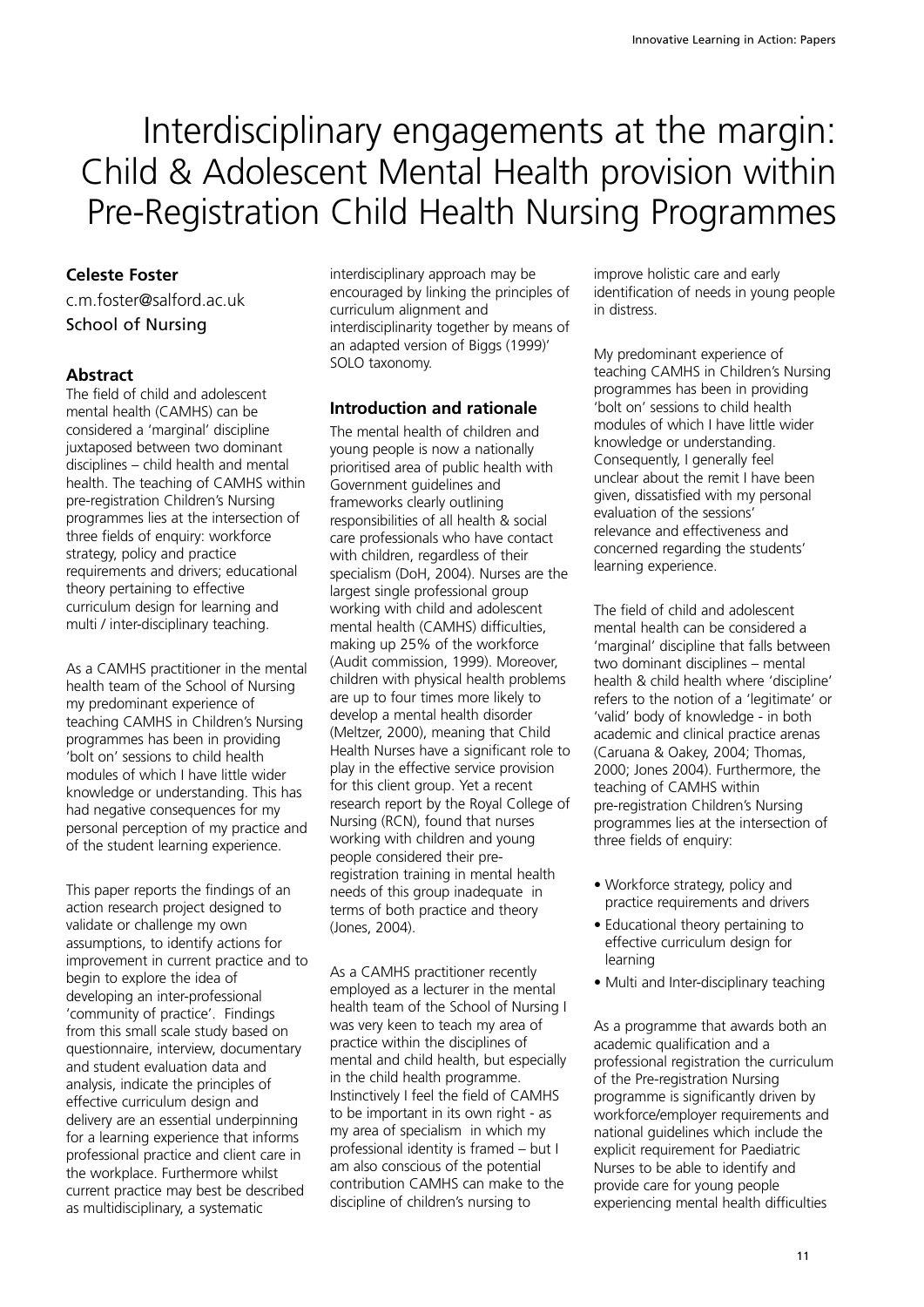(DoH, 2004). In my experience this requirement is not adequately reflected in the wider curriculum, or embedded within the programme or module learning outcomes and assessment strategies. Similarly, the Child Health Team themselves may have limited notions of what teaching CAMHS entails since it is not their area of expertise. Thus I feel I am being asked to provide input to student learning that is devoid of strategic thought and clarity, a feeling that is evidenced by the breadth and ambiguity of the learning outcomes I have designed for these sessions.

According to Biggs, (1999) teaching is conducive to deep learning when it is 'constructively aligned' to curriculum objectives and assessment. The issues surrounding my design of learning become more apparent when the teaching activity is mapped against Biggs' 3P model of teaching and learning. Key issues of 'presage' emerge from sessions not being sequenced according to students' required prior knowledge and academic ability - neither I nor the Module Organiser has extensive knowledge of students' prior learning in CAMHS. There is no implicit motivational context as it appears that the subject is neither addressed in the overall aims nor formally assessed. Wider organisational and political tensions exert their influence as there is discrepancy between what is required of students to achieve the academic component of the course and what is required under government legislation as registered professionals. All of this serves to influence the 'process' through ambiguous and over-ambitious intended learning outcomes and a need to heavily front load the session with engaging the students in its relevance to prompt motivation. My own appraisal is that the 'product' is therefore more likely to be surface learning with little context or

transferability to students' existing and developing knowledge.

The problems and tensions identified within my situated practice exist within a wider University and NHS institutional context and conceptualisation of multi and inter-disciplinarity. The University of Salford's Strategic Framework (2004/5) and Learning and Teaching Strategy (2002) both highlight the institution's commitment to providing multi and interdisciplinary learning and teaching environments, a strategy increasingly espoused in educational theory and research as best practice (Committee on Facilitating Inter-disciplinary Research, 2004). The National Service Framework for Children and Maternity Services in the NHS (DoH, 2004) sets multi-disciplinary and interdisciplinary collaboration and partnership as the cornerstone of its strategy to improve the delivery of healthcare services to children & young people. This is mirrored at a practitioner level with research into the training needs of Children's Nurses in the field of CAMHS recommending that training at all levels should be multi-disciplinary in nature (Jones, 2004).

Within an action research framework, utilising Biggs' 3P model and the concept of 'constructive alignment' as a frame of reference, but setting this within the wider context of interdisciplinary education, I have undertaken a small scale study to examine the wider issues of 'presage' in regard to the identified problem of teaching the subject of CAMHS within another academic discipline's programme. Through collaborative enquiry engaging both members of the Mental Health & Child Health academic teams and representation of, and integration with, other stakeholder voices (clinical practice and students) I hope to identify actions for improvement in current practice and begin to explore the idea of

developing an inter-professional 'community of practice' (Wenger, 1998) in relation to this specific issue, whereby the notion of 'discipline' moves from a fixed body of dominant or legitimate knowledge to a more relational construct negotiated through interpersonal activity across the institution imposed boundaries (Caruana & Oakey, 2004).

# **Methodology**

The enquiry utilises an action research paradigm whereby research methodology is practitioner generated starting with an identified problem, seeking to improve practice through practical direction and action, involving all stakeholders and examining the validity of key assumptions held by the researcher (McNiff, 2002; Marton & Cooper, 2000; Thomas, 2000; De Koning & Martin, 1996). Whilst the initial focus of action research was my own teaching practice a series of much broader and fundamental problems emerged when I engaged in critical reflection on structured peer observation and considered the wider extrinsic influencing factors and good practice models of curriculum design.

Reflection on the initial problem elicited several core assumptions on my part which may be summarised as follows:

- children's mental health is a marginal subject within the Children's Nursing programmes
- it is not overtly expressed in the learning outcomes or assessment strategies of constituent modules
- the academic team have limited knowledge of the subject matter
- the students experience of learning this subject is dislocated, without context and lacking integration with the rest of the programme
- my experience as a teacher parallels that of the student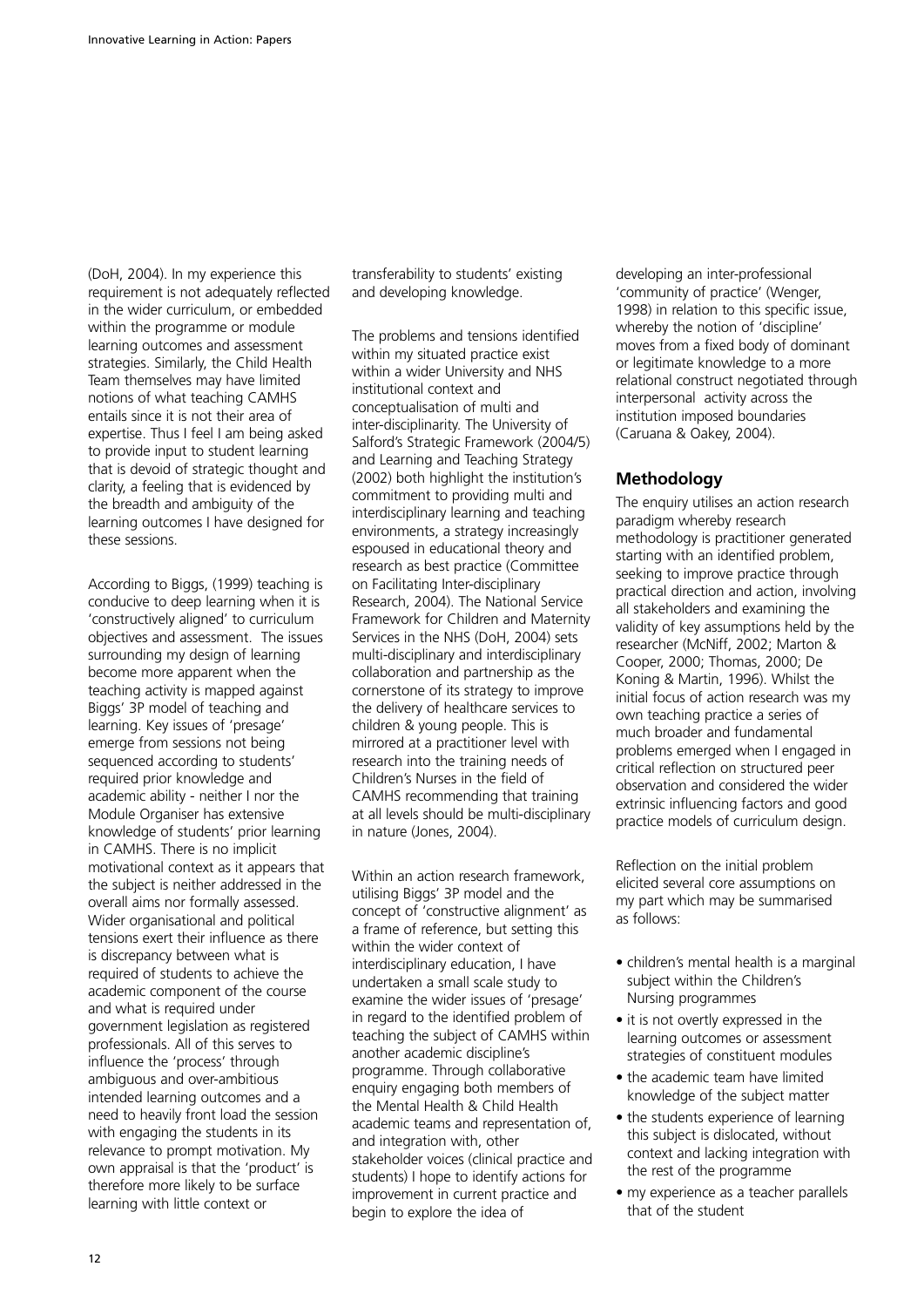These assumptions emerge from the interaction of my professional identity and associated beliefs with my experience of teaching in the described context, but they are based on a narrow window of experience and thus may not stand up to scrutiny. Action research methodologies allow for transparency of such beliefs, attitudes and values and action in awareness of them, thereby providing the opportunity to overtly assess their foundations, impact and relative validity.

There are four main stakeholders in the delivery of CAMHS teaching in pre-registration Children's Nursing programmes:

- Child Health & Mental Health Academic practitioners
- Students
- CAMHS Nursing Workplace

It is argued that by engaging stakeholders rather than making them the subject of the research, their experience is legitimised and can be used to challenge traditional or dominant knowledge (Thomas 2000). Furthermore, collaborative models of enquiry like action research are effective in improving practice because they not only acknowledge but also engages stakeholders in enquiry and subsequent action (Norton, 2001; Meyer, 2000).

Finally, the subject of enquiry sits across the theory and practice divide and across several areas of research and theory and action research acknowledges the interaction between theory and practice by enabling the use of multiple theories to illuminate practical events (Johnston, 2003).

# **Data Collection and Analysis Strategy**

Data collection and analysis was based on the triangulation of four different types of data from four different sources to facilitate consideration of the problem from alternative stakeholder perspectives and to develop a more complex 'real world' view.

Triangulation has been described as: "Viewing a statue from different angles through different lenses" (Wilding, 2003:119)

One of the criticisms of triangulation is that its underlying assumption is that there is an empirical 'truth' out there somewhere waiting to be triangulated, which is in stark opposition to the underlying philosophies and methodology of action research. Nonetheless, within the context of this study I feel this tension can be reconciled if the following definition is applied:

"The use of multiple perceptions to clarify meaning, showing different truths about the phenomenon" (Wilding, 2003:121)

The primary method of data collection used was a questionnaire examining academic practitioners' knowledge & perceptions of current practice and views on strategies for change. 5 point Likert scales were the main method used to record responses to closed questions/statements. The pivotal factor affecting reliability of questionnaires is whether all participants understand the statements and questions as they were intended. This is particularly pertinent in this instance given that the enquiry crosses discipline boundaries. Endeavours were therefore made to avoid culturally or discipline biased language or

compound questions (Hutchinson, 2004; Crano & Brewer, 2002). I was conscious that whilst the use of open questions may theoretically elicit more rich qualitative data, quality may be reduced when respondents are being asked to engage with a discipline other than their own. Furthermore, I hoped the predominant use of Likert scales would increase the chance of practitioners responding to the questionnaire since they are relatively quick and easy to complete (Crano & Brewer, 2002). The obvious limitation of using quantitative responses to statements constructed by the researcher is the opportunity for statements to be influenced by the researcher's beliefs and biases thus a number of open ended questions were also included to try to reduce the chances of respondents omitting information and ideas restricted by the limits of particular statements, particularly in relation to ideas for change or improvement (Hutchinson, 2004).

The questionnaire was divided into four sections:

- Practitioner views of the legitimacy of CAMHS subject knowledge within the pre-registration programmes and their view of current practice.
- The relationship between students' academic experience and the requirements of clinical practice.
- Subject teaching Content
- Subject teaching Delivery

The practitioner's view of the legitimacy of the subject knowledge within the programme and views on the current practice predominate primarily because learning "with, from and about each other" has been cited as the starting place for effective interdisciplinary practice. Secondly, these items were sequenced first in order to try and reduce the influence of other questionnaire items on the practitioners' responses (PIPE Project,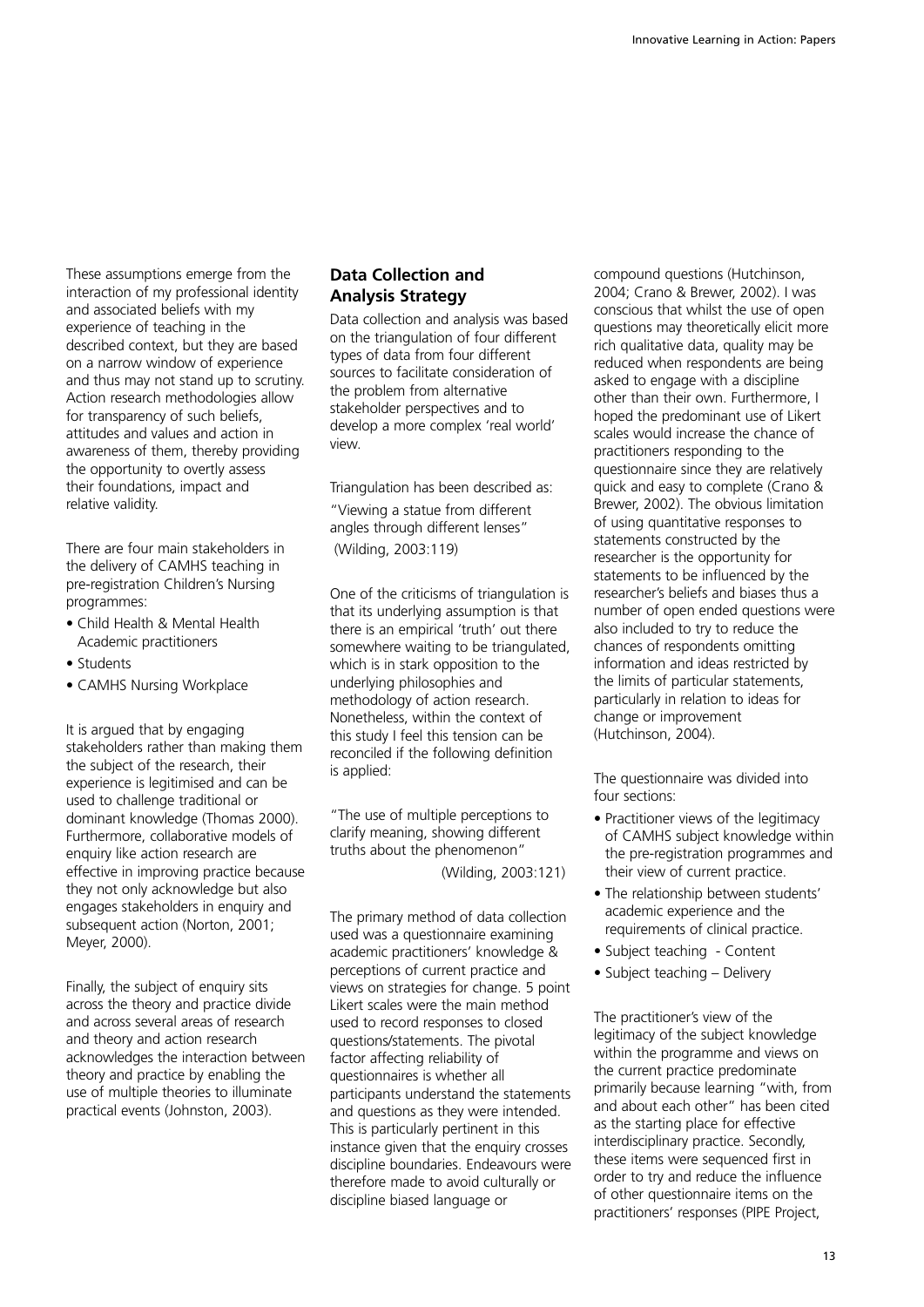2003; Hutchinson, 2004). Essentially I hoped that information elicited in this section would either validate or challenge my assumptions about the current delivery of CAMHS within the programme and improve my understanding of it.

The formulation of questions regarding current academic practice was based on the literature informing design for quality teaching & learning, including the concept of constructive alignment of learning objectives, teaching and learning strategies and assessment, and the 3P model (Biggs, 1999). The Department of Health's National Service Framework for Child & Adolescent Mental Health (2004) provided essential information regarding nurses' responsibilities in practice. For example:

"…those in contact with children need to be able to have sufficient knowledge of children's mental health to be able to: identify those who need help; offer advice & support to those with mild or minor problems; & have sufficient knowledge of specialist services to be able to refer on appropriately when necessary" (DoH, 2004)

The RCN's research into the training needs of nurses working with children (Jones, 2004) which highlights seven key subject areas that Children's Nurses identified as missing from their pre-registration training was used to frame the subject teaching content items. Finally, a review of the literature in the field of inter-disciplinary teaching helped to develop the statements assessing views on how the subject should be delivered. The questionnaire was distributed by email to all module and programme leaders within the child branch and to the lecturers within the mental health team who have expertise in the field of CAMHS to try to gain a

cross-section of experience and views across the whole programme whilst engaging those practitioners who had influence to change current practice.

The use of the questionnaire potentially biases findings towards the views of University employees rather than clinical practitioners therefore documentary analysis of good practice guidelines and practice based research was deployed as a counterweight. Documents analysed include the Children's Nursing programme curriculum, the DOH National Service Framework Standard 9 (Child Mental Health, 2004) and the Royal College of Nursing research recommendations regarding training needs of nurses working with children.

A summary (rather than raw data) of anonymous student feedback on their experience of teaching sessions provided the third method of data collection representing the students' voice. The use of summary data is not ideal as students provided this feedback in a rather different context, i.e. being asked to comment on the positive and negative aspects of a discrete teaching session rather than the wider issues being explored; there is no opportunity for live or dynamic input from them and there is no opportunity to corroborate the accuracy of my interpretation of their viewpoint (Hopkins, 1985).

Finally, an interview was conducted with the professional lead for Children's Nursing. This had the primary purpose of seeking support for the research, negotiating ways to progress the study and to identify potential ways in which any findings or recommendations could be taken forward in collaboration with the Children's Nursing team. In some sense this action goes against models of action research in which the researcher seeks emancipation from the

organisational structures in which they are bound. However, in terms of working for achievable improvements or change I have found the version of action research in which the researcher works within existing social structures and power relations for change, more useful and realistic (Johnston, 2003).

### **Results**

# Questionnaires

Given the small numbers of participants and the fact that the emphasis of this study is on identifying action for change a descriptive, rather than statistical, approach to data analysis has been taken. 14 questionnaires were distributed and a total of eight responses (57%) were received. Two responses were received from practitioners in the mental health team. The response from the children's nursing team included representation from all the diploma programme children's branch modules and five out of the six degree modules.

#### Practitioner views regarding legitimacy and practice

All respondents felt that the subject of CAMHS should be addressed within the pre-registration children's nursing curriculum. However, one respondent also felt that it would be more appropriate to address the subject in post-registration training. No respondents agreed that CAMHS is currently adequately addressed within the programme, with five disagreeing with this statement and the remaining three being undecided.

Four respondents said that CAMHS was taught in the modules 'Essentials of Children's Nursing Practice' in the diploma course and 'Context of Care' in the degree programme. I currently provide 'one-off' teaching input to these modules as part of a one day workshop in the former case and a CAMHS dedicated teaching session in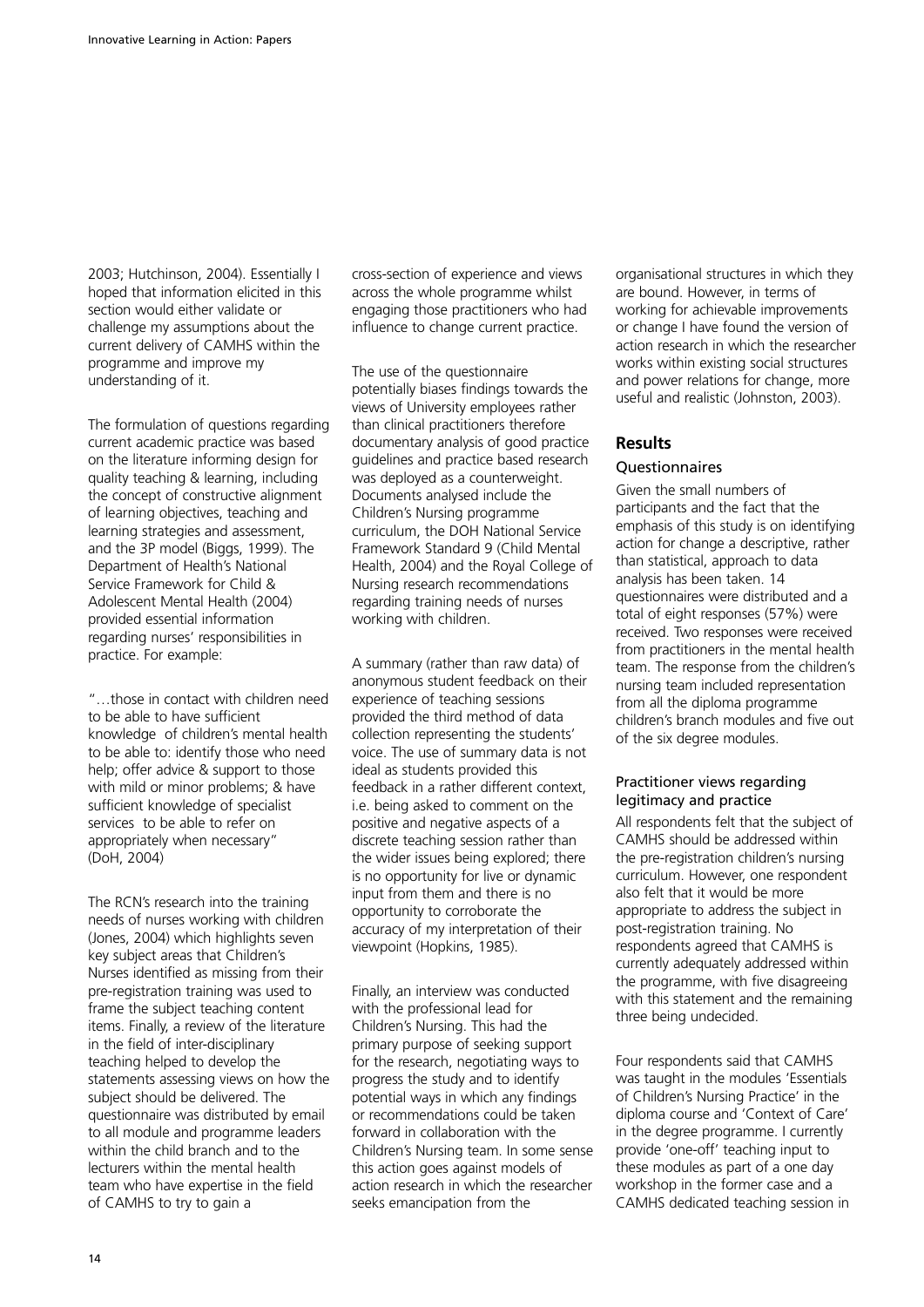the latter. One respondent noted that within the 'Context of Care' module, over and above the specific CAMHS teaching session broader issues such as the impact of physical illness and hostile environments on psychological health are included. Additional qualitative information tends to confirm that issues of children's mental health are explicitly taught within particular modules and missing entirely from others. Indeed, seven respondents disagreed that the teaching of CAMHS is co-ordinated across the programme, with just one participant being undecided.

Of the four respondents identifying that CAMHS is taught within their modules only two agreed that it is explicitly addressed within the module learning outcomes – this related specifically to the 'Essentials of Children's Nursing Practice' module – and no-one felt that the subject area is explicitly addressed within the assessment strategies of the modules that they lead or teach.

### Relationship to Clinical Practice

Participants' views of students' competency in practice with regard to working with young people experiencing mental health difficulties represented the broadest range of responses with no clear themes emerging. There appears to be a very mixed view about student's knowledge in this area on completion of their studies. Responses indicate that participants were more confident about students' capacity to promote the well being of children and to refer to specialist agencies as appropriate, than their ability to identify early indicators of mental health difficulty or to provide intervention in mild cases. Since appropriate referral suggests prior identification of early warning signs in young people, these responses may indicate a lack of clarity in the questionnaire itself. However, they may equally reflect the structure of the pre-registration programme, whereby 50% of the programme is practice placement based with students encountering a heterogeneous and wide range of experiences whilst actively seeking exposure to other branches. Respondents may feel that such exposure provides a significant supplement to the rather limited theoretical component of learning in relation to CAMHS.

### Subject Teaching – Content

There was a consensus of agreement that all seven RCN identified areas of knowledge & skill should be included in the Children's Nursing curriculum. The areas of knowledge most strongly and consistently highlighted were:

- Theories of psychological development
- Communicating with Children & Young People
- Promoting mental wellbeing

Interestingly the first two areas are already explicitly identified in module learning outcomes.

The two areas that showed least concordance were knowledge of particular mental health disorders and assessment & diagnosis of mental health disorders. These responses may well relate back to the issue of whether or not CAMHS is regarded as a legitimate subject area in a pre-registration Children's Nursing programme, which on reflection may not be an 'all or nothing' proposition. The more accurate question to have asked might be 'Which areas of the discipline of child and adolescent mental health should be included in pre-registration Children's Nursing programmes?' Participants were also invited to list any other areas of knowledge or skill they felt students needed in this subject and what prior knowledge they thought students needed to enable their understanding of the subject. Responses are summarised below in Figures 1 & 2.

By far the most commonly listed additional area of knowledge and skill that needs to be included was skills in assessment. Five participants listed knowledge of child development as a required area of prior knowledge. One participant felt that no prior knowledge aside from student's life experiences was needed to enable their understanding of the subject.

# Figure 1.

#### Other Areas of Knowledge & Skill re: CAMHS that should be included in the Pre-reg. Children's Nursing Programmes

- Practical skills of assessment & communication
- Roles & responsibilities of Children's Nurses
- CAMHS service availability, structure & how to refer
- Role of community support services & mechanisms
- Address psychological development and the signs & symptoms of mental health difficulties more overtly
- Involving young people in the care of their psychological health
- Promoting independence in children & young people
- Managing the challenges of working with adolescents

# Figure 2.

# Prior knowledge needed to facilitate students' understanding of the subject of CAMHS

- 'Normal' child development
- Attachment theory
- Family structures/Parenting styles
- Therapeutic Relationships
- Principles of health promotion & holistic care
- Incidence, prevalence & patterns of child & adolescent mental health
- Self awareness/ examination of own attitudes & beliefs relating to issues of mental health, stigma & labelling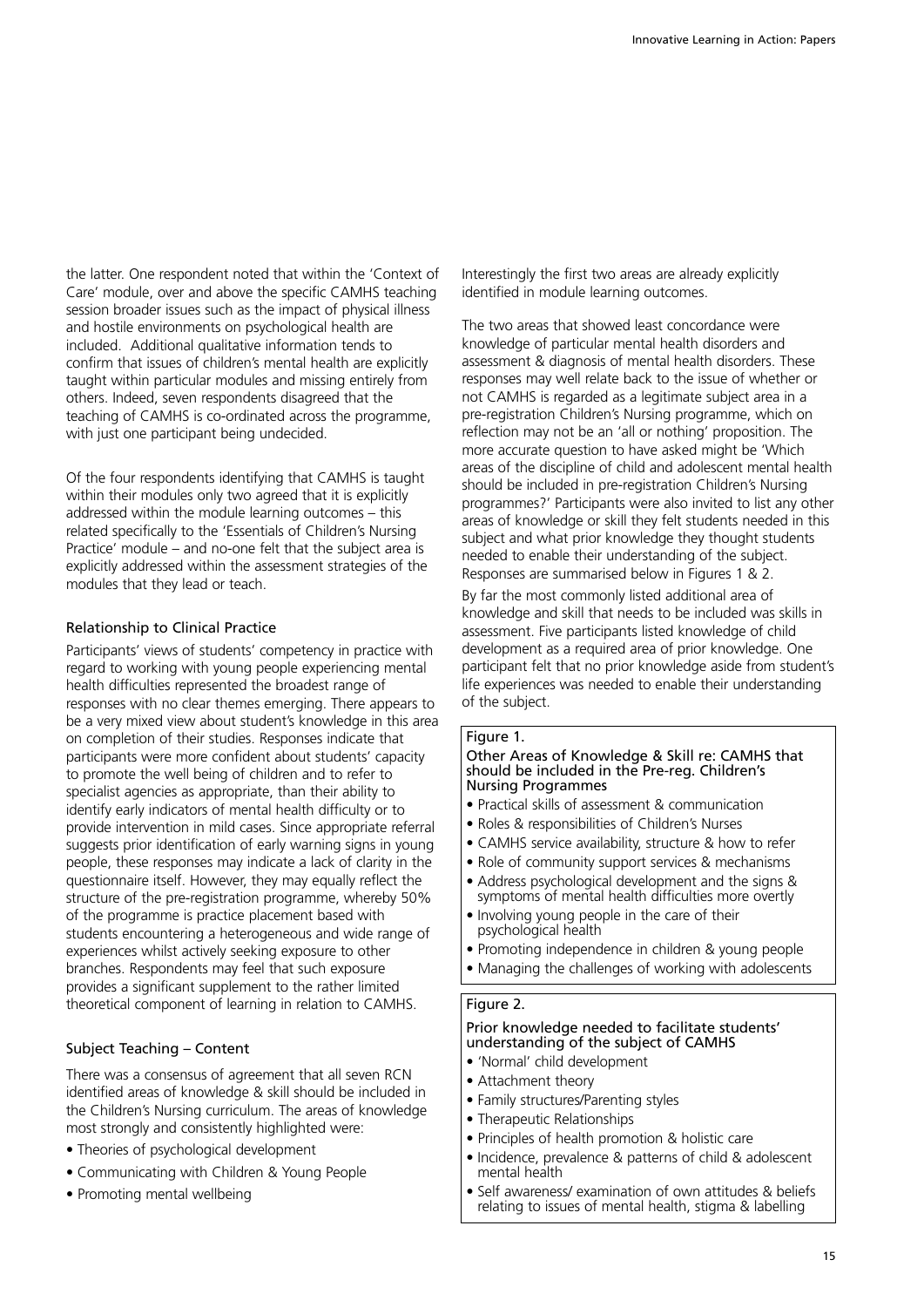#### Subject Teaching – Delivery

Participants were asked to decide which of four modes of teaching would be most effective in CAMHS. There was a 100% positive response to three out of four strategies proposed - teaching by staff with CAMHS expertise, interdisciplinary team teaching and skills workshops – making it difficult to identify if any one method would be preferred. The fourth strategy deploying Problem Based Learning (PBL) produced the most mixed response with one respondent disagreeing that it would be an effective strategy and only three of the rest strongly agreeing (compared with five strongly agreeing with use of the other methods). Qualitative responses help to illuminate the fundamental issue surrounding the use of PBL. Some respondents reflected on concerns they had over the level of expertise and knowledge in the subject area that existed in the Children's Nursing Team and the impact this would have on students' learning experience within a PBL model. Possible strategies were suggested to overcome this deficiency including co-teaching and facilitating (child lecturer & a CAMHS lecturer), inclusion of a practitioner with CAMHS expertise within the Children's Nursing Team and the use of fixed resource sessions delivered by CAMHS practitioners to support the use of PBL. One participant suggested the delivery of workshops for the Children's Nursing lecturers to help raise their awareness and knowledge of the subject of CAMHS thereby promoting its inclusion and integration across all teaching and learning activities. Other suggestions fell into two categories, structural or organisational strategies and classroom teaching methods as summarised in Figure 3

### **Documentary Analysis**

The documentary analysis of programme and module learning outcomes revealed that no learning outcomes were identified in either the Degree or Diploma programmes that could be readily associated with the subject of CAMHS although there were aspects of the indicative syllabus that related to this subject area. Within the diploma programme there is no explicit syllabus content related to child and adolescent mental health, although there are broad learning outcomes pertaining to issues such as child development, communication and children's rights which cross the boundaries of all disciplines and learning outcomes relating to the care of the whole child, which could be said to implicitly include mental health.

#### Figure 3.

Suggested Teaching & Learning Strategies for Improving the Delivery of the subject of CAMHS

Structural/Organisational:

- A formal & structured process across the programme making the required content in each module explicit
- Shared learning across children's and mental health branch
- Co-teaching (Child & Mental health Lecturer's)
- Use of a short assignment or reflection to strengthen the link with 'Exposure to other Branches' practice documentation
- A Team of experts to deliver the content across the programmes
- Inclusion of a CAMHS practitioner in the Children's Nursing team
- CAMHS workshops for Children's Nursing Lecturers

Classroom Strategies:

- Experiential Learning/Role Play
- Use of video's to assist recognition of cues. signs & symptoms, for enhancing assessment & communication skills
- Use of PBL if accompanied by fixed resources taught by experts
- Young Minds or Service User groups to deliver teaching

### **Student Feedback**

Students were asked to provide written anonymous feedback on a CAMHS workshop I had delivered within the diploma programme, immediately after the session ended, identifying three positive and three negative aspects of the session. A total of 22 students provided feedback. Both the positive and negative feedback fell into two main themes – teaching and learning strategies and content.

17 (77%) of the 22 students commented on their positive experience of the small & large group work used within the workshop and a further five statements particularly highlighted the case study activity as helpful to their learning. Statements identifying negative aspects of the teaching & learning strategies all related to logistical problems experienced within that particular session.

With regard to content of the workshop 19 (86%) statements were received identifying the content as relevant, interesting or as having provoked thought or enhanced understanding. Feedback regarding negative aspects of the content all (n=8) referred to feeling that they required more sessions or information on this subject or that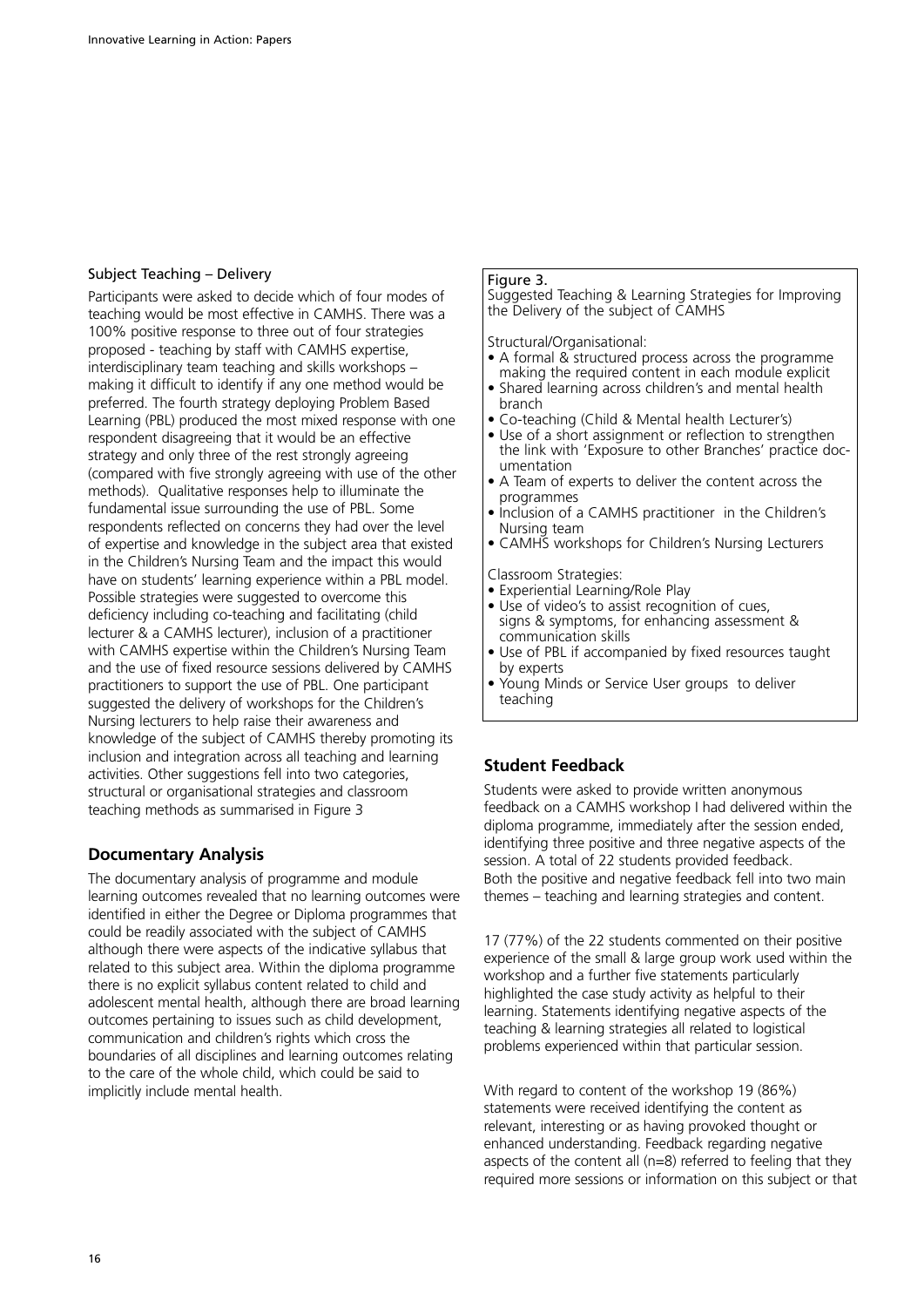they needed more time to cover the issues addressed. Three responses narrowed this down further stating that they felt they particularly needed more skills based sessions on communicating with children & their families regarding their emotional health. Four students stated that they felt there were no negative aspects to the workshop.

# **Discussion**

There is a clear consensus within data collected from all stakeholders that the subject of child and adolescent mental health is an essential aspect of Children's Nursing training and that it should be addressed within the pre-registration programmes. Furthermore, current practice within the School of Nursing does not adequately address this subject, leading to uncertainty about whether students at the end of the programme have acquired the competencies described within national practice frameworks.

The outcomes of this research suggest a fundamental issue regarding the extent to which the subject of CAMHS should be taught at pre-registration as opposed to post-registration levels of study. The comment of one participant quoted below mirrors research recommendations that students should be exposed to cross disciplinary experience at all academic levels (CFIDR, 2004):

…coverage in pre-registration training is important to stop this subject being taught in isolation and to help students develop a career path once qualified…

However, other aspects of the survey results point to some content areas potentially being more suitable for post-registration training.

Current practice can best be described as multi-disciplinary rather than inter-disciplinary which reflects wider practice within the University of Salford (Caruana & Oakey, 2004). Nonetheless, rather than validating my original assumption that the subject of CAMHS is only taught as a few 'bolt on' sessions within particular modules, the results suggest that, extraneous to these modules, aspects of child & adolescent mental health are addressed implicitly in a number of ways. Finding ways to link up these aspects across modules and overtly signpost them for students could be one achievable strategy for building on current practice as there is evidence to suggest that a series of small changes is more successful in moving towards interdisciplinary practice than one 'big bang' (PIPE Project, 2003).

Whilst participant responses indicate a strong willingness and openness to adopt teaching and learning strategies that promote interdisciplinarity, implementing the strategies proposed by the participants may be potentially impeded by organisational structures, such as the boundaries of discipline teams and practitioner roles and responsibilities within these and systems for recording workload. For example, all teaching activity that I currently engage in with the Children's Team is not recorded within my workload balance and so is effectively 'extra' work.

"In attempting to balance the strength of disciplines and the pursuit of inter-disciplinary research, education and training, many institutions are impeded by traditions and policies that govern hiring and resource allocation." (CFIDR, 2004)

However at an interpersonal level it has been my experience that even the process of engaging in this study has significantly increased the level of

dialogue and discussion that I have had with the Children's Team regarding this issue.

One assumption I identified at the outset of this project that has been supported was that any teaching activities to do with CAMHS currently taking place are not constructively aligned with the wider programme or module learning outcomes or assessment strategies. In fact they cannot be aligned to address the learning objectives nor evidenced in assessment because existing objectives and assessment strategies do not reflect the subject area. Questionnaire results confirm this with an extremely high level of consensus and this was mirrored also in my meeting with the Team's professional lead. Future action strategies will reflect this focusing on attempts to develop a more co-ordinated and integrated view.

One of the criticisms of inter-disciplinary teaching is that it can lead to newer students feeling confused and frustrated due to apparently competing perspectives being taught together and a perceived lack of cohesiveness (Caviglia-Harris & Hatley, 2004). If this is the case then a progressive move towards teaching from an interdisciplinary perspective over the duration of the programme may be more palatable for students. One taxonomy and model for building curriculum objectives, which may assist in linking the concepts of constructive alignment and interdisciplinarity together is Biggs' (1999) SOLO Taxonomy. The SOLO taxonomy is underpinned by a cumulative model of learning that has within it a numbers of milestones or transitions. The first three transitions are described as 'unistructural', 'multistructural' and 'relational' (Biggs, 1999). The nature of these stages can be paralleled with a progression from uni-disciplinary to multi-disciplinary to interdisciplinary modes of teaching & learning. A very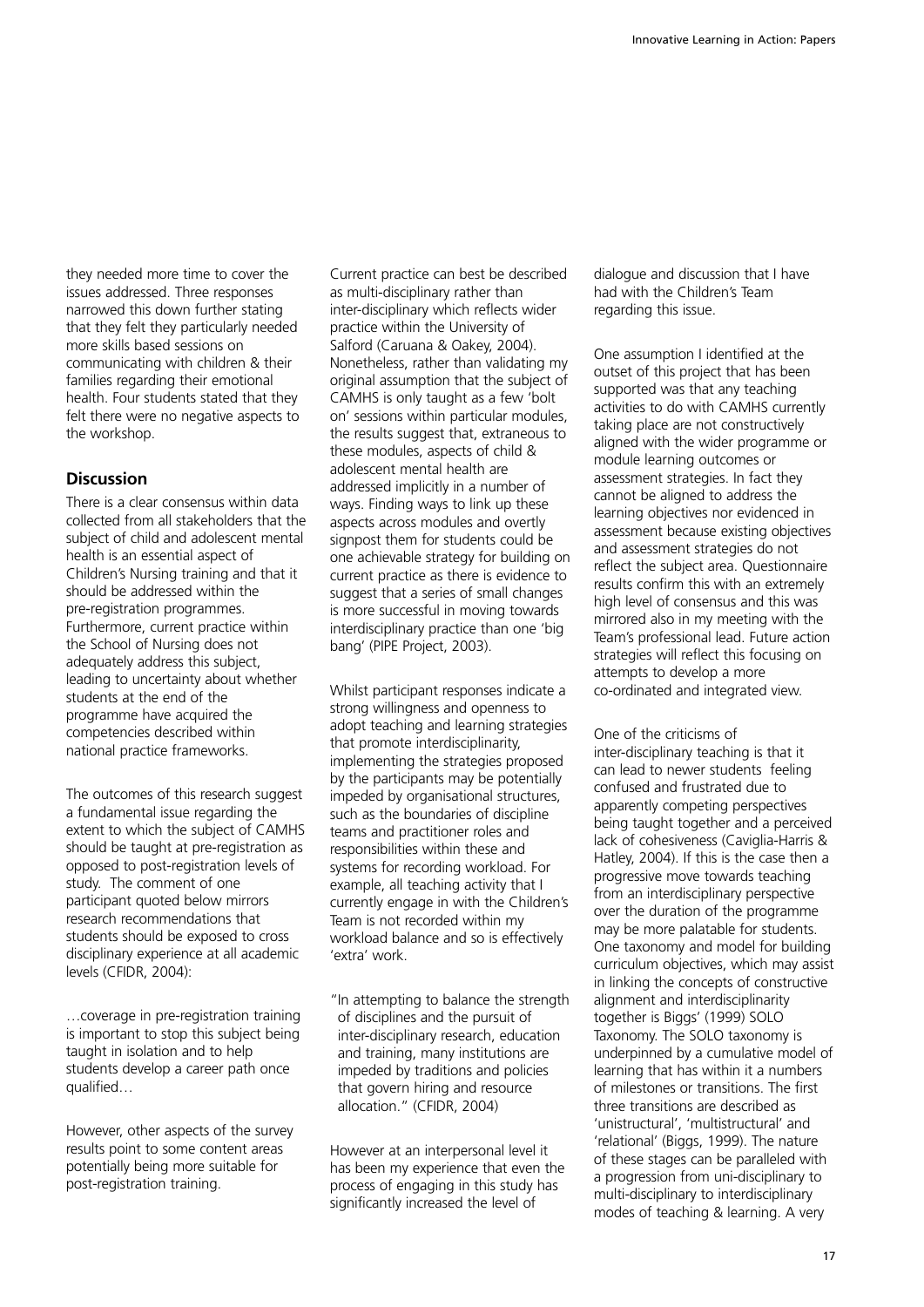putative model for implementing this within the pre-registration programme, developed from a reflective conversation with a collaborator from the Children's Team, might then be:

Figure 4 – Potential Adaptation/Application of SOLO Taxonomy to Design for Delivering Subject of CAMHS within Pre-registration Children's Nursing Programme

### Year 1- Unidisciplinary

Common Foundation/core skills within own discipline

#### Year 2 – Multidisciplinary

Fundamental building blocks of CAMHS taught by CAMHS practitioners. Content and T and L srategy constructively aligned to module outcomes in partnership with Children's team

#### Year 3 – Interdisciplinary

Co-teaching based on relating 2 disciplines to a central issue/problem E.g. care of the chronically ill child

# **Reflection, evaluation and future action**

The literature suggests that multidisciplinarity is reasonably easy to achieve as most practitioners are good at advocating for their own area of expertise (Rogers, 2004), whereas the hall mark of interdisciplinarity is the practitioner's capacity to facilitate critical appraisal of the underpinnings of their own discipline and to

challenge its theoretical basis (Caviglia-Harris & Hatley, 2004). This has been a critical point of reflection for me as this project has progressed. Retrospectively, clearly the starting point of this study was my desire to advocate for the greater understanding of my subject area, and my strongly held belief in its importance. The rigidity of this position I feel has been challenged through the course of the study and may be beginning to shift slightly. However on reflection I think that it will always be a difficult tension for practitioners in more 'marginal' disciplines to reconcile and manage effectively in isolation.

At the end of this first cycle of action research validity and reliability have been compromised to a degree by time constraints and ethical considerations regarding direct human enquiry. These two factors have limited the size of the sample and it has not been possible to engage students as key stakeholders in a live collaborative process.

One of the core underlying principles of an action research methodology is the active seeking of validation of any claims made through rigorous justification (Merton & Cooper, 2000).

Having anticipated that this would be a difficulty within the given timeframe I planned to try to 'check' the conclusions against existing literature in the field (Wilding, 2003). This strategy has been significantly less successful than hoped. A systematic electronic and hand search of all University of Salford held nursing and nursing related journals, regarding this area of enquiry did not yield any results, other than literature citing the importance of CAMHS training for all healthcare professionals working with children without discussion or thought as to how this might be achieved (Macdonald & Bower, 2000).

Constraining factors mean that at the current time results of the study have only been analysed and interpreted by the researcher who identified, at the starting point, that they were immersed in the subject and would bring a very biased viewpoint to bear on all outcomes. In view of these limitations future action has been identified as follows:

- To disseminate this report to all participants for consultation/amendment
- Once final draft has been agreed, in consultation with participants, to disseminate report to wider Children's and Mental Health team for comment/feedback
- Following meeting with Children's Nursing professional lead, to map out a potential scheme of work for including CAMHS content across the programme, based on study findings, particularly in relation to implementing the new nursing curriculum.
- To identify with the Child Nursing team ways of reviewing the module learning outcomes and assessment strategies
- To explore strategies for collaborating with students to gain their feedback insight into this issue.

### **General conclusions**

Child and adolescent mental health, like most 'real world' patient defined subjects in health and social care, does not lie along a single discipline line. As such it requires a systematic interdisciplinary approach that runs from pre-registration undergraduate training right through to clinical practice. Despite the mental health of children becoming a prioritised issue within healthcare practice arenas, it would appear that there is a paucity of literature and research regarding the best way to integrate this subject knowledge into the teaching of the more traditional or dominant disciplines of Child and Mental Health.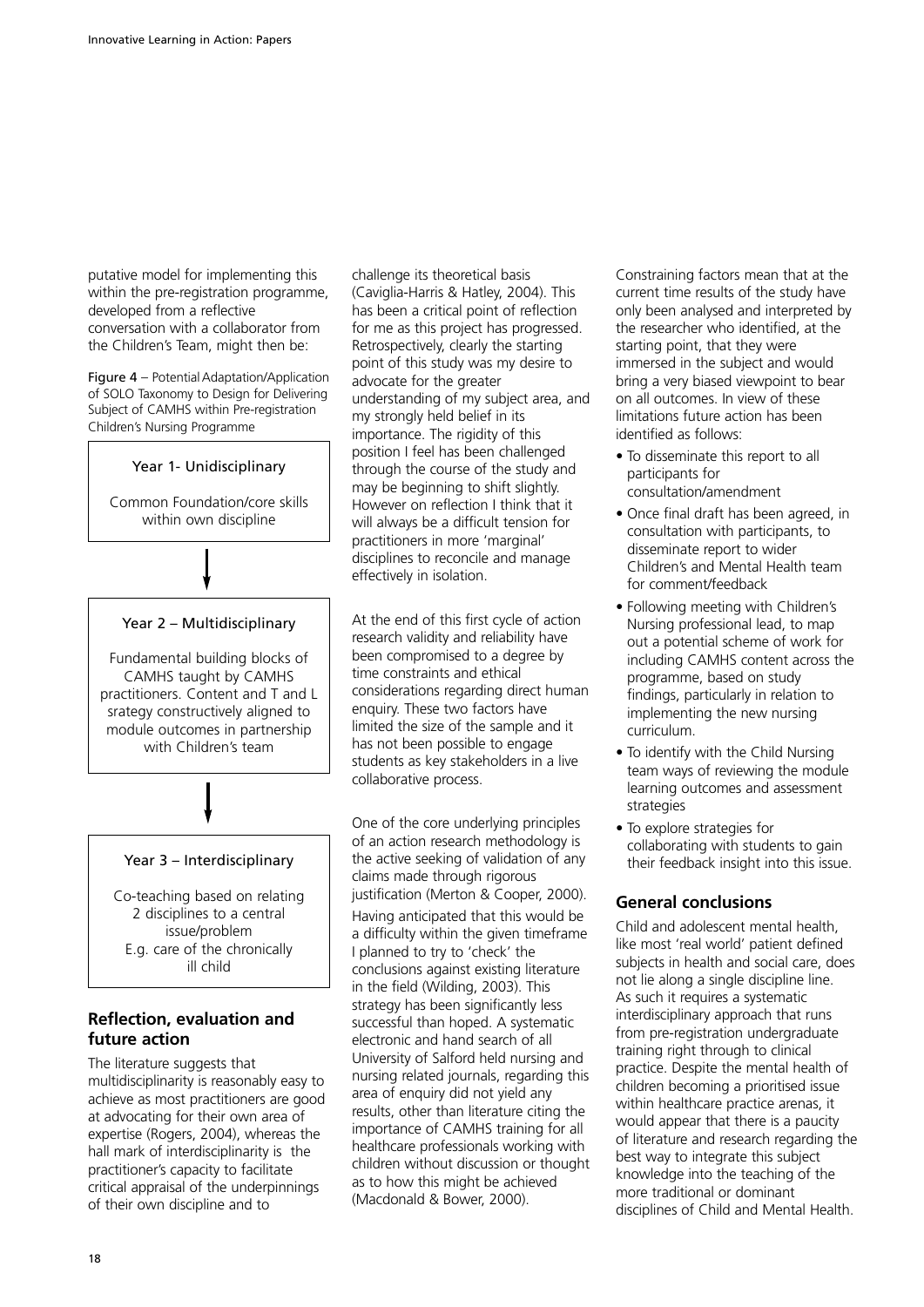Preliminary outcomes from this small scale study indicate that for this to be a successful and meaningful learning experience for students which informs their professional practice and client care in the workplace, strategies for implementation of teaching and learning activity need to be grounded in principles of effective curriculum design and delivery. That is, those 'marginal' subjects such as CAMHS need to be embedded in the wider module and programme learning objectives and assessment strategies and delivered through teaching & learning strategies that are constructively aligned.

Whilst it may be difficult for academic practitioners teaching their own specialised field to truly 'give up something' of their discipline and professional identity inter-disciplinarity may evolve from continuing processes of overt dialogue and reflection coupled with increased opportunities for co-teaching across disciplines (Caviglia-Harris & Hartley, 2004; Jones, 2003).

#### **References**

Audit Commission (1999) *Children in Mind* London: Audit Commission

Biggs (1999) *Teaching for Quality Learning at University: What the student does.* Buckingham: SRHE/OUP

CARN (2004) The collaborative action research network: an outline statement.

http://www.did.stu.mmu.ac.uk/carn Accessed 31.05.05

Caruana & Oakey (2004) *Negotiating the Boundaries of 'Discipline': Interdisciplinarity, Multidisciplinarity and Curriculum Design* University of Salford, http://www.edu.salford.ac.uk Accessed 12.05.05

Caviglia-Harris & Hatley (2004) Interdisciplinary Teaching: analysing consensus and conflict in environmental studies *International Journal of Sustainability in Higher Education,* 5(4), 395-403

Committee on Facilitating Inter-disciplinary Research (2004) *Facilitating Inter-disciplinary Research.* Washington D.C.: The National Academic Press

Crano & Brewer (2002) *Principles and Methods of Social Research* (e-Book). Mahwah: N. J. Lawrence Erlbaum Associates Inc.

De Koning & Martin (Eds.) (1996) *Participatory Research in Health: Issues & Experiences.* London: Zed Books

DOH (2004) *National Service Framework for Children, Young People & Maternity Services: Child & Adolescent Mental Health* (Standard 9) London: HMSO

Hopkins (1985) *A Teachers Guide to Classroom Research* Milton Keynes: Open University Press

Hutchinson (2004) *Survey Research, In Foundations in Research:* Methods of Inquiry in Education and the Social Sciences (e-Book) Eds. De Marrais & Lapan. Mahwah: N.J.

Lawrence Erlbaum Associates Inc Jacobs (1989) The growing need for interdisciplinary curriculum content. In Jacobs (Ed.), *Interdisciplinary Curriculum: design and implementation* Alexandria, VA: ASCD.

Johnston (2003) Teaching & Researching Critical Academic Writing: scrutiny of an action research process *Educational Action Research*, 11(3), 365-385

Jones (2004) *The Post Registration Education & Training Needs of Nurses Working with Children & Young People with Mental Health Problems in the UK.* RCN Research Reports. London: Royal College of Nursing

Jones (2003) *Impact of Inter-professional Education on Collaborative Practice.* Higher Education Academy, http://www.health.heacademy.ac.uk Accessed 25.05.05

Macdonald & Brewer (2000) Child and Adolescent Mental Health and Primary Healthcare: current status and future directions. *Current Opinion in Psychiatry,* 13(4), 369-373

Marton & Cooper (2000) *Action Research in Health Care* (e-Book). Malden: Blackwell Science

McNiff (2002) *Action Research: Principles and Practice* (e-Book) London: Routledge

Meltzer H (2000) *The mental health of children and adolescents in Great Britain* London: HMSO www.statistics.gov.uk Accessed 14.04.05

Meyer (2000) *Using Qualitative Methods in Health Related Action Research. In: Qualitative Research in Healthcare* Eds. Pope & Mays

Norton (2001) Researching Your Teaching: The Case for Action Research. *Psychology Learning & Teaching,* 1(1), 21-27 PIPE Project (2003) P*romoting*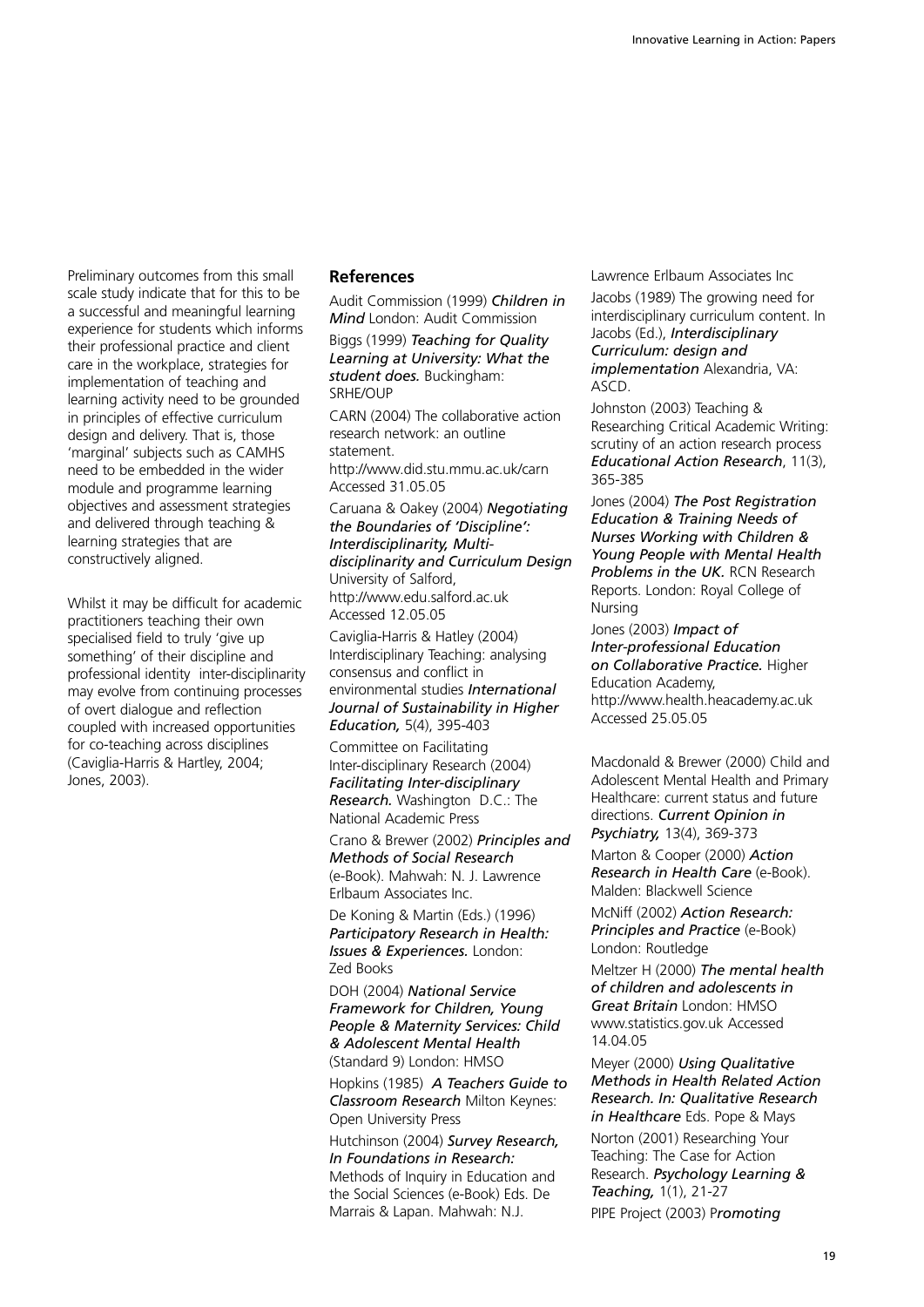*Inter-professional Education: a collaborative project across 6 HEI's in Oxfordshire, Buckinghamshire and Thames Valley.* Higher Education

Academy, http://www.health.heacademy.ac.uk Accessed 25.05.05

Prosser M, & Trigwell K, (1999) *Understanding Learning & Teaching: the experience in higher education.* Buckingham: SRHE/OUP

Ramsden P (2003) *Learning to Teach in Higher Education* (E-Book). New York: Taylor & Francis

Rogers, Scaife and Rizzo (2004) *Isn't Multi-disciplinarity enough?* When do we really need inter-disciplinarity? http://www.sv.cict.fr/coctos/pjs/Theoreti calApproaches/AnnexPaper2.htm Cited in Caruana & Oakey (2004)

*Negotiating the Boundaries of 'Discipline': Interdisciplinarity, Multi-disciplinarity and Curriculum Design* University of Salford, http://www.edu.salford.ac.uk Accessed 12.05.05

Thomas (2000) "Bums on Seats" or "Listening to Voices": evaluating widening participation initiatives using participatory action research. *Studies in Continuing Education,* 22(1), 95- 113

UoS Research Governance & Ethics Committee (2004) Ethics Approval Form for Post Graduates. http://www.rgc.salford.ac.uk/resoffice/ pgrformsept04.doc Accessed 01.01.05

University of Salford (2004) *The Strategic Framework: Building the Enterprising University* 2004-2005 http://www.planning.salford.ac.uk/infor mation/StrategicFramework.pdf Accessed 01.05.05

University of Salford (2002) *Learning and Teaching Strategy* http://www.tal.salford.ac.uk/document s/learnteach.doc

Wenger E (1998) *Communities of Practice: learning, meaning & identity* (E-book) Cambridge: Cambridge University Press

Wilding (2003) *Meaning and Method: Using metaphors in qualitative research. In: Qualitative Educational Research in Action.* (Ed.) O'Donoghue & Punch. London: Taylor & Francis Limited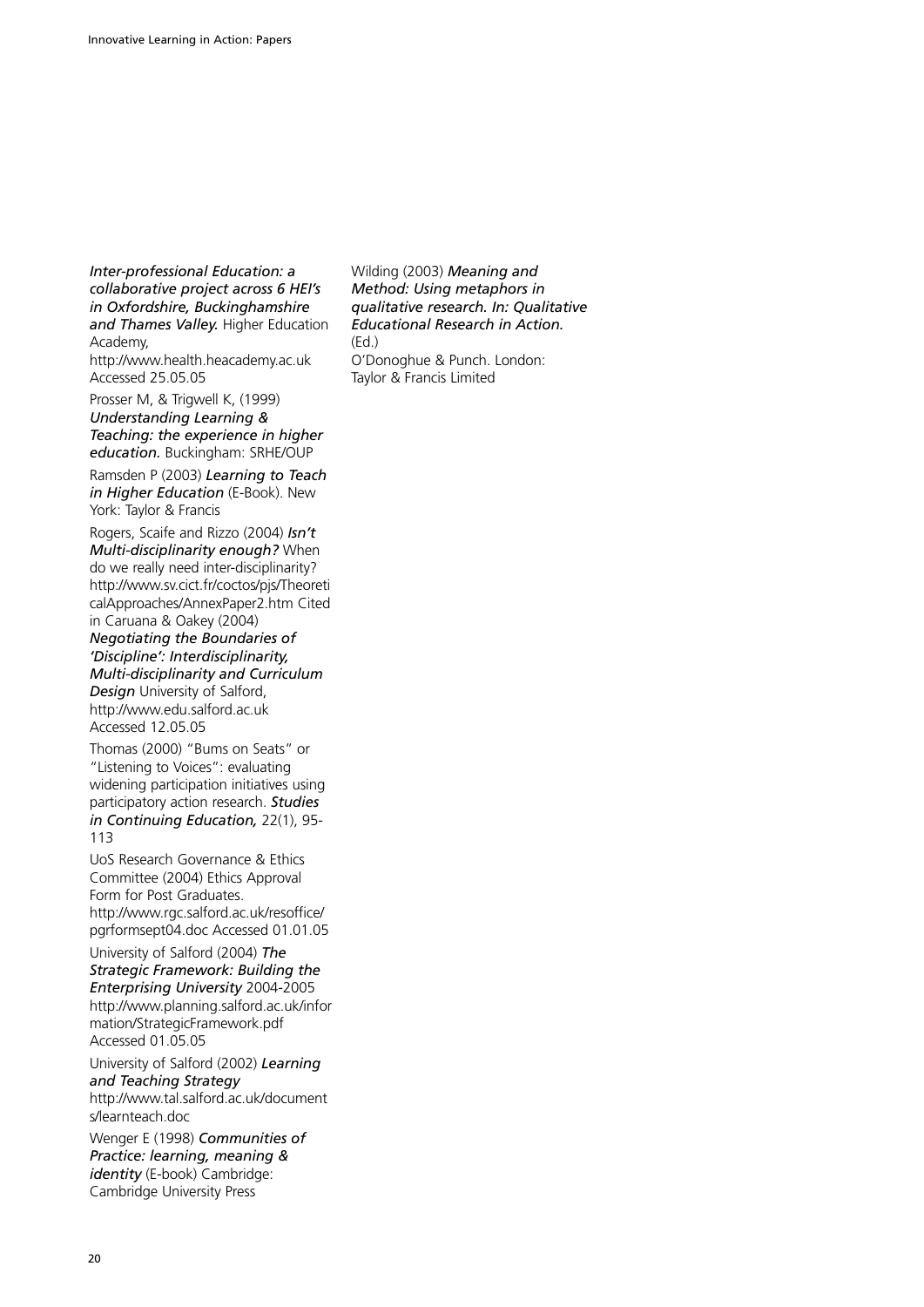# Assessment in the Diploma in Nursing Programme with Advanced Standing: Patchwork Text Possibilities

# **Jean Parnell**

j.parnell@salford.ac.uk School of Nursing

# **Abstract**

This paper is based on an action research project completed for the Postgraduate Certificate in Higher Education Practice and Research and forms part of an ongoing project. The study sets out to examine lecturers' opinions of the suitability of Patchwork Text (PT) as a form of assessment. This area was chosen because of the interest of the researcher in this area and because of opinions expressed regarding the present poster assessment for student nurses in the first year of study towards their Diploma in Nursing. Action research was the most appropriate methodology to obtain maximum, in depth information in the relatively short time available. Two strategies were used to obtain the data: a focus group using a deliberate sample of lecturers and, at the suggestion of my academic supervisor, the results of an email survey of lecturers in the Teaching and Learning Research Network. The email survey was analysed using quantitative techniques and the data from the focus group was analysed using thematic networks. The results revealed an interest in PT locally and internationally and indicated that PT as a form of assessment was feasible, but that more groundwork was needed. It was concluded that Postgraduate students would be the most appropriate target for a pilot group in the future.

# **Introduction**

Patchwork Text (PT) is a form of assessment that is divided into a series of small discrete sections which are linked, but only finalised when they are "stitched" together. The patchwork is composed of pieces of writing linked to aims and

outcomes of a module which are then discussed in small groups. A reflexive commentary on the Patchwork Texts is then completed by the student, handed in and marked, (Winter, Buck, Sobiechowska 1999:64-66). The Base Group of approximately fifteen student nurses would be an appropriate size for this type of assessment. The Texts could be used to develop different types of knowledge necessary to underpin Nursing Practice e.g. theories of nursing, nursing models, health promotion and ethical practice, with a reflexive commentary regarding how these areas affected practice. It is proposed that PT leads to deeper rather than surface learning, enhancing writing, communication skills and critical thinking, along with transferable, key skills, (Akister, Illes, Maisch, Ovens, Parker, Rees, Smith & Winter 2003 University of Salford 2004). Others have noted that this form of assessment helped weaker students develop their own ideas while in turn learning from others in the group during the discussion sessions, (Smith & Winter 2003, Winter 2003).

# **Background**

In the Diploma and BSc programme for Pre-Registration Student Nurses, students are asked to consider target areas from the material in the Department of Health's White Paper "Saving Lives - Our Healthier Nation" (SLOHN) published and presented to Parliament in 1999, (DoH 1999). This set out how the government proposed to save lives of those people under 75 at risk of developing chronic health problems. The paper indicated that this should be achieved in two ways, by promoting healthier lifestyles and by the reduction of inequalities in health.

The government proposed that individuals start to take greater responsibility for their own health and that campaigns should concentrate on the least healthy, linking maintenance of the individual's own health and prevention of chronic disease with personal responsibility. The main targets were to reduce deaths caused by Cancer, Coronary Heart Disease & Cerebro-Vascular Accident (Stroke), Accidents and Mental Illness. The government also proposed to tackle health inequalities by the introduction of social reforms. There is to be a review of how near the population is to the targets proposed in 1999 in 2005 (DoH 1999).

Historically Nurses have been involved in promoting Public Health, although this was largely paternalistic and followed the medical model. There were massive Public Health Campaigns to eradicate infectious diseases such as Polio, Diphtheria and TB, with the Measles Mumps and Rubella vaccination scheme being one of the most recent. As the major infectious diseases declined Government began to realise the high cost of treating diseases that were viewed as being preventable by lifestyle changes. A paradigm shift occurred from trying to treat and maintain the health of those people with these conditions to the prevention of the problems. There was also a shift in responsibility for health from the state to the individual, transferring the responsibility for the prevention of disease to the individual, culminating in SLOHN, (DoH 1999). This shift altered how some areas of Student Nurse Education were viewed. Rather than Nurse Education following a medical model, which described the development and treatment of disease, they were taught about the health – ill health continuum, the promotion of health and prevention of some avoidable and chronic diseases, (NMC 2005). Government initiatives have since expanded on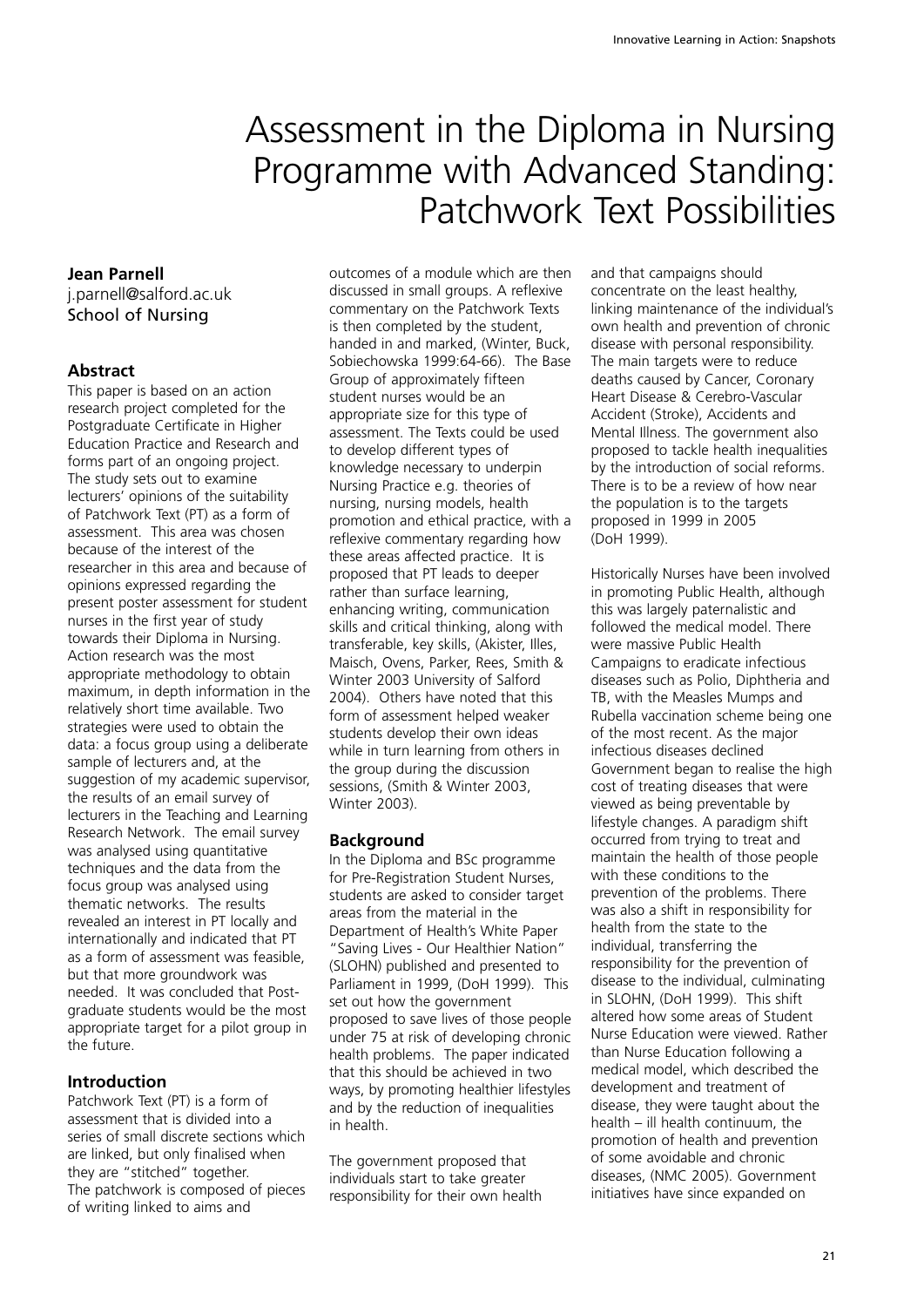SLOHN, which have involved nurses in further changes in practice, (DoH 2003, DoH 2004).

To emphasise the integral role of health promotion in Nursing, students are asked to produce a poster and presentation depicting an aspect of a healthy lifestyle, linked to one of the conditions in SLOHN (DoH 1999) – a formative assessment in the first semester in the first year of a three year programme. Health promotion is advocated by the Nursing and Midwifery Council (NMC 2005) and therefore sits within the design of the curriculum for the Student Nurse Pre-Registration programme. The material needed to produce the poster is easily retrieved, readily accessible and aids the early development of Key Skills, (University of Salford 2004). With the advent of widening participation in University education this type of project is achievable by those who have not taken "A" Levels or been involved in Higher Education before. These facts appear to advocate the use of this type of formative assessment; however, anecdotally several lecturers have explained that there are problems with this approach. Because this assessment is formative, a small number of students do not take this assignment seriously and do not contribute to the work involved. There is little sanction available because the assessment is formative.

Ramsden (2000) has variously described assessment as: Getting to know our students and the quality of their learning.

A way of teaching more effectively through understanding exactly what students know and do not know.

Showing respect for students as partners on a road to understanding (Ramsden 2000: 82, 181-3) Ramsdens' (2000)

'14 Rules for better assessment' include linking assessment with learning, setting tasks that are intrinsic to real problems wherever possible and grading those assessments to encourage effort. This Ramsden (2000) proposes, fosters a deeper approach to learning, while allowing personal development – facilitating learners to take responsibility for their own learning. The present assessment while addressing some of these issues ignores the remainder. In an attempt to address the problems discussed above the researcher set out to explore the suitability of PT as a method of assessment in the Diploma in Nursing programme using an action research approach. This was based on ongoing work carried out for the Post Graduate Certificate in Higher Education Practice and Research at the University of Salford.

The motives for this research project were considered and examined using the principles outlined for action research by Robson, (Robson 1993). The code of ethics is explained by Robson (1993) who defines ethics as "rules of conduct for research" – what ought to be done. There is a consensus that the participant should not be harmed, that they should be fully informed and consent to the research and that both the participant and researcher may withdraw, (RCN 2004, Robson 1993). These principles gave a logical framework to formulate thoughts and ideas both prior to commencing and during the study. There was no monetary benefit to participants by them taking part in this study, but it was anticipated that it would contribute to pedagogy by raising awareness of an innovative form of assessment which will also develop students, (Illes, 2003, Winter, Buck & Sobiechowska, 1999). Collaborators' informed consent was obtained and documented before participation. All recorded audiotapes and transcripts

were kept in secure storage. No participant identifiable material was used. The researcher worked under the rules of data protection.

#### **Methodology**

This study used an action research approach, the data rich "swampy ground" described by Schön (1987). The intention of action research was originally designed to study social situations and this methodology has been widely adopted in the health care sciences. It is described as being …

…undertaken by participants in social situations to improve their practices and their understanding of them… Bowling (2002::410)

The choice of action research as a tool for 'new lecturers' is supported by Staniforth and Harland (2003)

Action research provides a genuine opportunity for newly appointed academics to validate and contest their tacit knowledge, challenge ideas and values, and gain support for their immediate needs. Staniforth & Harland (2003)

In education, theorists have increasingly pointed to reflection in and on practice as a meaningful way of improving teaching and learning (Biggs1999:6, 2000, Schön 1987:26). Four steps are indicated, reflection, defining a problem, implementing a change and then monitoring the effects of that change. This cycle is then repeated – similar to an action research approach. Action research and change management differ; change management may involve opinions of stakeholders, however, in action research, collaborators play an integral part in the design of the research project and their continuing input is essential. In Higher Education, the stakeholders and potential collaborators are not just students,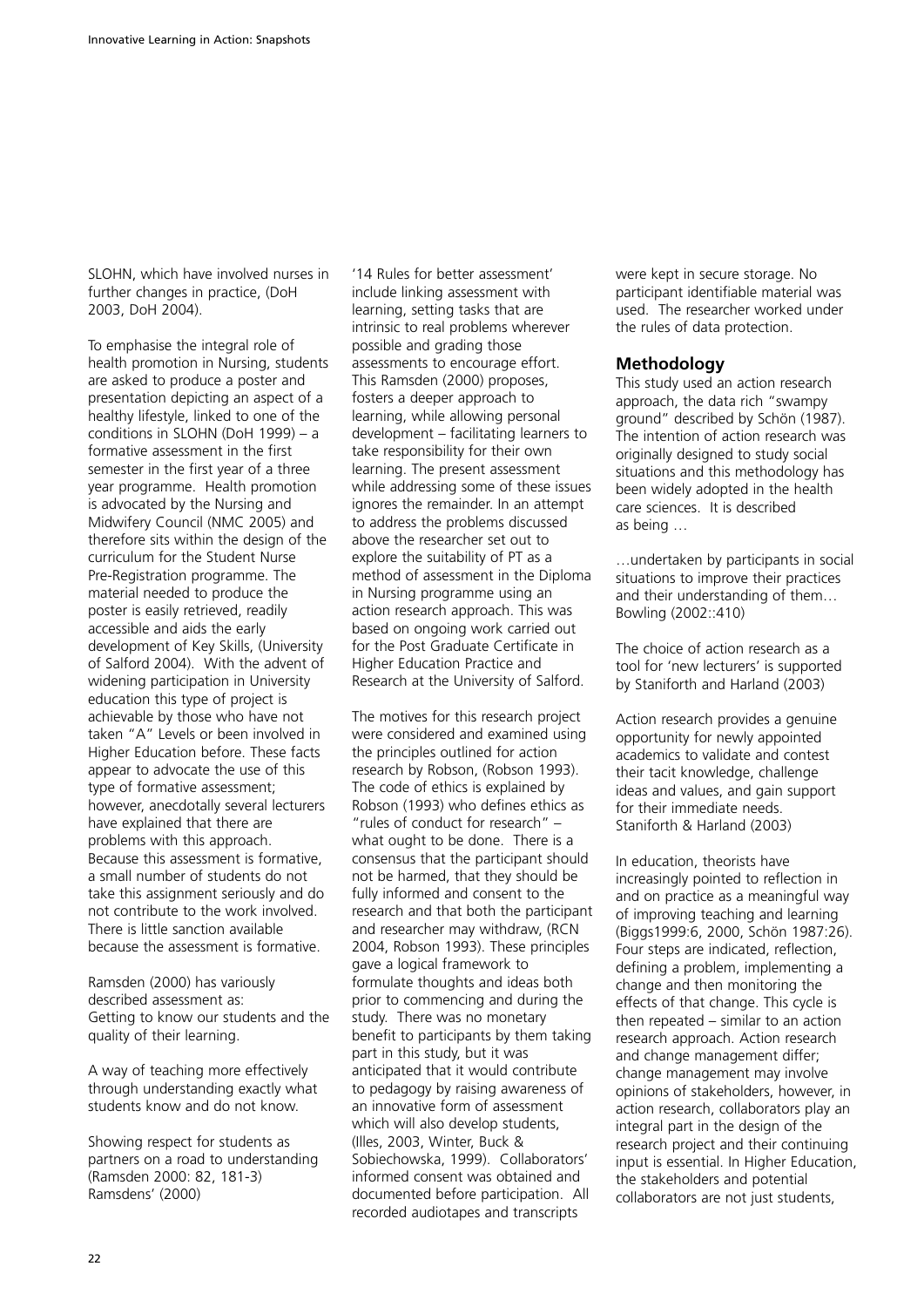but fellow lecturers, support staff and schools and the University as a whole. Indeed some changes in education have had global effects, Problem Based Learning for example, (Ousey 2003).

Action research requires a strong personal conviction that something could be done in a better way, (Cohen, Manion & Morrison, 2000:21). The stimulus that triggers research can also come from listening to others' views and opinions, including those of the student, (Bowling 2002). Concerns expressed by others regarding the Poster Assessment and curiosity about the suitability of Patchwork Text as a form of assessment was the trigger for this study. The process of action research was the most appropriate method to examine this topic in this context where opinions, attitudes and input from participants were being sought and where it was essential that discussion, and therefore data, are generated in a non-threatening environment, (Bowling 2000). This would have been impossible with standard, pre-coded questions used in a questionnaire. Capturing collaborators opinions, knowledge and attitudes was vital because of their wealth of knowledge and experience in differing roles both within and outside higher education, enabling them to address the research from different perspectives. Often, observing participants body language when interacting in a focus group for example, can reveal feelings such as interest or frustration at the topic under discussion (Bowling 2000).

Time scales did not allow for a large study involving staff and students therefore this cycle of research should be regarded as a pilot study. It was imperative that participants were involved in the design of this study, (Bowling 2002). Views were sought from the researchers' academic

mentor and study supervisor to establish the course of the study. Following these discussions it was decided to use a focus group. Focus groups are described as producing:

...organised discussion with a selected group of individuals to gain information about their views and experience of a topic. (Gibbs 1999)

What is referred to as a mini focus group comprising of four lecturers, was used to explore opinions and thoughts on PT, (Gibbs2003). The main features of a focus group are interaction of the collaborators and the ability they give the moderator to elicit the 'why' and the 'what' of a discussion. Lecturers were recruited because, like people tend to disclose more to people who resemble them, (CHED 2003). They were also the best people to look at a relatively new form of assessment. Their insight and knowledge produced rich data. The researcher acted as moderator for the focus group. The role of moderator differs from that of a facilitator; a facilitator fosters progress to a specific goal and is a mediator or co-ordinator, whereas a moderator is a person who assists in the conduct of scholastic debate, (OED 2005). The role of moderator in the focus group was to promote debate and probe for detail. Issues of confidentiality and data protection were raised with collaborators at the start of the focus group and ground rules established.

A question guide for the focus group was devised using points raised as concerns with the present assessment in relation to the suitability of PT. The majority of collaborators, when first approached, had not heard or read about PT before and therefore "understanding" was included as question. Other questions were included at the suggestion of the various collaborators. The list of questions was altered to a topic

check list at the suggestion of a collaborator and academic supervisor, in order that topics could be explored from different aspects without the restriction of one question. Further discussion resulted in a checklist of topics decided upon by the researcher and collaborator, (Table 1). The check-list enabled the researcher to ensure all areas of interest were covered without imposing a preconceived agenda on the discussion while allowing interesting but unpredicted lines of enquiry to be pursued. Similarly, the order that the topics were dealt with was not specified, (Gomm et al 2000, Bowling, 2000 Parahoo, 1997). Focus groups do have limitations in this instance, because the findings do not allow generalisability because of the small numbers of participants involved and also because of the differing level of experience represented in the group. Other limitations may include difficulty in assembling a group or representative sample, and may discourage the less confident and articulate from expressing their views. The role of moderator in encouraging those less articulate to express their views is especially important in this latter point, (Gibbs 2003, Bowling 2000, Gomm et al 2000).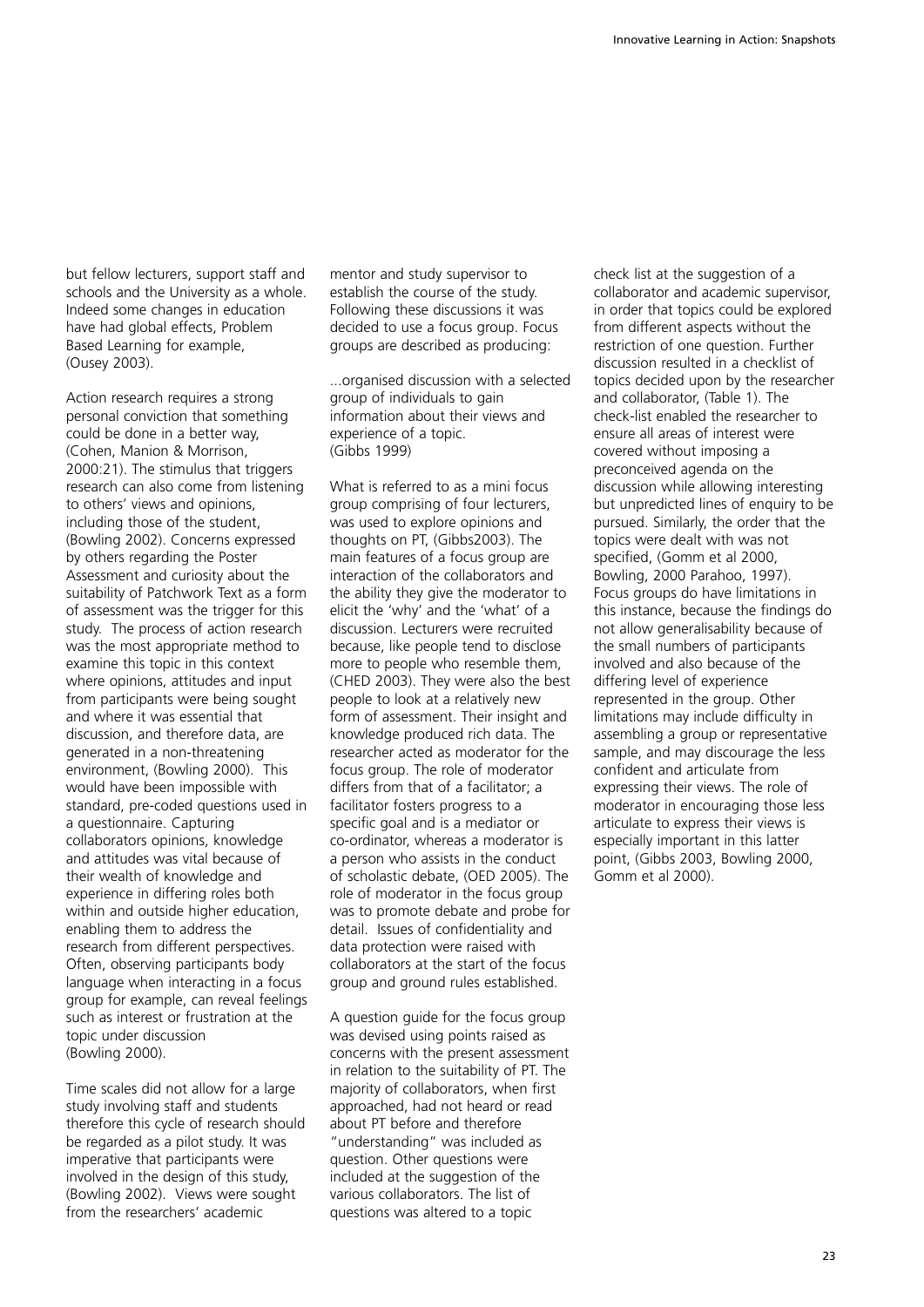Table 1: Topic List for the Focus Group on Patchwork Text

 $\vert$  Understanding

|                                                                                                                                                 | was included in the results of this project at the s                                                                                                                                                                                                                                                                                                 |
|-------------------------------------------------------------------------------------------------------------------------------------------------|------------------------------------------------------------------------------------------------------------------------------------------------------------------------------------------------------------------------------------------------------------------------------------------------------------------------------------------------------|
| Understanding of Patchwork Text                                                                                                                 | of the researchers academic supervisor (Table 2).<br>proposed that this information might give an ind                                                                                                                                                                                                                                                |
| Relevance                                                                                                                                       | interest and understanding of this form of assess                                                                                                                                                                                                                                                                                                    |
| Contribution of Patchwork Text to the development of:<br>Key Skills                                                                             | has been used as triangulation of background kn<br>of Patchwork Text; in order to enhance the validi<br>findings, (Bowling 2002). An email survey was u                                                                                                                                                                                              |
| Deeper learning                                                                                                                                 | because it could target individuals, was unobtrus                                                                                                                                                                                                                                                                                                    |
| Reflective practice                                                                                                                             | respondents could elect to reply or not, (Bowling<br>2002:195). The target population were people v                                                                                                                                                                                                                                                  |
| <b>Barriers</b>                                                                                                                                 | an interest in educational research and because o                                                                                                                                                                                                                                                                                                    |
| Are there any barriers to the introduction of Patchwork<br>Text as a form of assessment?                                                        | was presumed that they were the most likely pec<br>have read about or used this type of assessment.                                                                                                                                                                                                                                                  |
| In the Diploma in Nursing Programme                                                                                                             | A small purposive sample of four lecturers was identified.                                                                                                                                                                                                                                                                                           |
| From Lecturers<br>From students                                                                                                                 | for the focus group. Purposive sampling was use<br>obtain a variety of views, the participants were re<br>approachable and had previously been interested                                                                                                                                                                                            |
| The Future                                                                                                                                      | researcher's thoughts regarding Patchwork Text,                                                                                                                                                                                                                                                                                                      |
| Do collaborators have any suggestions regarding:<br>The use of Patchwork Text as a form<br>of assessment                                        | 2002). Following conversations regarding assessn<br>deeper learning and transferable skills with collea<br>lecturers were approached and four were able to<br>in the focus group. Three experienced lecturers h                                                                                                                                      |
| The drafting of an alternative assessment based on<br>Patchwork Text                                                                            | varying experiences within the school delivering t<br>post-graduate and specialist nursing programmes<br>the lecturers also had an interest in examination,                                                                                                                                                                                          |
| How Patchwork Text might be incorporated into<br>the Diploma in Nursing Programme                                                               | fourth member had approximately 12 months ex<br>as a lecturer in the School of Nursing with wide,<br>experience in Nursing Practice. This 'mix' was at                                                                                                                                                                                               |
| How this project can be taken forward<br>If Patchwork Text is unsuitable what are<br>collaborators suggestions for an alternative<br>What next? | suggestion of one of the lecturers who was appr<br>and consented to take part. It was proposed tha<br>would stimulate debate within the group whilst<br>the considerable experience of lecturers who hac<br>with the present assessment for some time. The<br>المزارع وجاري والمراجل والمراري والراريح والمرود والمتحارب الرازيون والمراوية للمراوية |

If this pilot study indicated that PT would be an appropriate form of assessment for the student nurse programmes, further cycles of the action research process would need to be carried out in line with the participants ideas and suggestions so that the impact on the programme as a whole and any implications for the School of Nursing and the University could be examined. Time limits for this study and time constraints in obtaining the appropriate ethical approval if student nurses and Health Care Trust premises were used have limited the enquiry to the opinions of four lecturers in the School of Nursing. At the general suggestion of lecturers in the Education Development Unit (EDU), when discussing action research, information and opinions were also sought from the Learning & Teaching Research Network (LTRN) via their discussion board.

The email survey broadened the collection of data by requesting any information regarding knowledge and/or experience of the LRTN members' use of PT, the response results of this project at the suggestion cademic supervisor (Table 2). It was nformation might give an indication of anding of this form of assessment and angulation of background knowledge n order to enhance the validity of (002). An email survey was used get individuals, was unobtrusive and respondent condents and the replicance to reply or not, (Bowling aet population were people who had tional research and because of this it they were the most likely people to

mple of four lecturers was identified Purposive sampling was used to iews, the participants were readily ad previously been interested in the ts regarding Patchwork Text, (Bowling, nversations regarding assessment, transferable skills with colleagues, ten lecture and four were able to take part Three experienced lecturers had within the school delivering the pre, pecialist nursing programmes; one of d an interest in examination, the approximately 12 months experience ichool of Nursing with wide, high level ig Practice. This 'mix' was at the f the lecturers who was approached ke part. It was proposed that this bate within the group whilst drawing in berience of lecturers who had worked sessment for some time. The inclusion of the 'new' lecturer should give opinions less influenced by tradition in the school. The size of this sample is nonrepresentative of the School of Nursing, but because of the range of experience of the collaborators, it was thought that enough data would be generated for this study and to initiate other cycles in the action research process identified by the collaborators.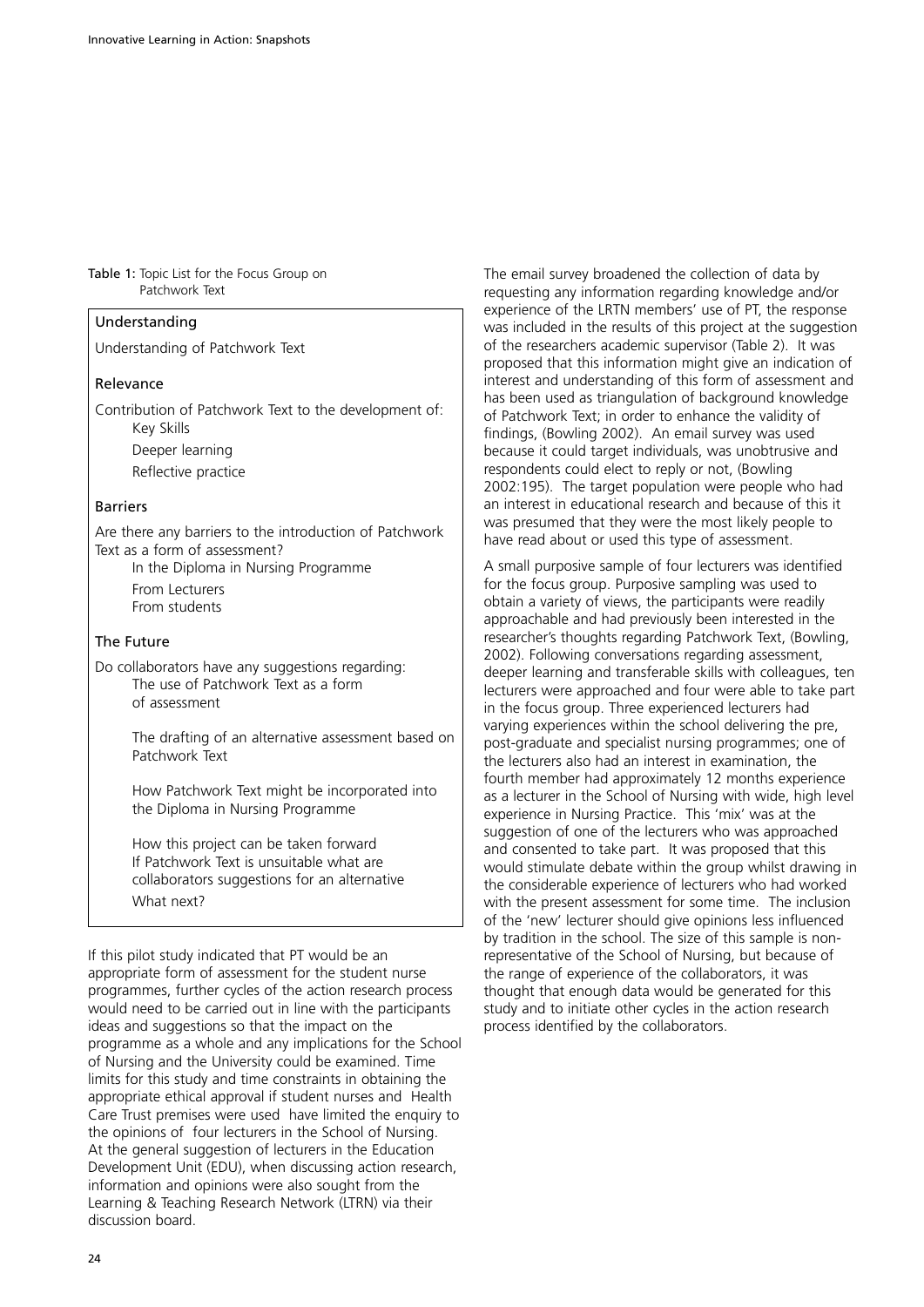# **Results**

### Learning & Teaching Research Network e-mail

Sixteen people were indicated as having opened the researchers email distributed to the LTRN mailing list regarding Patchwork Text, eleven people replied. The results of this preliminary email survey are displayed in Table 2. The majority of people who replied (62.5%) did not know about this form of assessment. An email to a lecturer in Australia also expressed interest, but stated that they did not have experience of PT

| <b>Number</b> | Comment on reply to researchers' email                        |       | $\%$  |
|---------------|---------------------------------------------------------------|-------|-------|
|               | Did not reply                                                 | $n=5$ | 31.25 |
|               | Aware of Patchwork Text                                       | $n=1$ | 6.25  |
|               | Had heard of Patchwork Text but described something different | $n=1$ | 6.25  |
|               | Replied they did not know about Patchwork Text                | $n=9$ | 56.25 |

Table 2. Replies received from researchers email asking members of the LTRN if they were aware of, or had used Patchwork Text.

#### Focus Group

This section will consider the analysis of the data from the focus group and what implications these may suggest. Any analysis has two useful functions, one is description, summarising the results from the data generated, the other is inference, suggesting what may be concluded from the data, (Bowling 2002). Loosely structured interviews produce large quantities of data on which some structure needs to be placed, (Glomm 2000:253). The data for this study was analysed using the techniques advocated by Attride-Sterling (2001). Attride-Sterling (2001), proposes the use of thematic networks as a systematic way of data analysis that is easily followed by others, enabling them to repeat the study and analysis if necessary. This model was used because it provides an easily illustrated diagram of 'Global' or main themes that emerge (Figure 1). Themes attempt to find a limited set of ideas which are pertinent to the research and constitute a foundation for the data which collaborators have supplied, (Gomm, Needham & Bullman (2000:253). Thematic networks aim to find themes in text at varying levels which can then be illustrated in simple web-like diagrams, similar to the diagrams used in concept mapping, taking the reader from text to interpretation in a systematic way, (Attride-Sterling 2001, Williams 2004). The central or global theme is supported by organising themes which are in turn supported by basic themes.



Figure 1. Structure of a Thematic Network, (from Attride–Sterling 2001)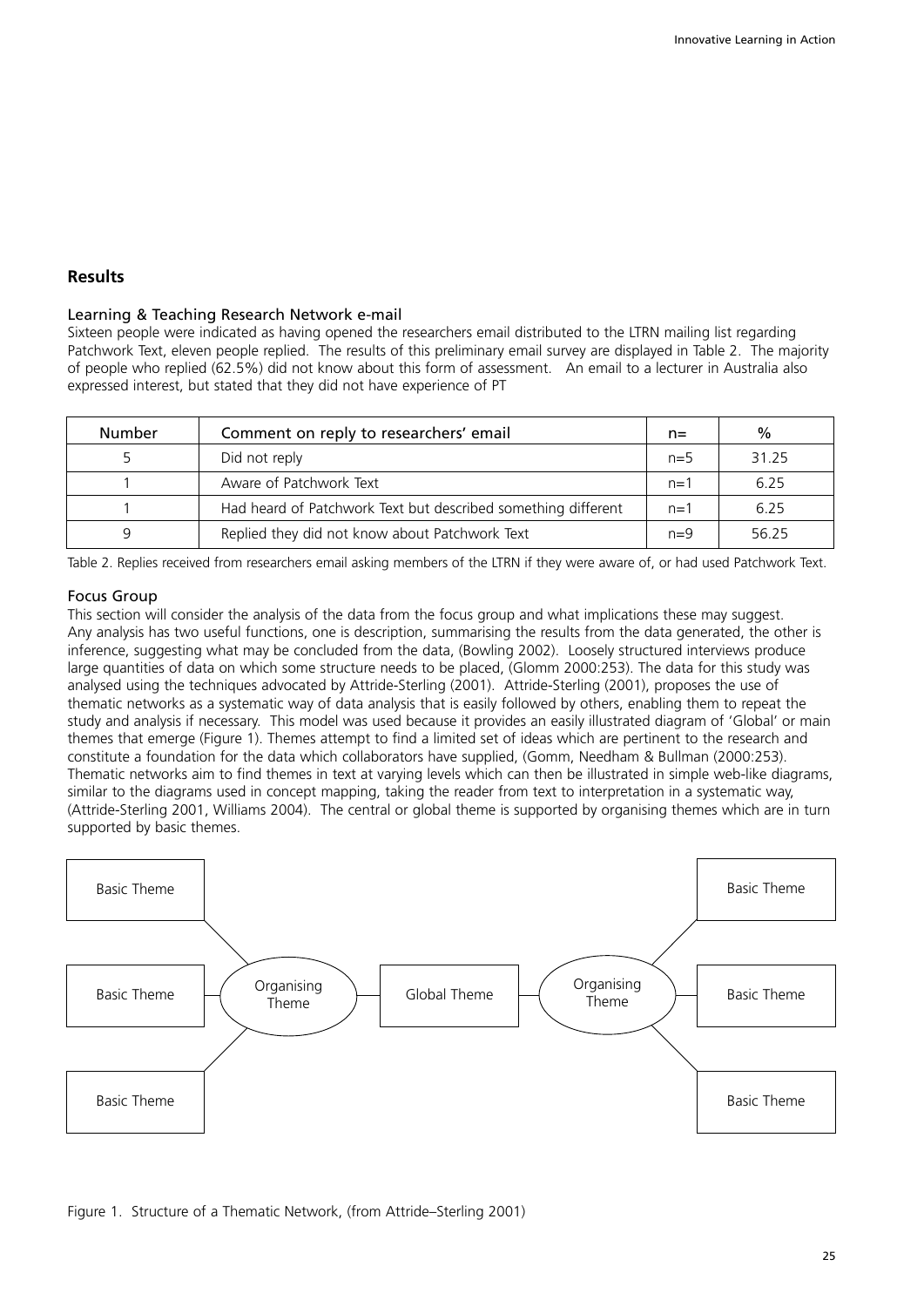Basic themes are organised with those of a similar nature which support an organising theme. Global themes summarise and make sense of the clusters of organising themes. Once a thematic network has been constructed it serves as an illustrative tool in the interpretation of the text which allows others to follow the researcher's analysis.

The text of the transcripts of the focus group was examined for repeated codes. Themes were identified and recorded, (Table 3). The text was revisited three days later to ensure no themes were disregarded (Bowling 2000). Inter-reliability can be enhanced by using a panel of judges to code a sample of transcripts. This was not possible because of time constraints, but a summary of the transcript was sent to collaborators and their views sought and comments included before final organising of the themes, (Gomm et al 2000). Following further analysis the themes derived from the text were arranged in groups and were used as basic

themes. The basic themes were to support the organising themes of the thematic network. The central or global theme encompassed the concepts of the organising themes and represents the "core" of the concept for this particular set of data. Using this analytical tool, five thematic networks were developed (Figures 2-6)

# Global Themes

- 1. Understanding
- 2. Timing of the introduction of PT to the nursing curriculum
- 3. Assessment
- 4. Critical thinking & Critical reflection
- 5. Proposals for the Introduction of Patchwork Text

Table 3. Global Themes

#### Global Theme 1- Understanding (Figure 2)

The themes indicated that there was a general understanding of Patchwork Text. However discussion indicated that PT would not be any better at identifying weak students or encouraging brighter students than the present system. This was in contrast to work done previously that had found that PT did identify weaker students and encourage the more able, (Akister, Illes, Maisch, Ovens, Parker, Rees, Smith & Winter 2003 University of Salford 2004). One person mentioned that it was becoming harder to identify weak students with the present curriculum because: "there are so many different lecturers involved with them (students)". Discussion followed about group dynamics between weaker and stronger students regarding the possibility that weaker students were strategic learners; how conflict between weaker and stronger students could alienate the two types of student within a group.

The group felt that PT would generate student interest because lectures, workshops and seminars would be linked with a separate discussion regarding the Patch assigned to that section of the module and because there would be a link to the final assignment. Two focus group members felt that familiar techniques such as quizzes, journals, newspaper articles and questionnaires (6:20) could be used within the discussion sessions and would help with the 'stitching' (of the patches), (4:14, 5:13). Group discussion in PT was felt by one member of the focus group to be an incentive to students to go away and find ways to cover deficits in knowledge, and would give students ongoing feedback on their learning.

Global Theme 2 – Timing of the Introduction of PT into the nursing curriculum (Figure 3) The group gave considerable time to discussing the most appropriate time for PT to be introduced into the curriculum, deciding that a pilot group for post-graduate students would be the optimum arena. Discussion on the use of PT as a form of assessment revolved around the exams process and if impending changes in the way scripts were marked would accommodate PT. It was decided that PT would have minimal effect on the exams process. PT it was proposed would give a systematic feedback to students on their progress, but there was concern about the perceived amount of work that PT would produce for lecturers. One collaborator felt passionately about the need to develop the teaching and learning of critical thinking and reflection and felt that PT would be a useful vehicle for this. The rest of the group were much less interested and this silenced the collaborator on this subject. In order to facilitate the introduction of PT into a curriculum the group indicated that it was essential that sound preparation and training was available to all personnel involved including students. None of the collaborators stated that they thought that PT was not an appropriate strategy, but were concerned that 'we get it right'.

#### Global Theme 3 –

Assessment (Figure 4) The use of PT as a form of assessment was viewed positively by the group. This was supported by two contributing themes, the Exam Process within the school and Supporting Factors for PT. The supporting factors included the fact that PT assessment could be designed to reflect progression in skills and knowledge, (8: 3-8, 9:29 -30). Control of a PT assessment was thought to be important, (9: 9-11) by three collaborators.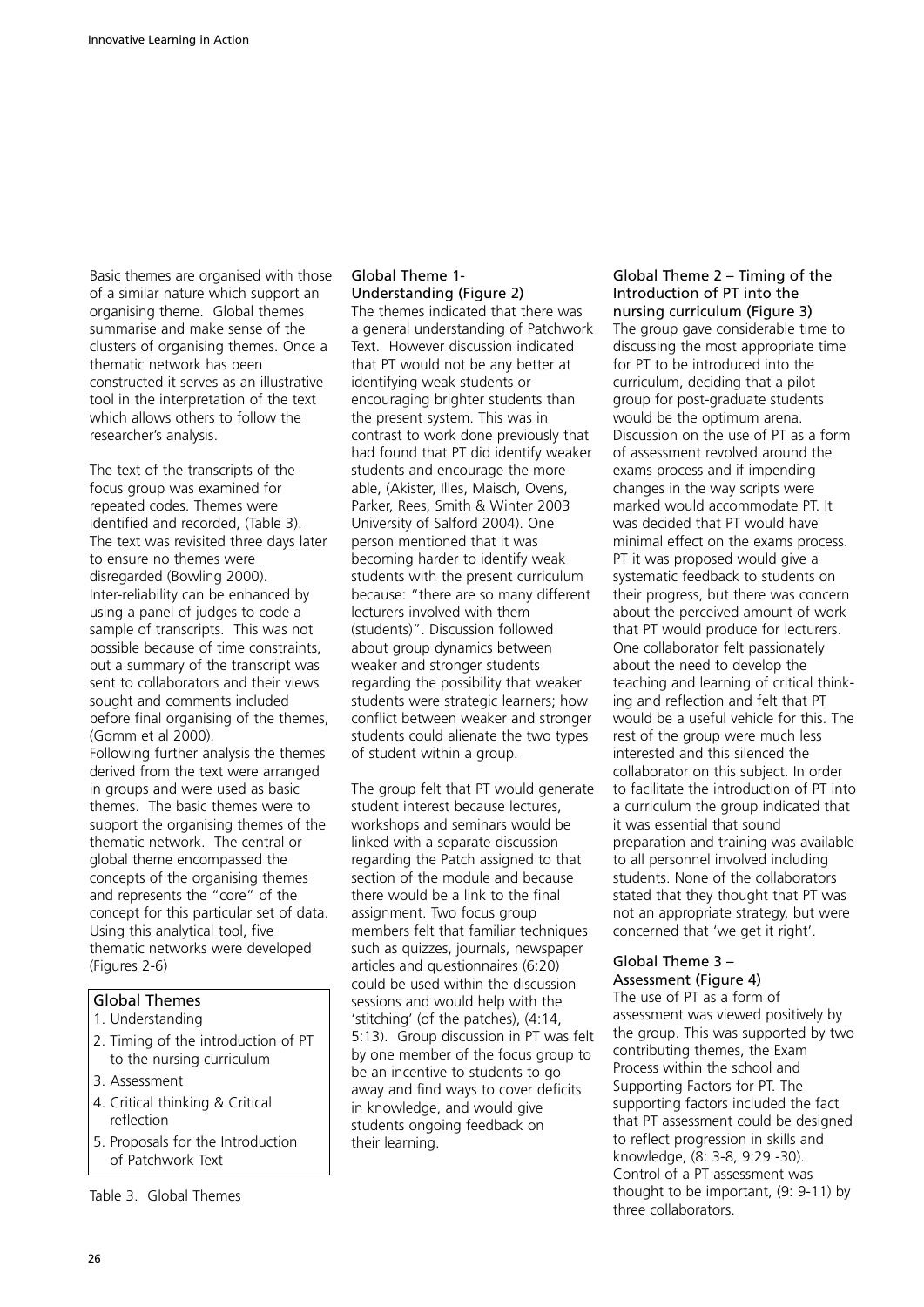It was pointed out that new forms of marking assignments would probably be used in the future, including machine reading (12:15-18). This poses the question: Can a machine identify and assign a level to critical thinking and reflection? However it was felt by collaborators that the summative assessment of PT, which would include the 'stitching' of the various patches, would lend itself to this. It was proposed that if the groundwork was done thoroughly PT would not disrupt the exam system or the work of the Exams Office in the school, (10:31-32).

#### Global Theme 4 - Critical thinking & reflection (Figure 5)

Two contributing themes developed this global theme, Reflective Practice and Teaching Critical Thinking and Reflection. Guidelines for Nurse Education specify the need for Nurses to develop the skills of critical thinking and reflection, (NMC 2005). This was echoed in the discussion, (3:5-13), along with comparisons with the 'old' Nursing curriculum. There was discussion about the level of student ability to involve themselves in reflection and critical thinking in the different levels of students - Diploma, BSc and Post-registration, (6:8-32). It was thought that in some areas there might be a lack of emphasis in teaching reflection and critical thinking, (7:31-32, 9:31-2, 10:1-2). Two collaborators implied that the more able students can emerge as critical thinkers despite the curriculum, (10:4-6). Another collaborator explained that we want students to look at evidence and that we, as lecturers also need to do this in order to promote reflective practice and critical thinking, (8: 22-23). Present methods of teaching and learning such as Problem Based Learning (PBL) would readily lend themselves to teaching, learning and assessment using PT, (9:22-23) although the group was cautioned

regarding the difference between PBL and PT, with PBL being a teaching and learning strategy and, in this context, PT being used for assessment, (9:29 -30).

#### Global Theme 5 – Proposals for the preparation for the Introduction of Patchwork Text (Figure 6) This theme had two main factors, the preparation of the lecturers who wanted to introduce PT and the preparation of all the lecturers involved in the delivery and support

of PT.

All collaborators supported the proposal that it would be necessary to pilot PT if it were to be introduced,(7:7-8, 15-16), and that a lot of fundamental work would have to be done, especially regarding the teaching of critical thinking, (7:28-29, 8:1) both with those who introduce PT and the lecturers involved in delivering PT. The need to provide sound evidence and to invest strongly in staff development and training was seen as crucial in the successful introduction of PT, (8:11-19).

At this stage the hour allocated and agreed as part of the ground rules for the focus group was complete and the discussion regarding PT ended.

# Conclusion and recommendations

There was agreement that the current Poster assessment had faults; two collaborators had discussed these in the last few days. The majority of the collaborators thought that the introduction of PT was feasible, but there was considerable debate about when and with which students it should be introduced. One collaborator felt strongly that PT should be intrinsic to the whole Nursing curriculum because of its use in developing critical thinking, but did not pursue this. This was an interesting insight into group dynamics and participants' perceived

hierarchies. The remaining collaborators decided post-graduate courses would be better, mainly because of the smaller numbers of students involved. The researcher was unprepared for the fact that the majority of the collaborators did not think that PT would enhance deeper learning and critical thinking or identify and help weaker students, contrary to evidence found in the literature search.

Pedagogic theory regarding how assessment should be linked with learning, where possible, using real problems, would be met by PT. PT would also give students freedom to link with practice situations, making learning more productive for them. The researcher acknowledges her bias in making this statement. However, saturation was not reached with one focus group, (CHED 2003, Bowling 2002). These together with the fact that more questions were raised than answered indicate the need for further cycles of this research.

It is recommended that two further cycles of action research are started, enquiring:

- 1. What training and information would be needed to implement PT in the School of Nursing in a pilot group of postgraduate students
- 2. How can PT be developed for use in a pilot group of postgraduate students.

It is proposed to discuss plans for these cycles with collaborators and lecturers who have led other innovations in the School of Nursing.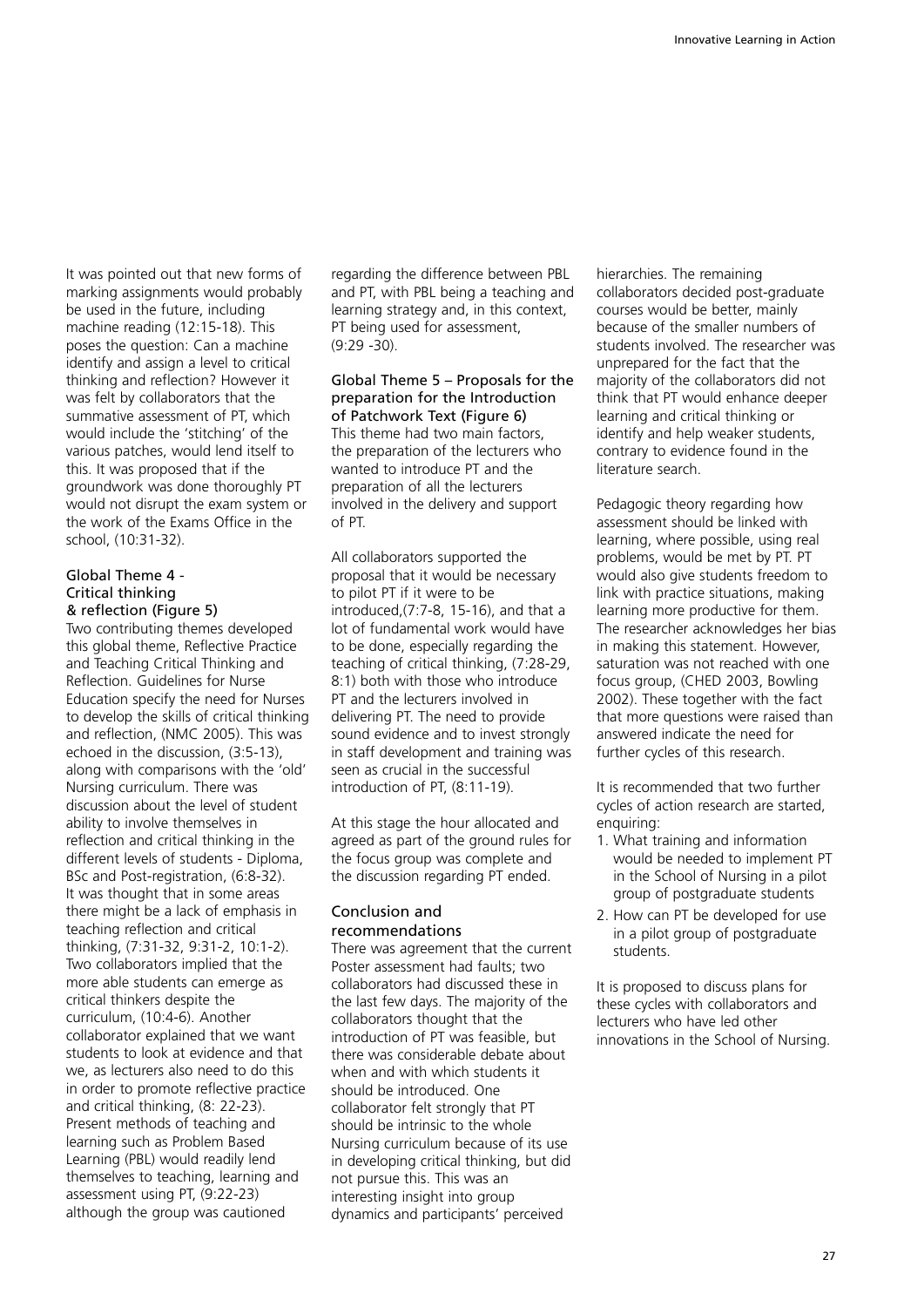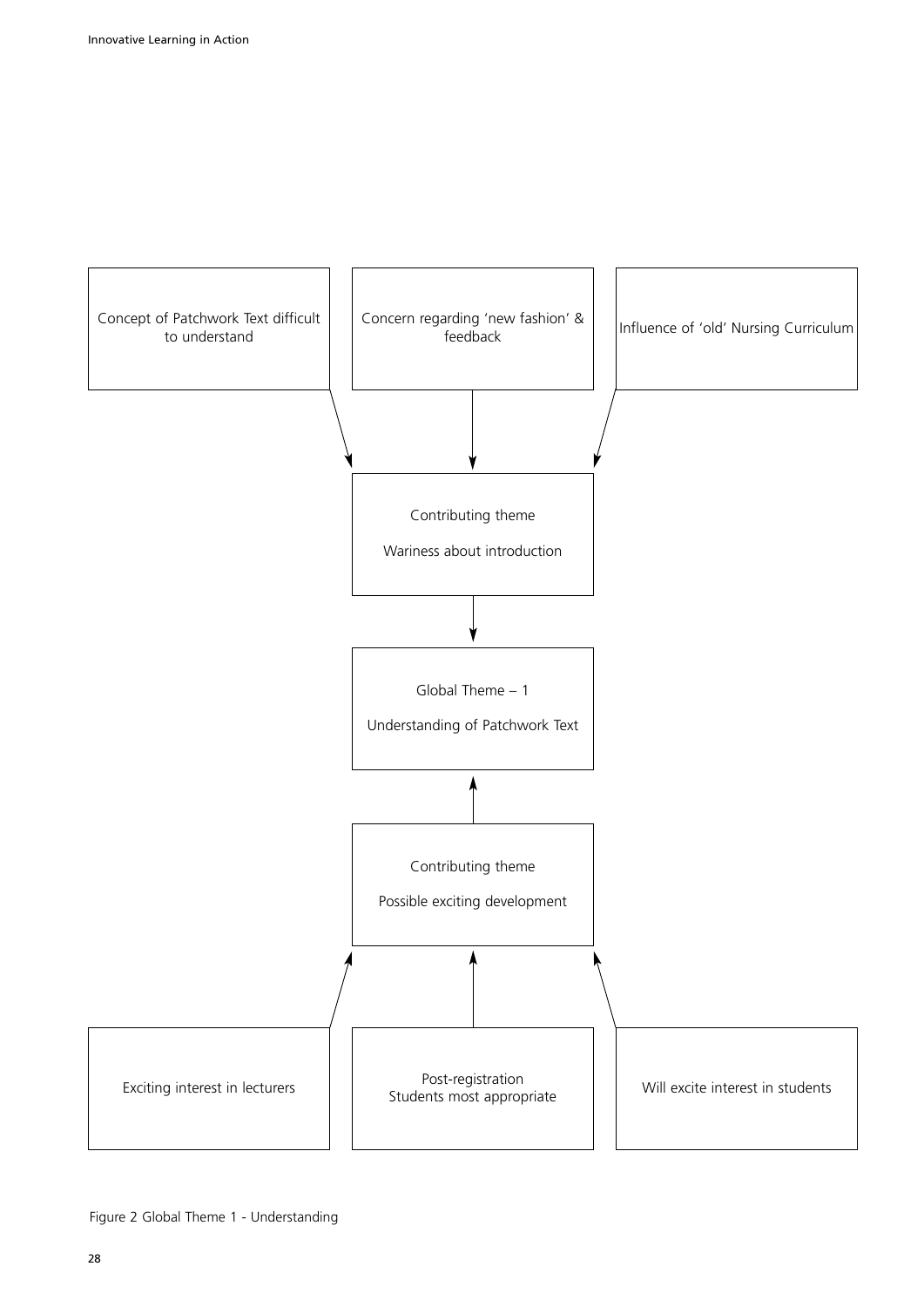

### Figure 3. Global Theme 2 – Timing of Introduction of Patchwork Text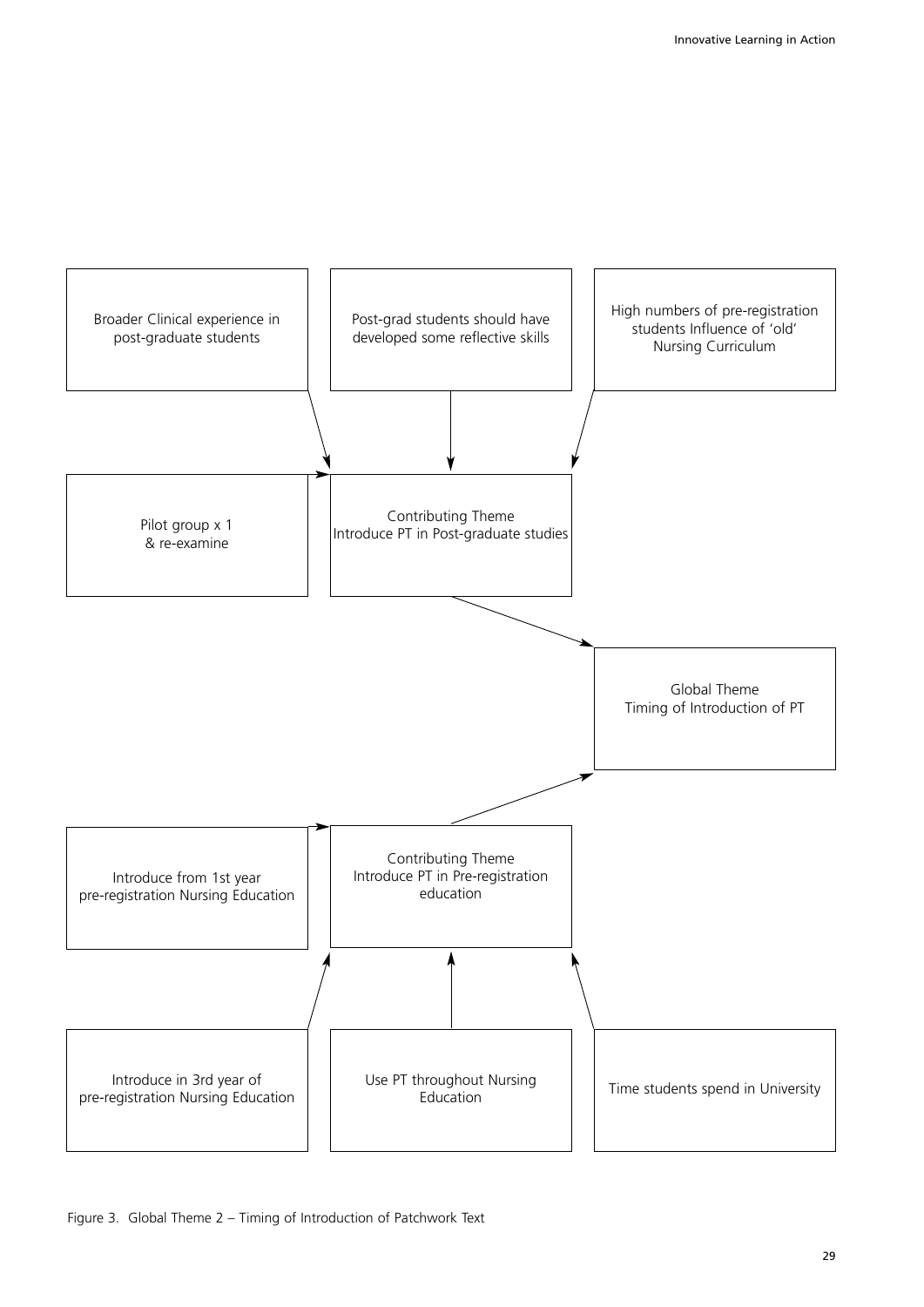![](_page_31_Figure_1.jpeg)

Figure 4. Global Theme 3 – Positive View of Patchwork Text as an Assessment Global Theme 3 – Positive View of Patchwork Text as an Assessment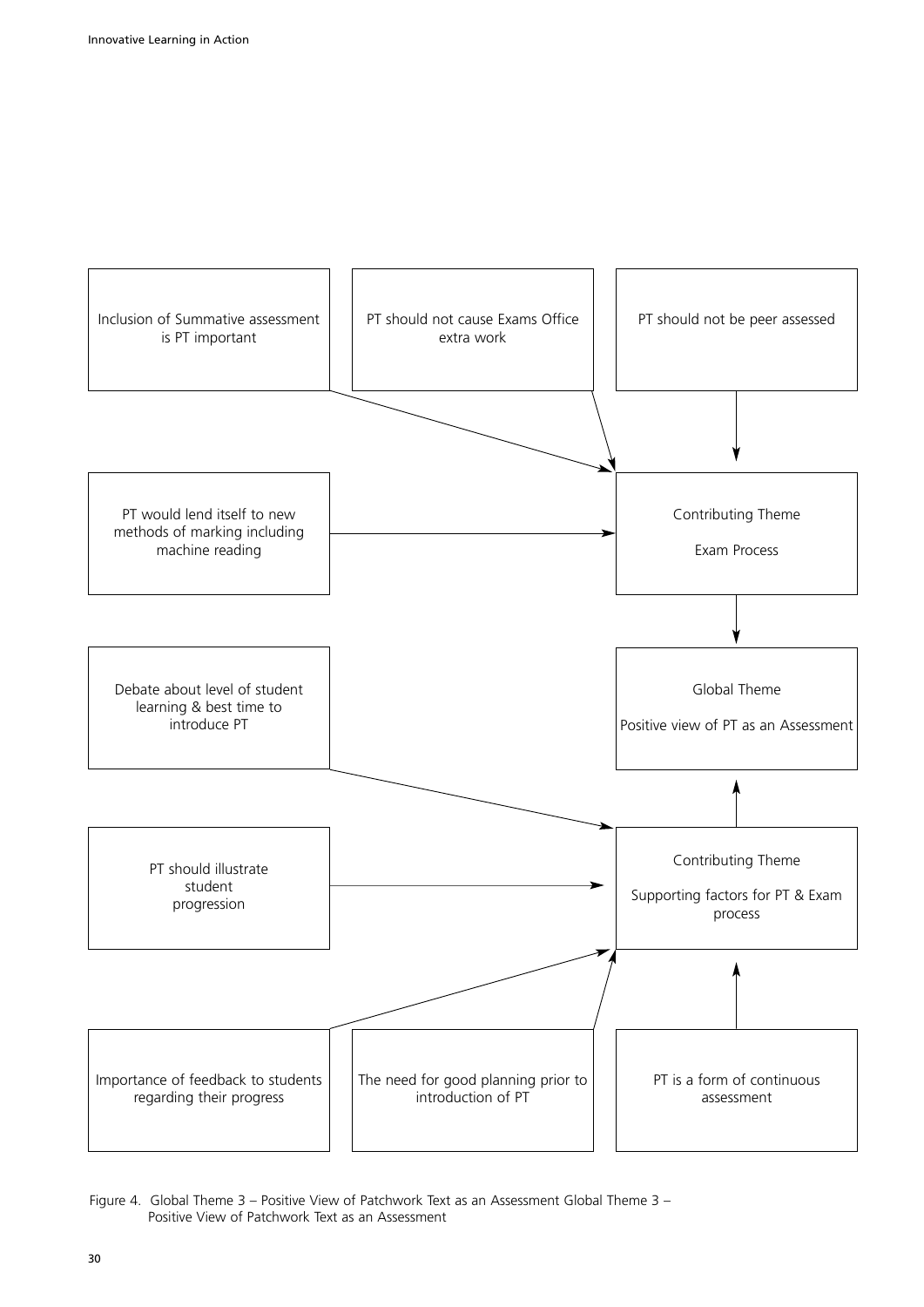![](_page_32_Figure_1.jpeg)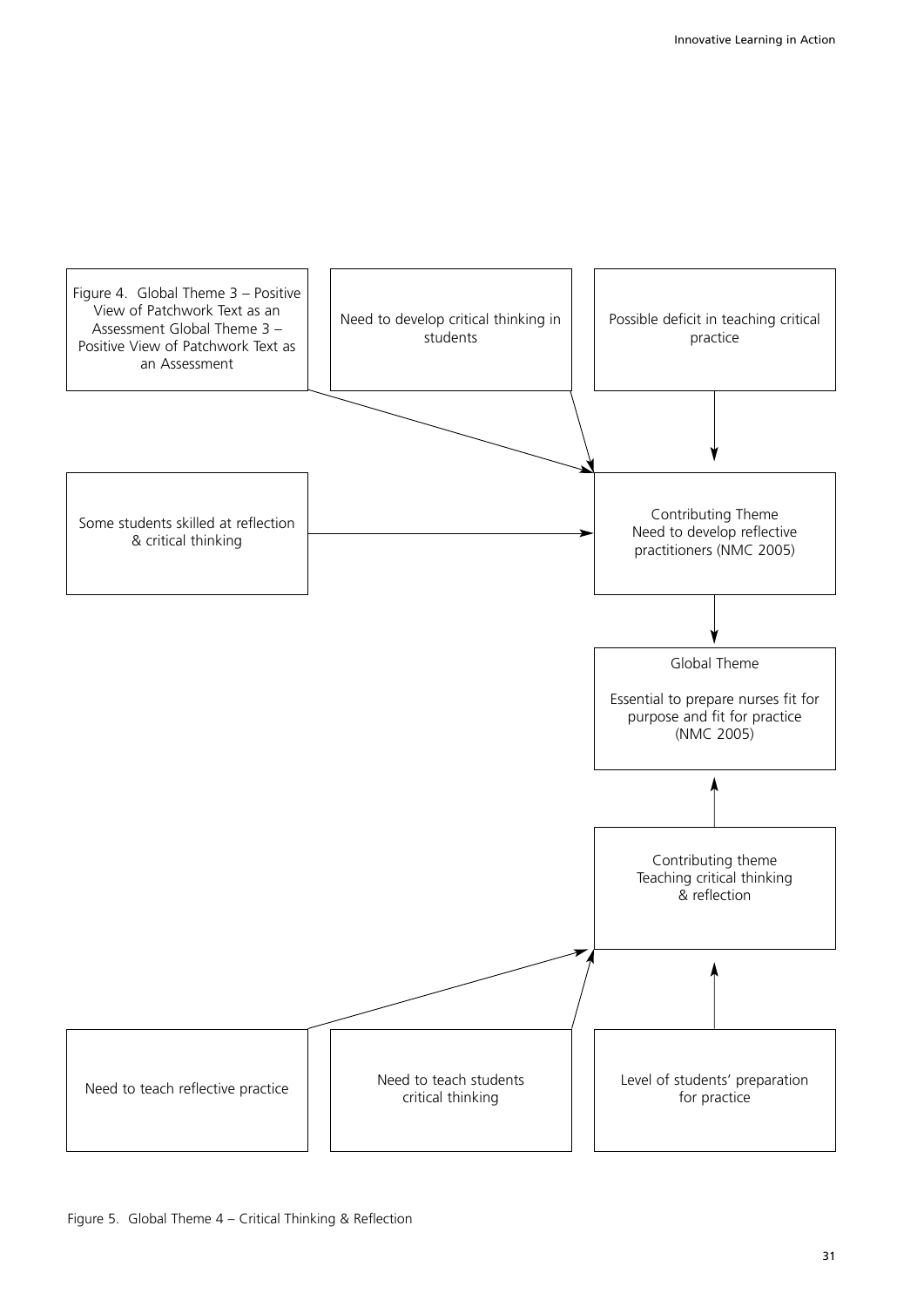![](_page_33_Figure_1.jpeg)

Figure 6. Global Theme 5 – Proposals for the Introduction of Patchwork Text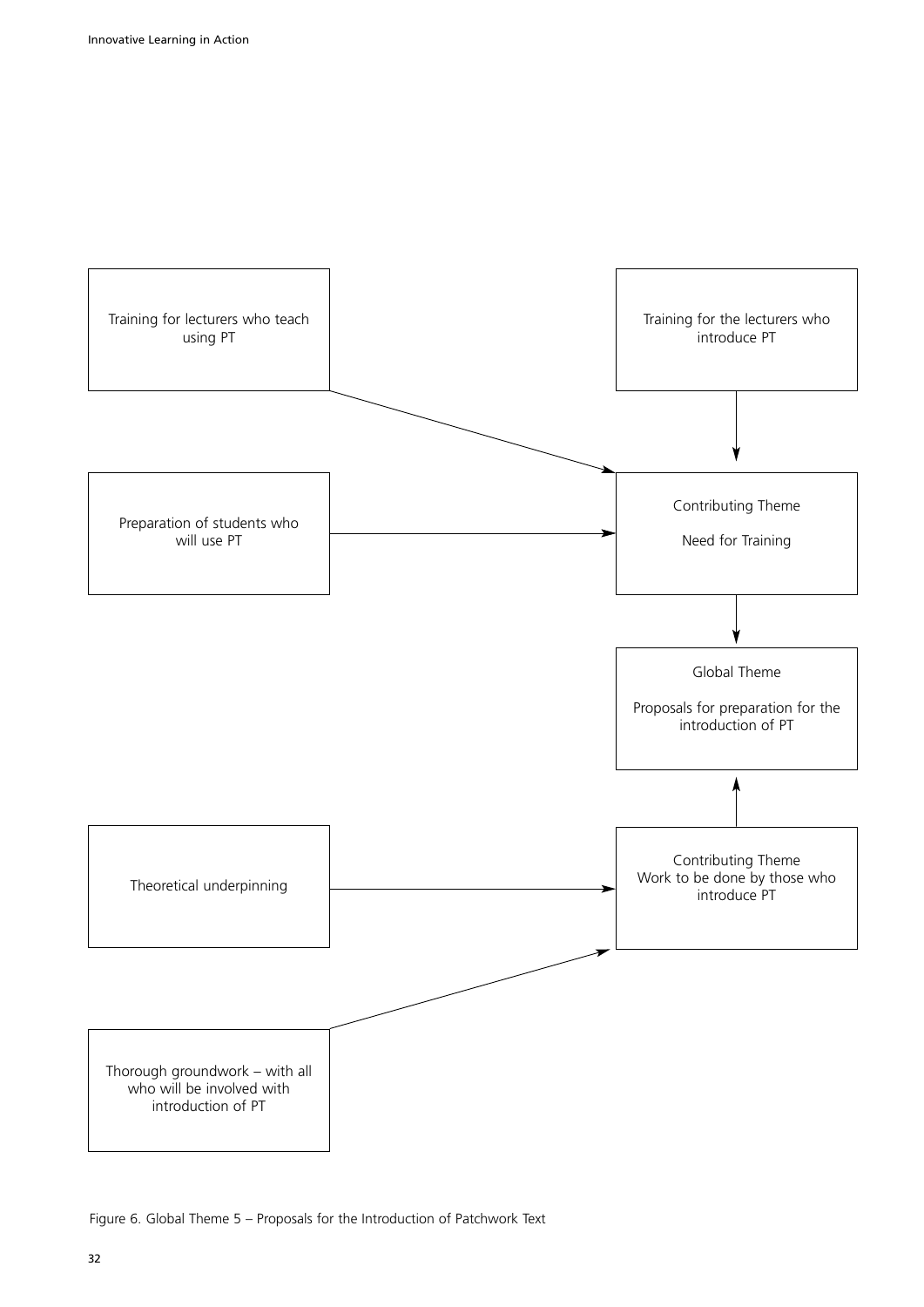### **References**

Akister, J., Illes, K., Maisch, M., McKenzie, J., Ovens, P., Rees, B., Smith, L., Winter, R., (2003) Learning from the Patchwork Text Process- A Retrospective Discussion. *Innovations in Education and Teaching International,* http://www.docuserver.ingentasalect.com 23.02.05

Angelo, T., Cross, P., (1993) *Classroom Assessment Techniques*, 2nd ed., Jossey-Bass, San Francisco, CA. Dearing Report (1997), http://www.leeds.ac.uk/educol/ncihe/sr 01.02.05

Attride-Sterling, J., (2001) Thematic Networks: an analytical tool for qualitative research. *Qualitative Research*, volume 1 (3) 385-405. Sage Publications, London. Supplied by the British Library.

Barratt, H., (2004) One fifth of undergraduates drop out, *Student BMJ*,

http://www.studentbmj.com/back\_issues/0202/news/6.htm l 07.10.04

Beauchamp, T.L., Childress, J.F. (2001) *Principles in Biomedical Ethics, 3rd edition*, Oxford University Press, New York.

Bowling, A., (2002) *Research Methods in Health, 2nd edition,* Open University Press, Buckinghamshire.

CHED (2003) *Focus Group Research*, Centre for Higher Education Development, Coventry University, http://www.coventry.ac.uk/legacy/ched/research/ fogrweb.htm

Coate, K., Barnett, R., Williams, G., (2001) Relationship Between Teaching & Research in Higher Education in England, *Higher Education Quarterly*, 55:2; 158-174.

Cohen, L., Manion, L., Morrison, K. (2000), *Research Methods in Education*, Routledge, London.

DoH (2004) *Choosing Health: making healthier choices easier*. London. http://www.doh.gov.uk (26.03.05)

DoH (2003) *The Essence of Care: patient focussed benchmarking for clinical governance*. Modernisation Agency. London. http://www.gov.uk (26.03.05)

DoH (1999) Saving Lives: our Healthier Nation, Department of Health, London.

Gibbs, A., (2003) Social Research Update, Issue 19, pp1-7, University of Surrey, http://www.soc.surrey.ac.uk/sru/SRU19.html

Gomm, R., Needham, G., Bullman, A. (2000) eds. *Evaluating Research in Health and Social Care,* Sage, London.

Hattie, J., Marsh, H.W., (1996) The Relationship Between Research & Teaching: A Meta-Analysis, *Review of Educational Research* 66: 4; 505-542, in Coate, K., Barnett, R., Williams, G., (2001) Relationship Between Teaching & Research in Higher Education in England, Higher Education Quarterly, 55:2;158-174.

Hunt, L., (1997) The Power of Gossip: Story telling to Enhance Work Practice, Sixth Women in Leadership Conference Proceedings 1997, Freemantle, Western Australia.

Illes, K., (2003) The Patchwork Text and Business Education: Rethinking the importance of Personal Reflection & Co-operative Cultures. Innovation in Education & Teaching International. http://www.tandf.co.uk/journals 23.02.05

Labonte, R., Feather, J., (1996) Handbook on using stories in health promotion practice. Ottawa: Health Canada in Hunt, L., (1997) The Power of Gossip: Story telling to Enhance Work Practice, Sixth Women in Leadership Conference Proceedings 1997, Freemantle, Western Australia

# McKenzie, J., (2003), *The Student as an Active Agent in a Disciplinary Structure: Introducing the Patchwork Text in Teaching Sociology.*

http://www.docserver.ingenta-select.com 23.02.05

NMC (2005) Standards of Proficiency for pre-registration nursing education, Nursing & Midwifery Council, http://www.nmcuk.org/nmc/main/publications/Standardsof Proficiency.pdf

OED (2005) *Oxford English Dictionary* http://www.dictionary.oed.com 20.02.05 Ousey, K., (2003) The first year of a problem based learning curriculum. Nursing Standard, 17: 22; 33-36.

Ovens, P., (2003) A Patchwork Text Approach to Assessment in Teacher Education. *Teaching in Higher Education,* 8:4: 545-562. http://www.docserver.ingenta-select.com 23.02.05

Parahoo, K., (1997) Nursing Research: Principles, Process & Issues, McMillan, London.

Ramsden, P., (2000) *Learning to Teach in Higher Education,* Routledge, London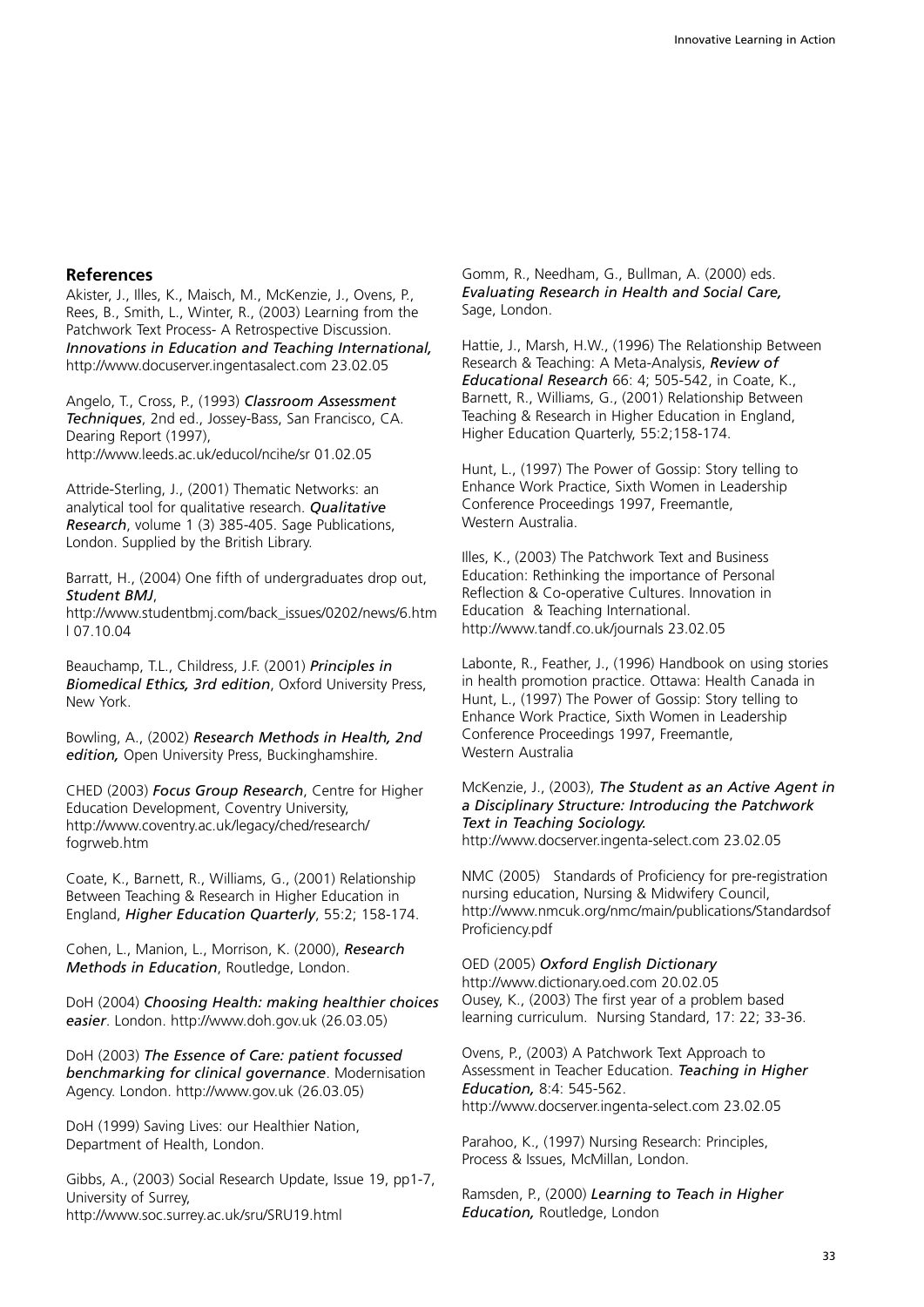RCN (2004) *Informed Consent in health and social care research: RCN Guidance for nurses.* (Draft) Royal College of Nursing Research Society. http://www.rcn-org.uk/guidance 23.02.04

Robson, C. (1993) *Real World Research – A Resource for Social Scientists and Practitioner Researchers,* Blackwell, Oxford.

Smith, L., Winter, R., (2003) Applied Epistemology for Community Nurses: Evaluating the Impact of Patchwork Text. *Innovations in Education and Teaching International,* http://www.docuserver.ingentasalect.com 23.02.05

Staniforth, D., Harland, T., (2003) Reflection on Practice: collaborative research for new academics. *Educational Action Research,* 11: 1; 79-91.

Travers, M., (2001) *Qualitative Research Through Case Studies – Introducing Qualitative Methods,* Sage, London

Warnock, M. (1978) *Ethics Since 1900, 3rd Edition*, Oxford University Press, Oxford

Williams, M., (2004) Concept mapping – strategy for assessment. *Nursing Standard,* 19:9; 33-38.

Winter, R., (2003) Contextualising the Patchwork Text: Addressing Problems of Coursework Assessment in Higher Education. *Innovations in Education and Teaching International,* http://www.docuserver.ingentasalect.com 23.02.05

Winter, R., (1999) The Patchwork Text: a coursework format for education as critical understanding, *Teaching in Higher Education*, 4, 485- 499.

Winter, R., Buck, A., Sobiechowska, P. (1999) The 'Patchwork Text' Shaping meaning through the exploration of diversity, in *Professional Experience and the Investigative Imagination – The Art of reflective writing,* Chapter 6 pp64-106, Routledge, London.

University of Salford (2004) Key Skills Overview, http://www.edu.salford.ac.uk/keyskills/ 10.12.04

Yorke, M., (2000) A Cloistered Virtue? Pedagogical Research & Policy in the UK, Improving Education, 106-126, http://www.ingentaselect.com 19.01.05

# **Acknowledgements**

I would like to thank my collaborators, academic mentor and research supervisor for their input and support for this project.

.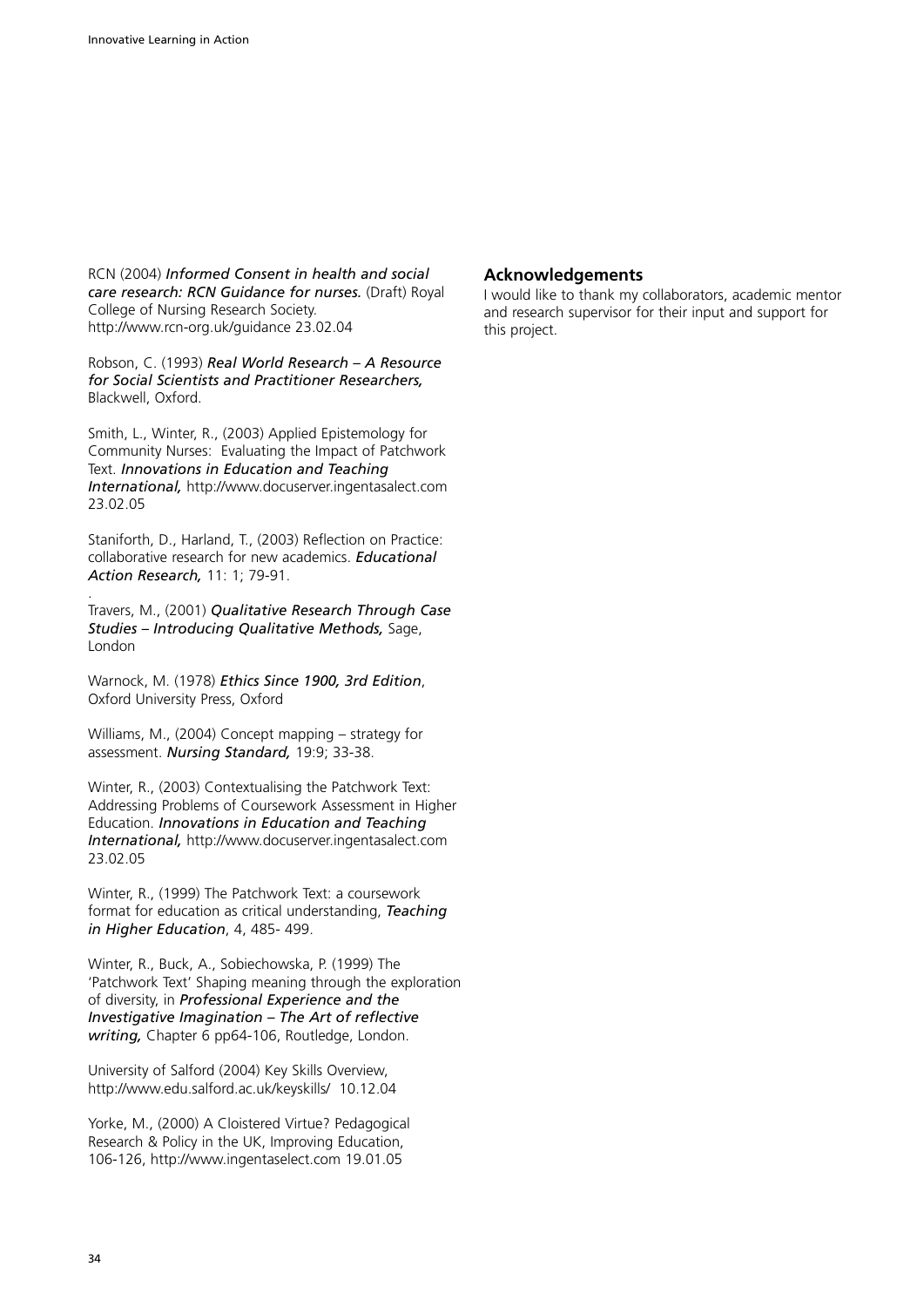# Encouraging a Deep Approach to Learning among Students of Prosthetics and Orthotics

# **Martin Twiste**

m.twiste@salford.ac.uk School of Health Care Professions

# **Abstract**

This paper reports findings of action research analysing current approaches to learning of students on the Biomechanics 1 module of the BSc (Hons) Prosthetics and Orthotics degree, with the aim of encouraging a deep approach to learning among them. Using Biggs' (1999) factors that encourage a deep approach to learning as the framework, I designed and implemented a questionnaire for the students to voluntarily complete. The results indicate that, although students are relatively motivated, they have concerns regarding gaps in their previous knowledge and exhibit a preference for working practically rather than at a conceptual level. This indicates that, in terms of my future teaching, I need to focus on aligning module aims, learning outcomes and assessment, and also to review the syllabus, the learning environment and the teaching/ learning activities that I use in order to encourage the students to adopt a deep approach.

# **Rationale**

My research relates to the Biomechanics 1 module that I teach as part of the BSc (Hons) Prosthetics and Orthotics (P&O) programme. I have taught this module for the first time this year. Whilst some aspects of the teaching have gone well, (evidenced by positive feedback from the students on course materials, presentation of information etc.), I still feel that students are not engaging with the subject as well as I had hoped. As a result they are having a less than optimal learning experience. My objective for the project is therefore to "encourage a deep approach to learning among

students on the Biomechanics 1 module of the BSc (Hons) P&O programme". This incorporates analysing my students' current approach to learning, which will provide a basis for ascertaining what I can do to enhance the teaching/learning experience for both them and me. Firstly, however, I would like to establish what is meant by a "deep approach" to learning.

The notion of both deep and surface approaches to learning arose following an investigation by Marton & Saljo (1976). Having asked students to read a text on which they would be asked questions, these authors discovered that students responded in two different ways. The first group focussed on the questions they might be asked and "skated along the surface of the text taking a surface approach". The second group set out to understand the meaning of the text taking a "deep approach". These notions of different approaches to learning were adopted and developed by others, including Entwistle (1997), who identified a further "strategic approach" to learning. Entwistle (1997) summarised these approaches as outlined in the following adapted section:

#### Deep approach – Transforming by

- Intention to understand ideas for yourself.
- Relating ideas to previous knowledge and experience.
- Looking for patterns and underlying principles.
- Checking evidence and relating it to conclusions.
- Examining logic and argument cautiously and critically.
- Becoming actively interested in the course content.

# Surface approach – Reproducing by

- Intention to cope with course requirements.
- Studying without reflecting on either purpose or strategy.
- Treating the course as unrelated bits of knowledge.
- Memorising facts and procedures routinely.
- Finding difficulty in making sense of new ideas presented.
- Feeling undue pressure and worry about work.

# Strategic approach – Organising by

- Intention to achieve the highest possible grades.
- Putting consistent effort into studying.
- Finding the right conditions and materials for studying.
- Managing time and effort effectively.
- Being alert to assessment requirements and criteria.
- Gearing work to the perceived preference of lecturers.

Building on the work of Marton & Saljo (1976), authors such as Entwistle (1997), Biggs (1999) and Ramsden (2003) examined factors that encouraged students to adopt one or other of the three approaches. Biggs (1999) identified that these factors are present in both students and the teaching environment. The factors that encouraged students to adopt a deep approach are detailed below:

### From the students' side:

- An intention to engage the task meaningfully and appropriately; such an intention may arise from intrinsic curiosity or from a determination to do well.
- Appropriate background knowledge; the ability to focus at a high conceptual level, working from first principles, requires a well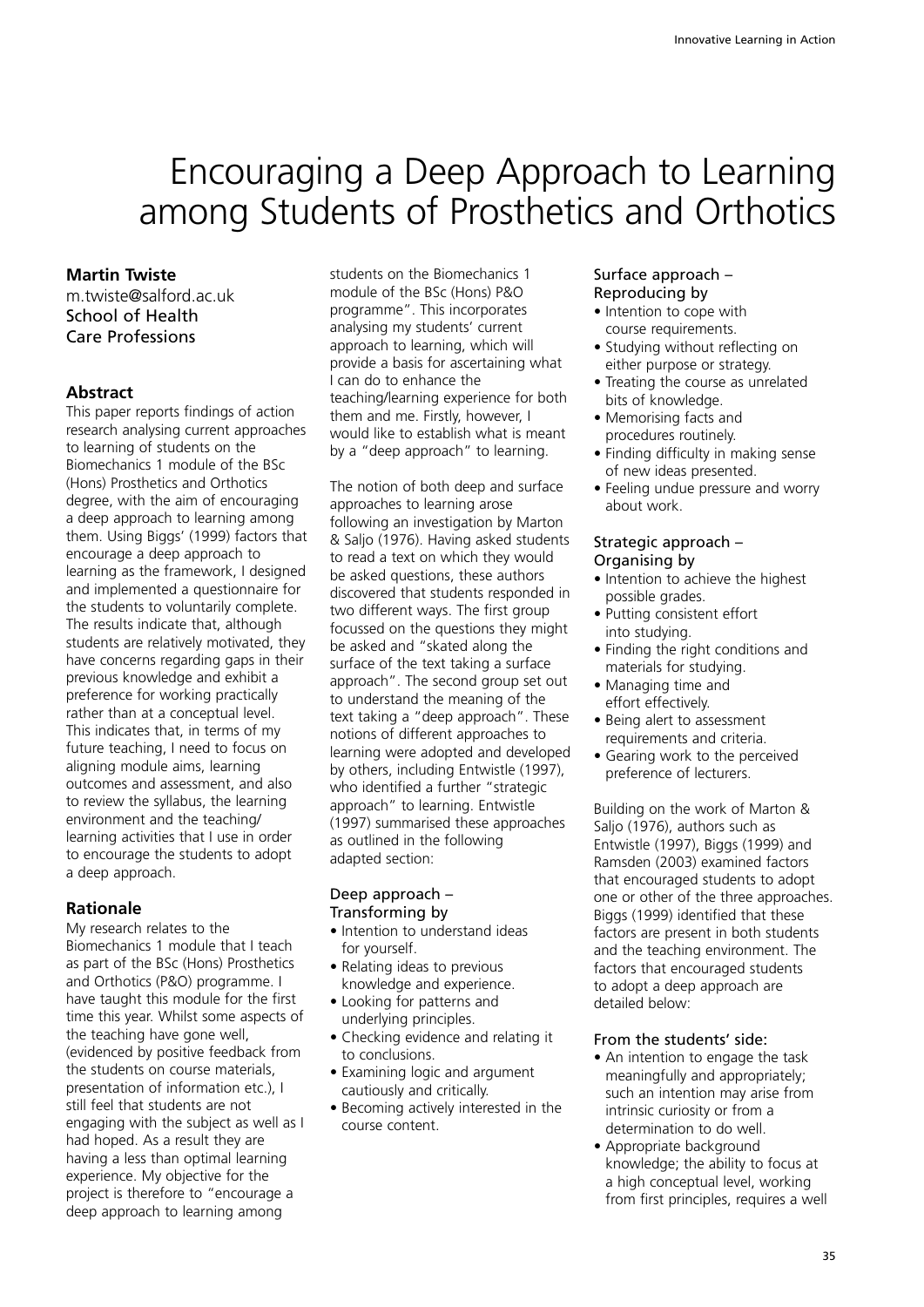structured knowledge base.

• A genuine preference and ability for working conceptually rather than with unrelated detail.

### In the teaching environment:

- Teaching in such a way as to bring out the structure of the topic or subject explicitly.
- Teaching to elicit a positive response from students, e.g. by questioning or presenting problems, rather than teaching to expound information.
- Teaching by building on what students already know.
- Confronting and eradicating students' misconceptions.
- Assessing for structure rather than for independent facts.
- Teaching and assessing in such a way that encourages a positive working atmosphere so students can make mistakes and learn from them.
- Emphasising depth of learning rather than breadth of coverage.
- In general, and most importantly, using teaching and assessment methods that support the explicit aims and objectives of the course; this is known as practicing what you preach.

I have chosen a research topic that aims to establish which approach to learning the students in my class are taking, as generally I am keen to try to find the combination of teacher/student behaviour that produces an optimal environment for student learning. More specifically, I believe that, instead of a deep approach to learning, many of my Biomechanics students are displaying characteristics of a surface or strategic approach. This belief is based on informal student feedback and relates to three distinct issues:

1) My subject is mathematically based and a number of students have informally reported feeling some trepidation about approaching it, due to poor experiences with quantitative

subjects in the past. As a result, I believe they lack confidence in dealing with numbers and, at least partly, avoid doing so wherever possible. I therefore wish to establish whether this is the case generally and whether the majority of students see the course and its assessment as something they "have to get through" in order to continue with the programme.

2) Linked closely to the above point, my students do not appear to have the level of background knowledge in mathematics on which I was hoping to build, and this has caused difficulties in the class. I therefore wanted to find out whether the students on the programme had much opportunity to build up a sound knowledge base of basic maths and if my current teaching methods are exploiting that base of knowledge sufficiently.

3) The nature and balance of topics within the BSc (Hons) P&O programme means that it tends to attract students who are often more interested in the patient care and practical, manufacturing aspects of the subject than they are with the biomechanical theory behind gait patterns and the manufacture of artificial limbs. I believe they therefore struggle to understand the relevance of this largely theoretical subject (Biomechanics), in the context of what is, after all, a vocational degree. I therefore wanted to establish whether the students understand the relevance of Biomechanics within the overall BSc (Hons) P&O programme.

If my students do lack motivation, have gaps in their basic mathematics knowledge and struggle to deal with the theoretical aspects of the subject, this contrasts poorly with what Biggs (1999) identifies as student factors that encourage the adoption of a deep approach to learning. Although, as Ramsden (2003) points out that

one cannot instruct a student in the use of deep approaches, my final concern is that the way I am teaching the subject may exacerbate the students' shallow or strategic approaches. As "the first step in improving teaching is to avoid those factors that encourage a surface approach" (Biggs 1999), I am keen to establish whether my concerns based on this informal feedback are correct, and if so, to look at what I can do to rectify the situation.

The implications of a deep approach to learning go much further than just my classroom. According to Light & Cox (2001), although research has not made much of the relationship, "we would expect deep transforming categories of learning to be more closely associated with abilities to perform than the surface of reproducing categories." Ramsden (2003) notes that "what students learn is indeed closely associated with how they go about learning it", so if we wish to produce healthcare professionals who are highly competent from the start of their careers to the end, we must give some thought to the way in which they are taught.

The increased diversity and range of ability of students is also of relevance in terms of my personal practice. It is increasingly difficult to pitch teaching at a level where those students with the least background knowledge can keep up and the students with the most do not feel bored. Increased diversity also means that students may be less traditionally "academic" than in the past. As Biggs (1999) says, "Good teaching is getting most students to use the higher cognitive processes that the more academic students use spontaneously", which may only be achieved if students are encouraged to take a deep approach. This is set against the background of a national framework of teaching standards, which requires graduates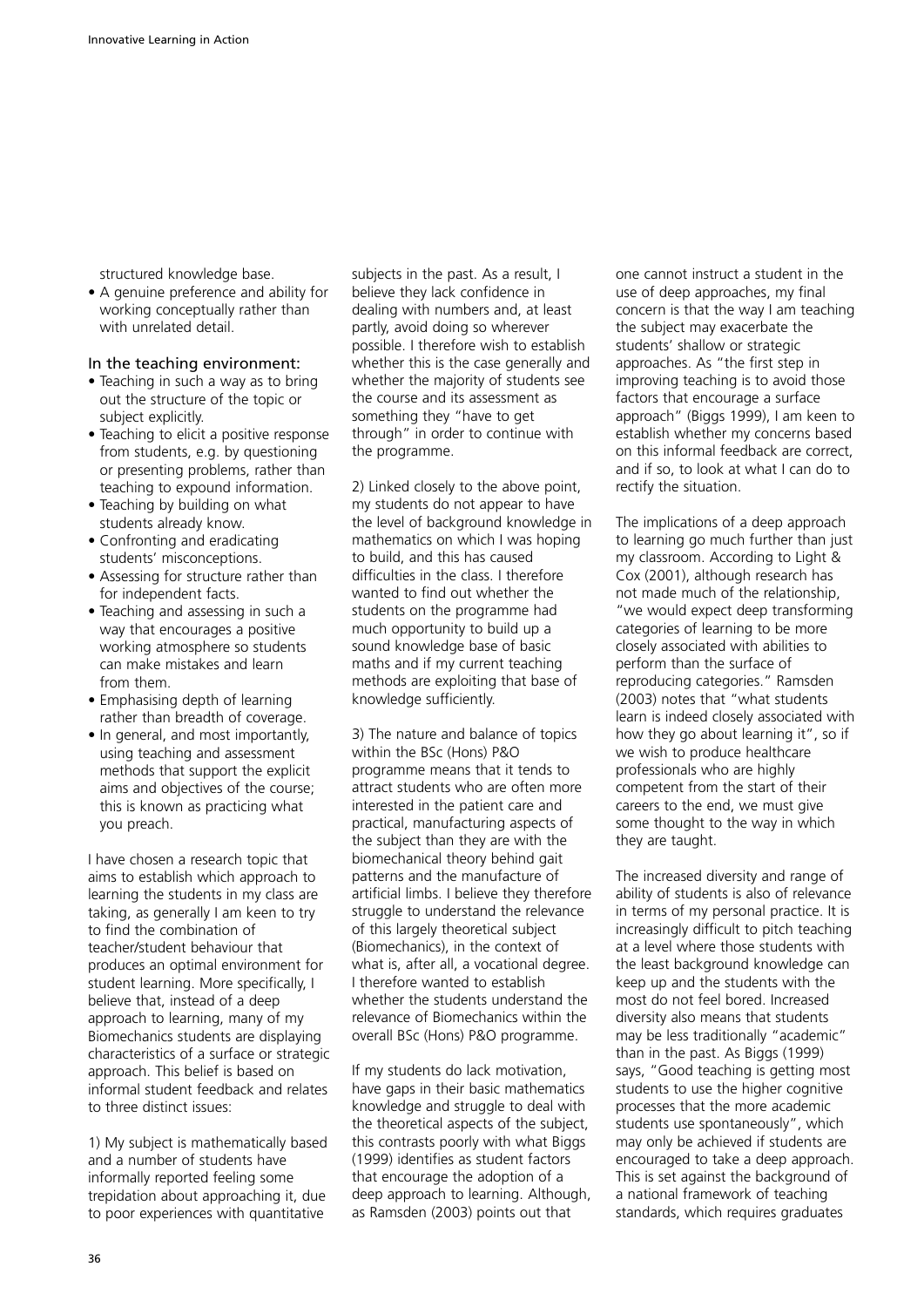to have more general learning skills, such as "learning how to learn" and "critical analysis" (Dearing Report 1997).

Of course, the process of encouraging a deep approach to learning is made much easier if it is part of the departmental culture, and management decisions are made in line with what Ramsden (2003) calls "collegial commitment to teaching and improving student learning". This helps to provide an enabling teaching environment that encourages a student focussed approach to learning. I am fortunate, because the culture of my department is supportive, and should I identify reasonable resource needs from my study, then I am likely to be successful in achieving them.

#### Research design

"Action research can be described as a family of research methodologies that pursue action (or change) and research (or understanding) at the same time" (Southern Cross University). However, before I could start to make changes to my teaching, my first step was to clarify what the current situation vis-a-vis my students' learning approaches actually was. This formed the first step in the action research process and is described below.

Having reviewed a number of different research tools, I decided that an anonymous and voluntary questionnaire, which could be distributed to the students in my current Biomechanics class, would be the most appropriate method for the action research process. Inviting the students (in writing) to fill in a questionnaire required ethical approval, which was obtained from the Associate Dean of Research within the School of Health Care Professions, to ensure that the students were not exposed to a

situation that may be detrimental to their future studies.

Although the choice of questionnaire as a research tool had a number of disadvantages, such as a lack of qualitative depth and resulting superficiality, it meant that respondents could remain anonymous. This possibly gave me a more accurate response to my questions, and meant I could also sample the entire population rather than focussing in on a small sample group. In addition, it was a time efficient method of collecting information (unfortunately the timescales associated with the project left no opportunity to pre-test or pilot the questionnaire). Using a questionnaire gave me the opportunity to explain, in writing to each of the potential respondents, relevant information regarding the project, including what the project was about, the potential benefits of the research and what would happen to the results once they had been collected.

When designing the questionnaire itself, I attempted to adhere to the basic rules outlined in Moore (1987), which include using simple words and keeping sentences short. I began by asking students to respond to three classification categories relating to gender, age and geographical background before moving on to nine attitudinal statements where students were asked to respond using a numerical rating scale. This scale ranged from 1 to 5, where 1 indicates "strongly agree" and 5 indicates "strongly disagree". Students were then given the opportunity to add any additional comments.

The choice of attitudinal statements reflected the aims of the project as outlined above. Also incorporated into the nine attitudinal statements were three relating to current teaching practices and how useful

students found them. Whether it was appropriate to incorporate these three statements into the questionnaire will be reviewed in the next section.

#### Findings

The questionnaire was distributed and collected after a lecture to a total of 30 students, 22 (73%) responded. As the number of questionnaires was relatively small descriptive rather than statistical analysis of the data was deemed appropriate. There were 11 male and 11 female students. The students were in one of two age ranges:

- 7 male students under 21, 4 male students aged between 21 and 34
- 4 female students under 21, 7 female students aged between 21 and 34

I chose to classify the students in these ways to see if there were any differences between male and female students' approaches to learning. I was also keen to establish whether age had an impact on the approach to learning. Meyer & Scrivener (1994) suggest that school leavers attending university for the first time "…find it more difficult to organise their time; the subject appears fragmented without an overall structure, and they are overwhelmed with the amount of work that needs to be core. Attempts to understand (deep approach) are undermined, and their perception of the course content is superficial".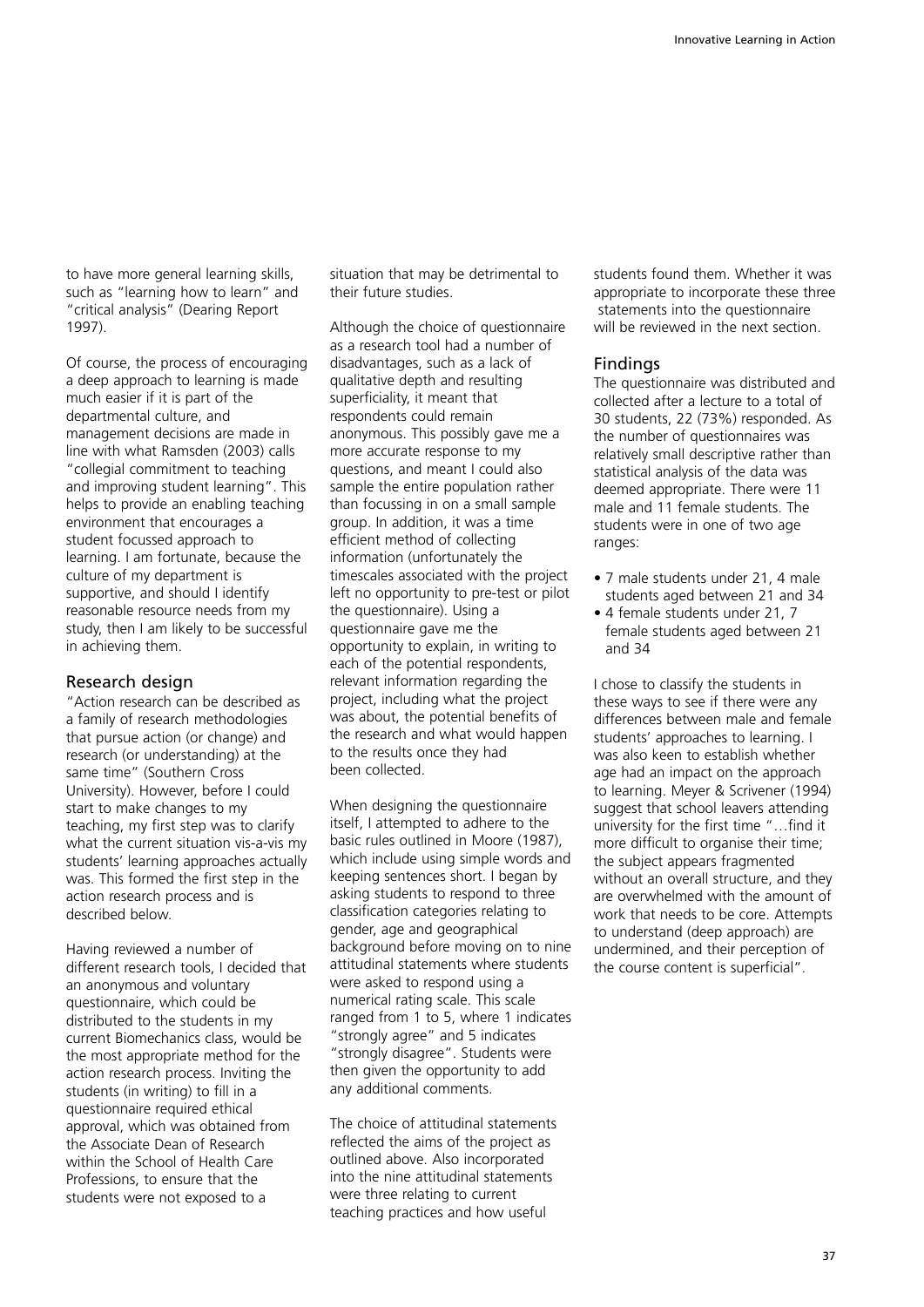| Theme                                                       | Statement                                                                          |     | Male mean | Female mean |
|-------------------------------------------------------------|------------------------------------------------------------------------------------|-----|-----------|-------------|
| To do with:<br>Confidence in maths and<br>working in groups | I feel confident about working<br>with numbers                                     | 2.6 | 2.4       | 2.8         |
|                                                             | I have a strong mathematical<br>background                                         | 3.0 | 2.7       | 3.4         |
|                                                             | I find working in a group to solve<br>biomechanical problems useful                | 2.9 | 2.9       | 2.8         |
| To do with:<br>Relevance of Biomechanics                    | It is clear to me why Biomechanics is<br>included in the P&O programme             | 1.8 | 1.5       | 2.1         |
|                                                             | I will use at least some of the principles<br>of Biomechanics in my future career  | 2.0 | 1.5       | 2.5         |
|                                                             | Knowledge of Biomechanics is essential<br>for practising prosthetists / orthotists | 2.2 | 2.0       | 2.4         |
| To do with:<br>Learning and teaching method                 | Solving practical problems helps me<br>to understand Biomechanics                  | 1.8 | 1.6       | 2.3         |
|                                                             | I find worked examples of<br>biomechanical problems useful<br>to refer to          | 2.0 | 1.6       | 2.0         |
|                                                             | Short class tests, which do not<br>contribute to my final grade, are helpful       | 2.0 | 1.6       | 2.3         |

Looking at the group of statements that relate to how students perceive the "relevance of Biomechanics to P&O", it can be seen that students do seem to understand "why Biomechanics is included in the P&O programme" (mean=1.8). Scores are also relatively good for statements relating to the use of the "principles of Biomechanics in my future career" (mean=2.0) and that a "knowledge of Biomechanics is essential for practising prosthetists/orthotists" (mean= 2.2).

It is interesting to note that, on average, male students perceive Biomechanics to be more relevant to the overall programme (male mean=1.5, female mean=2.1), believe they will use "the principles of Biomechanics in their future career" (male mean=1.5, female mean=2.5), and believe the "knowledge of Biomechanics is essential for practising prosthetists/orthotists" (male mean=2.0, female mean=2.4). One possible explanation for this may be that the female students were

attracted to, and have a preference for, the other aspects of the programme, such as manufacturing or patient care.

Moving on to the group of statements regarding students' "confidence in maths and group working", the overall results showed that the students were reasonably "confident about working with numbers" (mean=2.6), but did not feel they had a "strong mathematical background" (mean=3.0). The score on this item was the lowest mean in the questionnaire, showing the students disagreed with this statement the most. It is worth noting that I decided to ask students about their own view of their mathematical background rather than simply reviewing their "A" level results, as I felt it was their own perception of strength that was important.

In general, female students reported feeling less "confident about working with numbers" (female mean=2.8, male mean=2.4), and felt they had a

weaker "mathematical background" (female mean=3.4, male mean=2.7). This was particularly notable for female students under the age of 21 (mean=3.5). Confidence increased with age for the female students and decreased with age for the males. Male students under the age of 21 were the most confident of all the groups (2.6). In general, female students find group working more useful than their male peers (female mean=2.8, male mean=2.9). This may be a result of different preferred learning styles between males and females, but this goes beyond the scope of my particular study.

The final group of statements within the questionnaire related to "learning and teaching method". My aim here was to try and establish whether students felt more comfortable with the theoretical and conceptual aspects of the course or its practical application. The overall results showed that, in general, students did find "solving practical problems helps me to understand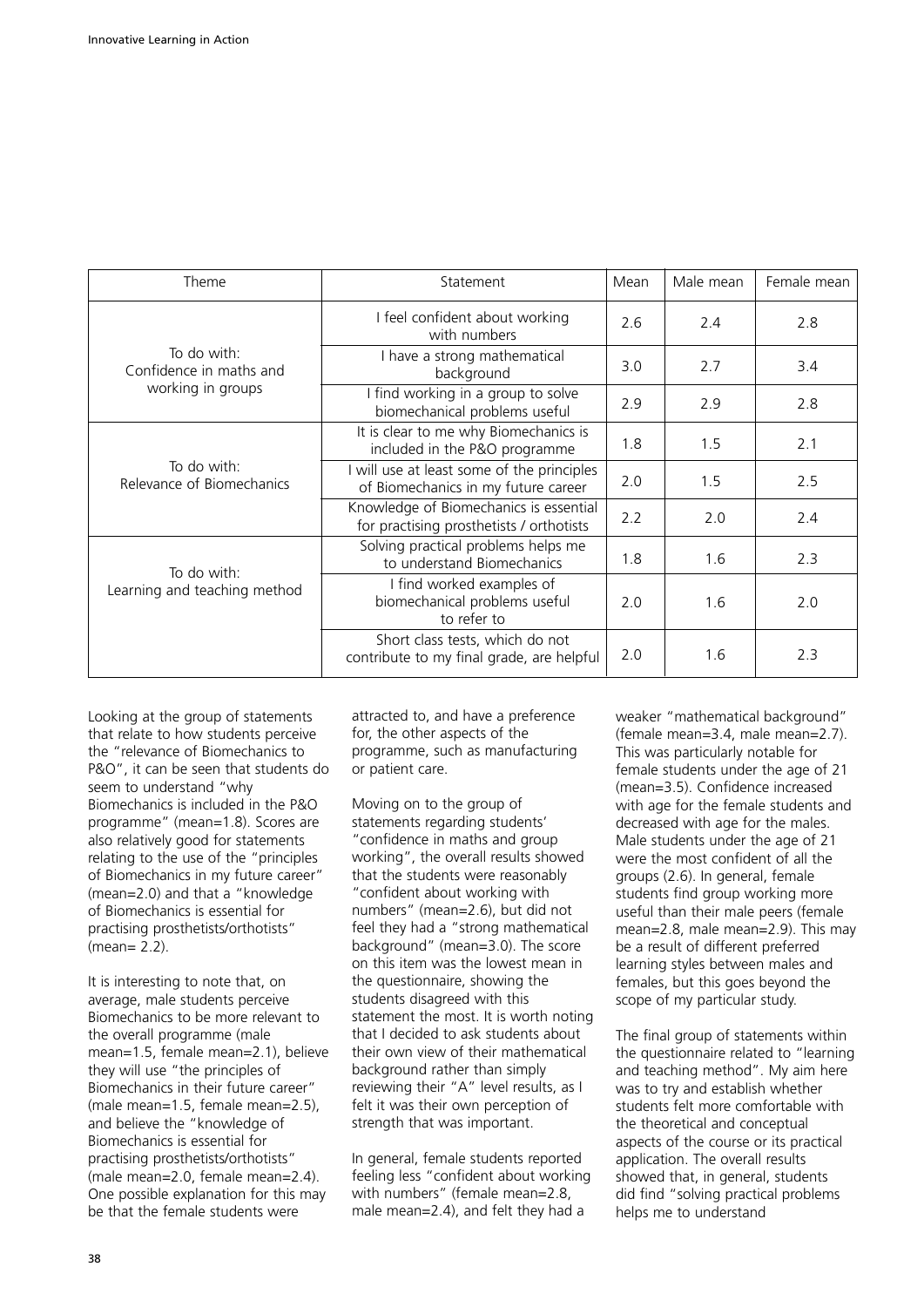Biomechanics" (mean=2.0) and "worked examples of biomechanical problems" are "useful to refer to" (mean=1.8). The students also found non-assessed class tests useful (mean=2.0). Male students indicate that they find these methods more useful than female students. There is also a difference between female students under the age of 21 and those between 21 and 34, with the older female students finding these techniques more useful than their younger peers.

Interestingly, the majority of qualitative responses were concerned with the type of teaching methods used. Here the emphasis was on the practical application of the theory. The suggestions include "starting off" students on biomechanical problems to prevent them getting stuck right at the start, and making the teaching more practically relevant by using anatomical models and clinical situations.

# **Limitations of the study**

In general, I was happy with the way that the research process worked. The questionnaire provided an effective and speedy way of gathering student opinions that encouraged students to answer as truthfully as possible. It would have been useful to have additional qualitative information (e.g. from discussion groups), however, this would have compromised the anonymity of the students and subsequently the results of the survey. It would also have raised ethical questions regarding whether students should be put in the situation of publicly commenting on a teacher's performance before work had been graded.

Were I to run the questionnaire again, I would amend the final three statements. For example, instead of asking students if they want more tests in class I would include a list of

possible teaching techniques and ask the students to rank their preferences. Alternatively, I may investigate incorporating questions from a pre-existing questionnaire, such as the Oxford Centre for Staff Development's questionnaire for improving student learning.

### **Conclusions**

Reviewing the results the following conclusions may be drawn from the study:

- Students generally understand clearly why Biomechanics is included in the curriculum of the BSc (Hons) P&O programme, and generally believe that the knowledge they gain from it is essential for their future careers and will be utilised by them. Female students were, however, less likely than male students to perceive the subject as useful and relevant.
- Students are reasonably confident about their ability to work with numbers. In general, younger male students are more confident than their peers.
- In general, students do not feel they have a strong mathematical background.
- Overall, students do not seem to find working in a group to solve problems particularly useful. However, this does not seem to be linked to a lack of confidence in working with numbers, as female students, who were least confident, reported finding this technique more useful than did male students.
- In general, students find the application of theory to practical situations a useful learning tool.

# **What next?**

"At its simplest, action research involves setting something up and running it to see what happens" (Moore 1987). "To be properly regarded as action research a project would need to contain a continuous

thread of objective valuation and a mechanism whereby the results of the valuation and the lessons learned during the project can be fed back into the process" (Moore 1987).

Taking Moore's (1987) definition of action research into account, the next stage is to take the results of the research and try to incorporate them into my teaching for the next group of students joining the programme in 2005. This is particularly important for me personally, as my teaching commitments will be expanded and I would like the opportunity to develop my teaching materials in line with revisions based on the results of this research.

The questions that I need to address relate back to Biggs' (1999) factors for encouraging a deep approach to learning within the teaching environment and aligning different teaching and learning methods with the aim of promoting that approach. In my specific context, this would mean:

- Establishing a way of bringing out the explicit structure of Biomechanics.
- Reviewing the way in which I run teaching sessions with the aim of encouraging more explicit responses from students.
- Developing methods of establishing what students already know, so that the course can utilise and build upon this knowledge.
- Developing methods for uncovering and eradicating student misconceptions.
- Revising the assessment process to focus more on structure than repetition of facts.
- Encouraging a positive working environment where students feel able to make mistakes and learn from them.
- Establishing explicit aims and objectives for the Biomechanics 1 module and ensuring that I teach and assess in alignment with them.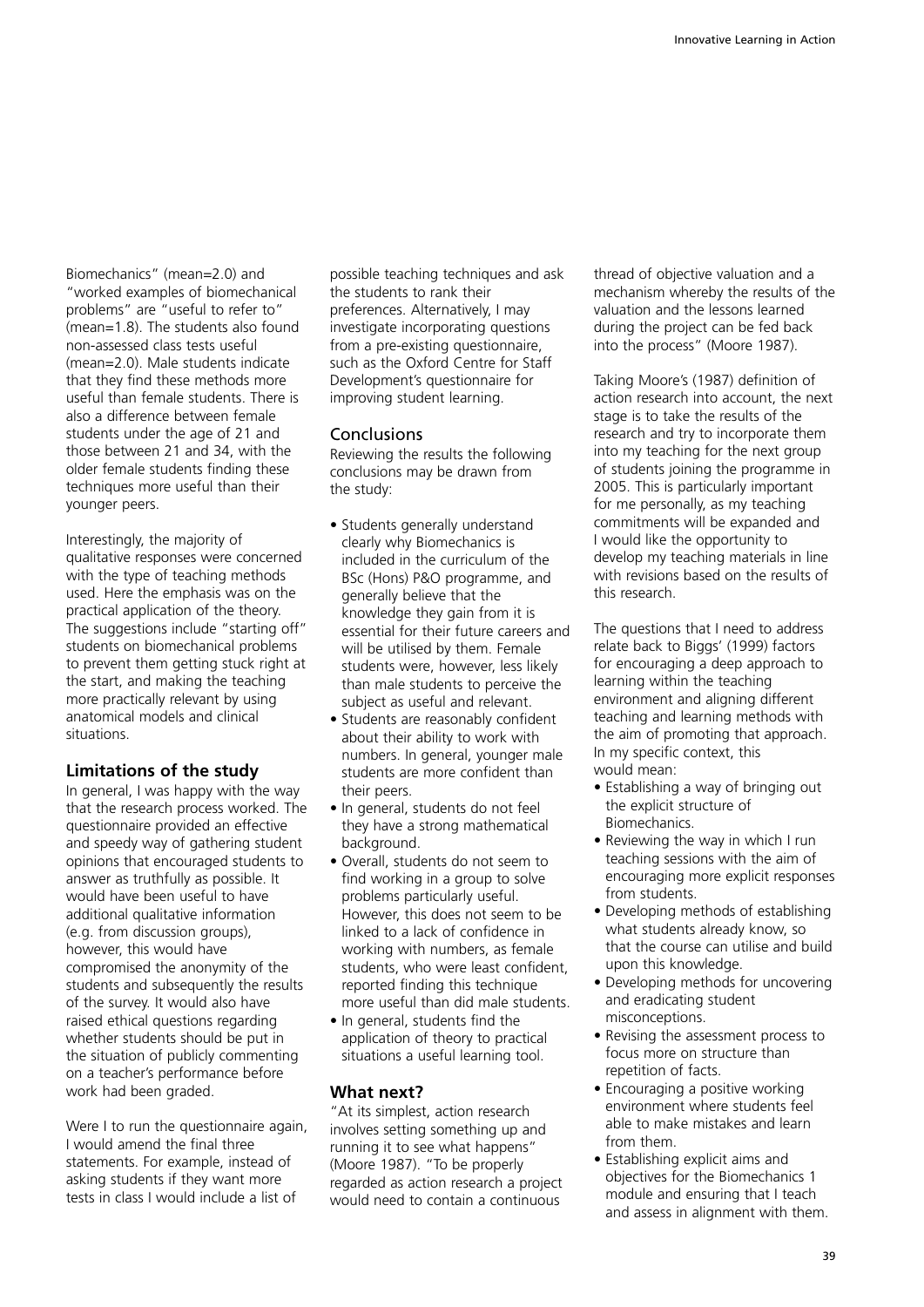My course of action is now to apply what I have learned from this project to the design of the Biomechanics 1 module for the next academic year, and to develop ways of monitoring how successful I have been in encouraging the students to avoid taking a surface or superficial approach to the subject.

#### **References**

Biggs J (1999). *Teaching for quality learning at university,* Buckingham: SRHE and Open University Press.

Department of Education (1997), *Report of national committee of inquiry into higher education (Dearing Report),* Norwich: Department of Education.

Entwistle N (1997). Contrasting perspectives on learning. In: Marton F, Hounsell D, Entwistle N (editors), *The experience of learning,* Edinburgh: Scottish Academic Press.

Kolb DA (1984). *Experimental learning – experience as the source of learning and development.*NJ: Englewood Cliffs.

Light G, Cox R (2001). *Learning and teaching in higher education – the reflective professional,* London: SAGE Publications.

Marton Saljo (1976). On qualitative differences in learning – II: Outcome as a function of the learner's conception of the task, *British Journal of Educational Psychology* 46:115-27.

Meyer JHF, Scrivener K (1994). In: Gibbs G (editor). *Improving student learning through assessment and evaluation,* Oxford: Oxonian Rewley Press Ltd.

Moore N (1987). *How to do research* 2nd edition Chippenham: Antony Rowe Ltd.

Prosser M, Trigwell K (1999). *Understanding learning and teaching: the experience in higher education,* Buckingham: SRHE/Open University Press.

Ramsden P (2003). *Learning to teach in higher education,* 2nd edition New York: Routledge Falmer.

Van Rossum EJ, Schenk SM (1984). The relationship between learning conception, study strategy and learning outcomes, *British Journal of Educational Psychology* 54:73-83.

Southern Cross University http://www.scu.edu.au/schools/gcm/ar /whatisar.html

### **Bibliography**

Beard RM, Bligh DA, Harding AG (1978). *Research into teaching methods in higher education,* 4th edition University of Surrey.

British Educational Research Association. *Good Practice in Educational Research Writing* April 2003 – http://www.bera.ac.uk/ publications/guides.php.

Cotton J (1996). *The theory of learning: an introduction,* London: Kogan Page Limited.

Entwistle N, Hounsell D (1975). *How students learn,* University of Lancaster.

Gibbs G (1994). I*mproving student learning - through assessment and evaluation,* Oxford: Oxonian Rewley Press Ltd.

Gough DA, Kiwan D, Sutcliffe S, Simpson D, Houghton N (2003). *A systematic map and synthesis review of the effectiveness of personal* 

*development planning for improving student learning,* February 2003.

Hague P (1998). *Questionnaire design,* London: Kogan Page Limited.

Jaques D (2001). *Learning in groups: a handbook for improving group work,* 3rd edition London: Kodan Page Limited.

Nunes T, Bryant P (1997). *Learning and teaching mathematics: an international perspective,* East Sussex: Psychology Press Ltd.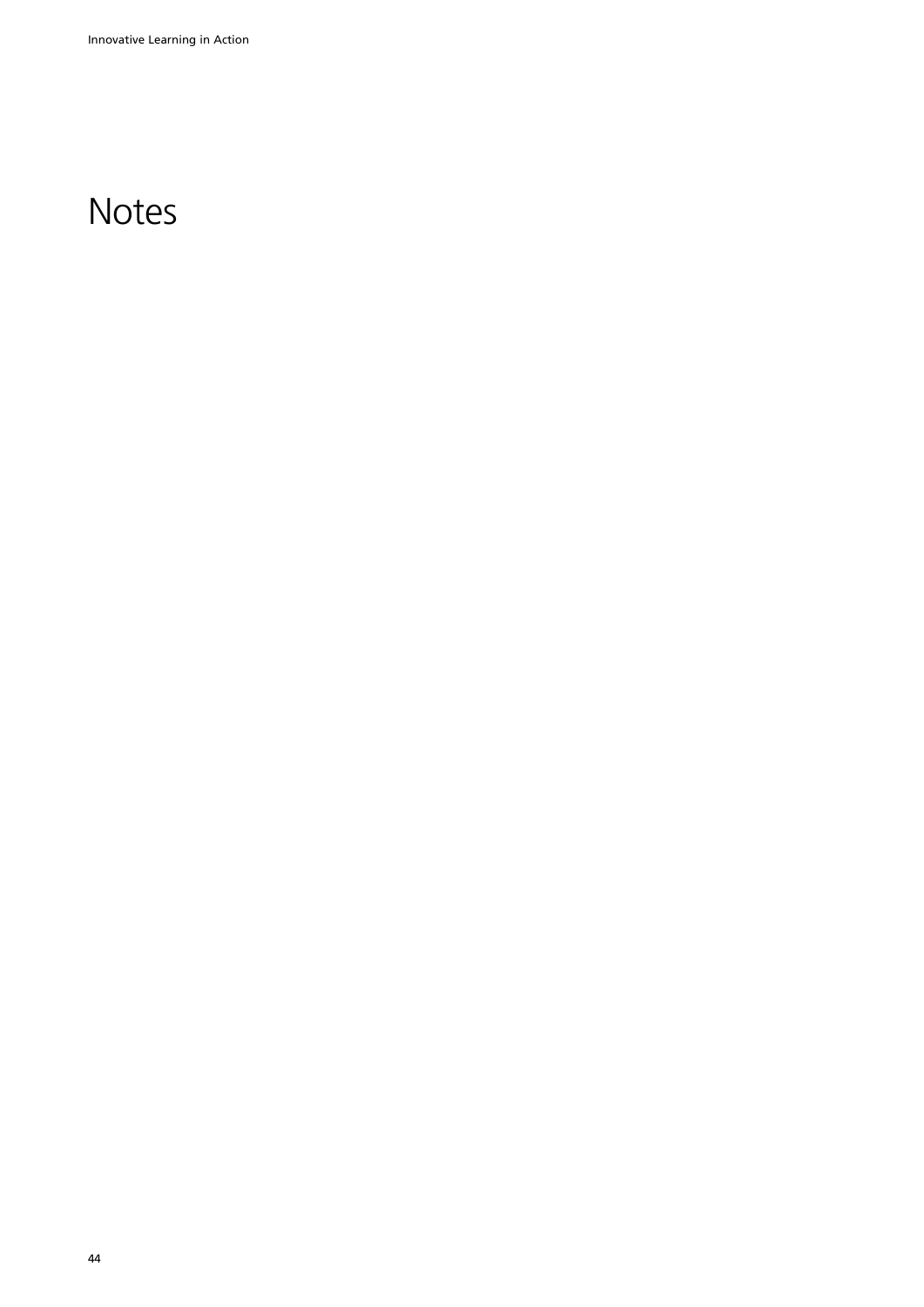| Innovative Learning in Action<br><b>Editorial Board</b>                                                                                                                  |  |  |  |  |
|--------------------------------------------------------------------------------------------------------------------------------------------------------------------------|--|--|--|--|
| Viv Caruana<br>Editor<br>Education Development Co-ordinator                                                                                                              |  |  |  |  |
| (Learning and Teaching Practice)<br><b>Education Development Unit</b><br><b>Geoff Cove</b><br>Head of Education Development Unit                                         |  |  |  |  |
| <b>Jane Hanstock</b><br>Pro-Vice Chancellor<br>Teaching and Learning                                                                                                     |  |  |  |  |
| Dorothy Oakey<br>Head of Staff and Curriculum Development<br><b>Education Development Unit</b><br><b>Carole Roberts</b><br>Dean of the Faculty of Business & Informatics |  |  |  |  |
| <b>Nicola Coates</b><br>Research Development Officer<br><b>Education Development Unit</b>                                                                                |  |  |  |  |
| This journal is now available on-line at:<br>www.edu.salford.ac.uk/scd/ltprac/05                                                                                         |  |  |  |  |
|                                                                                                                                                                          |  |  |  |  |
|                                                                                                                                                                          |  |  |  |  |
|                                                                                                                                                                          |  |  |  |  |